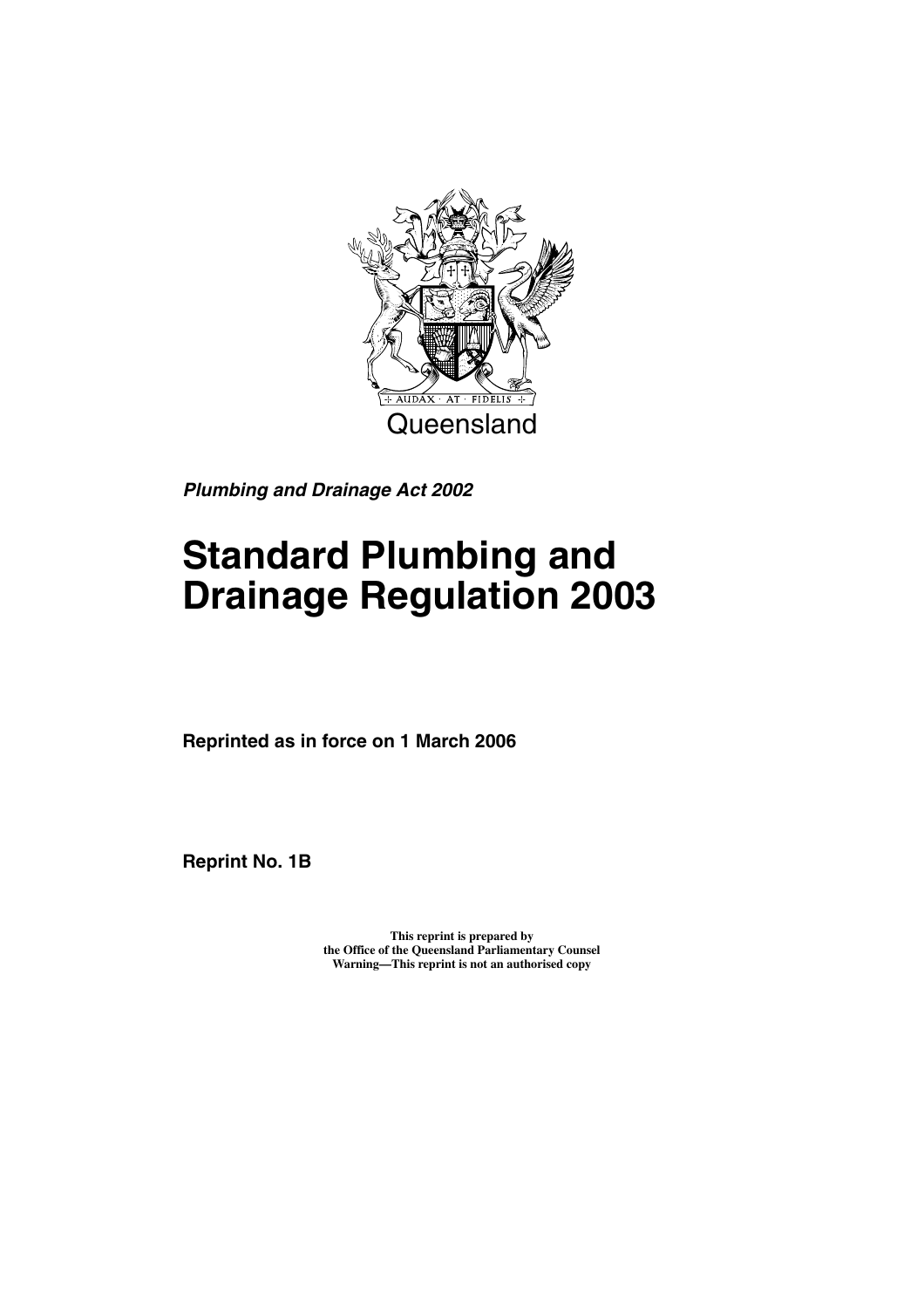## **Information about this reprint**

This regulation is reprinted as at 1 March 2006. The reprint shows the law as amended by all amendments that commenced on or before that day (Reprints Act 1992 s  $5(c)$ ).

The reprint includes a reference to the law by which each amendment was made—see list of legislation and list of annotations in endnotes. Also see list of legislation for any uncommenced amendments.

This page is specific to this reprint. See previous reprints for information about earlier changes made under the Reprints Act 1992. A table of reprints is included in the endnotes.

#### **Also see endnotes for information about—**

- **when provisions commenced**
- **editorial changes made in earlier reprints.**

#### **Dates shown on reprints**

**Reprints dated at last amendment** All reprints produced on or after 1 July 2002, hard copy and electronic, are dated as at the last date of amendment. Previously reprints were dated as at the date of publication. If a hard copy reprint is dated earlier than an electronic version published before 1 July 2002, it means the legislation was not further amended and the reprint date is the commencement of the last amendment.

If the date of a hard copy reprint is the same as the date shown for an electronic version previously published, it merely means that the electronic version was published before the hard copy version. Also, any revised edition of the previously published electronic version will have the same date as that version.

**Replacement reprint date** If the date of a hard copy reprint is the same as the date shown on another hard copy reprint it means that one is the replacement of the other.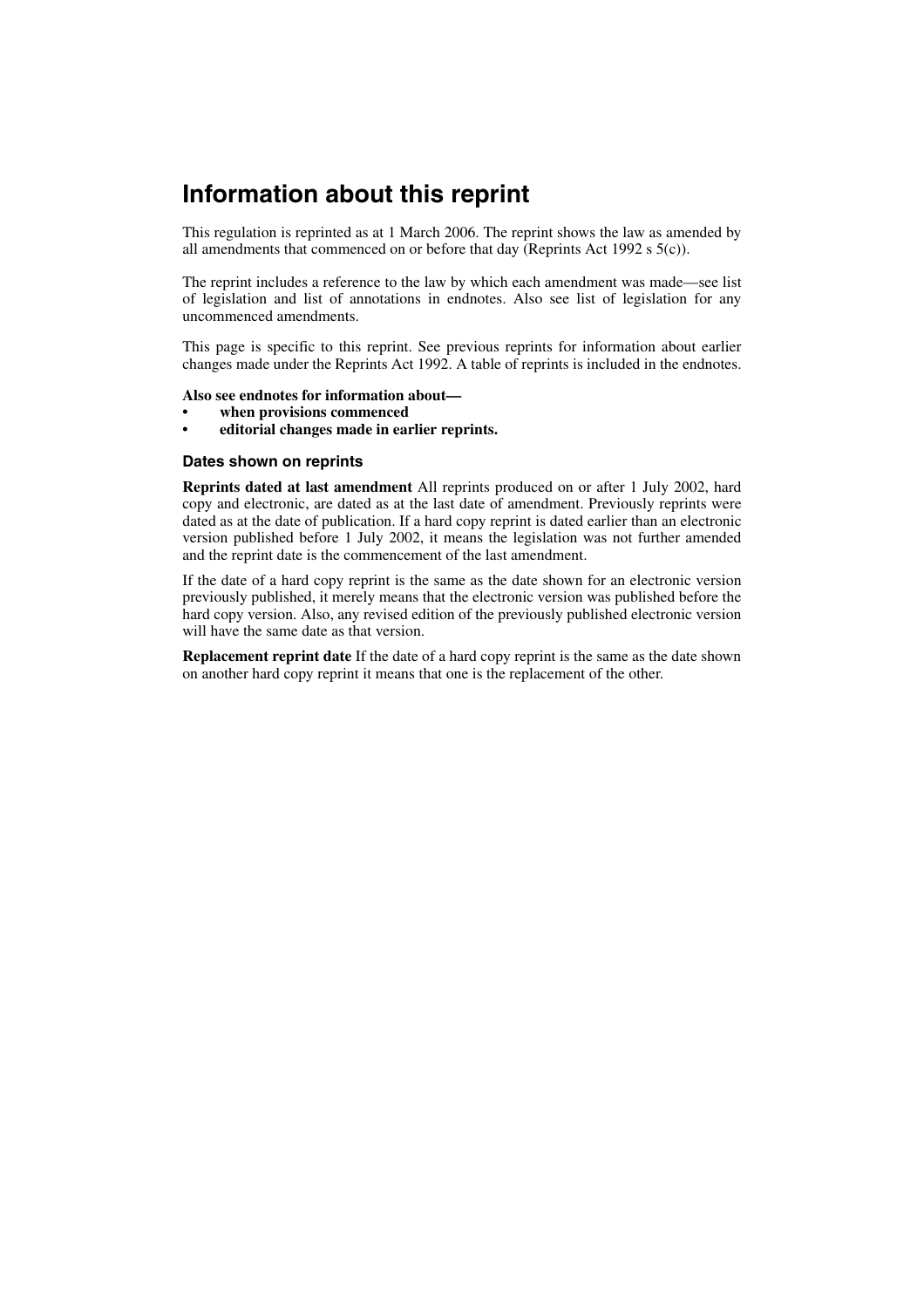

**Queensland** 

## **Standard Plumbing and Drainage Regulation 2003**

**Contents** 

|                   |                                                                                     | Page |
|-------------------|-------------------------------------------------------------------------------------|------|
| Part 1            | Preliminary                                                                         |      |
| <b>Division 1</b> | <b>Introduction</b>                                                                 |      |
| 1                 |                                                                                     | 5    |
| $\overline{c}$    | $Commonement \ldots \ldots \ldots \ldots \ldots \ldots \ldots \ldots \ldots \ldots$ | 5    |
| <b>Division 2</b> | <b>Status of regulation</b>                                                         |      |
| 3                 |                                                                                     | 5    |
| Division 3        | Interpretation                                                                      |      |
| 4                 |                                                                                     | 6    |
| 4Α                | What is the Queensland Plumbing and Wastewater Code (or                             | 6    |
| 5                 | What are the applied provisions and glossary $\ldots \ldots \ldots \ldots$          | 6    |
| 6                 | Interpretation of applied provisions                                                | 6    |
| Part 1A           | <b>Prescribed matters for Act</b>                                                   |      |
| 6A                | Criteria local government must consider in declaring area to be                     | 7    |
| 6B                | Criteria for deciding application for compliance permit for                         | 8    |
| 7                 | Minor work-Act, sch, definition minor work                                          | 8    |
| 8                 | Unregulated work-Act, sch, definition unregulated work                              | 8    |
| Part 2            | <b>Compliance with particular codes and standards</b>                               |      |
| <b>8A</b>         | Compliance with Plumbing Code of Australia.                                         | 9    |
| 8B                | Compliance with QPW code                                                            | 9    |
| 8C                | Relationship between PCA and QPW code                                               | 10   |
| 9                 | Regulated work and on-site sewerage work                                            | 10   |
| 10                | Minor work and unregulated work                                                     | 10   |
| 11                | Limited application of AS/NZS 3500.1:2003. $\ldots$                                 | 10   |
| 12                | Limited application of AS/NZS 3500.4:2003.                                          | 11   |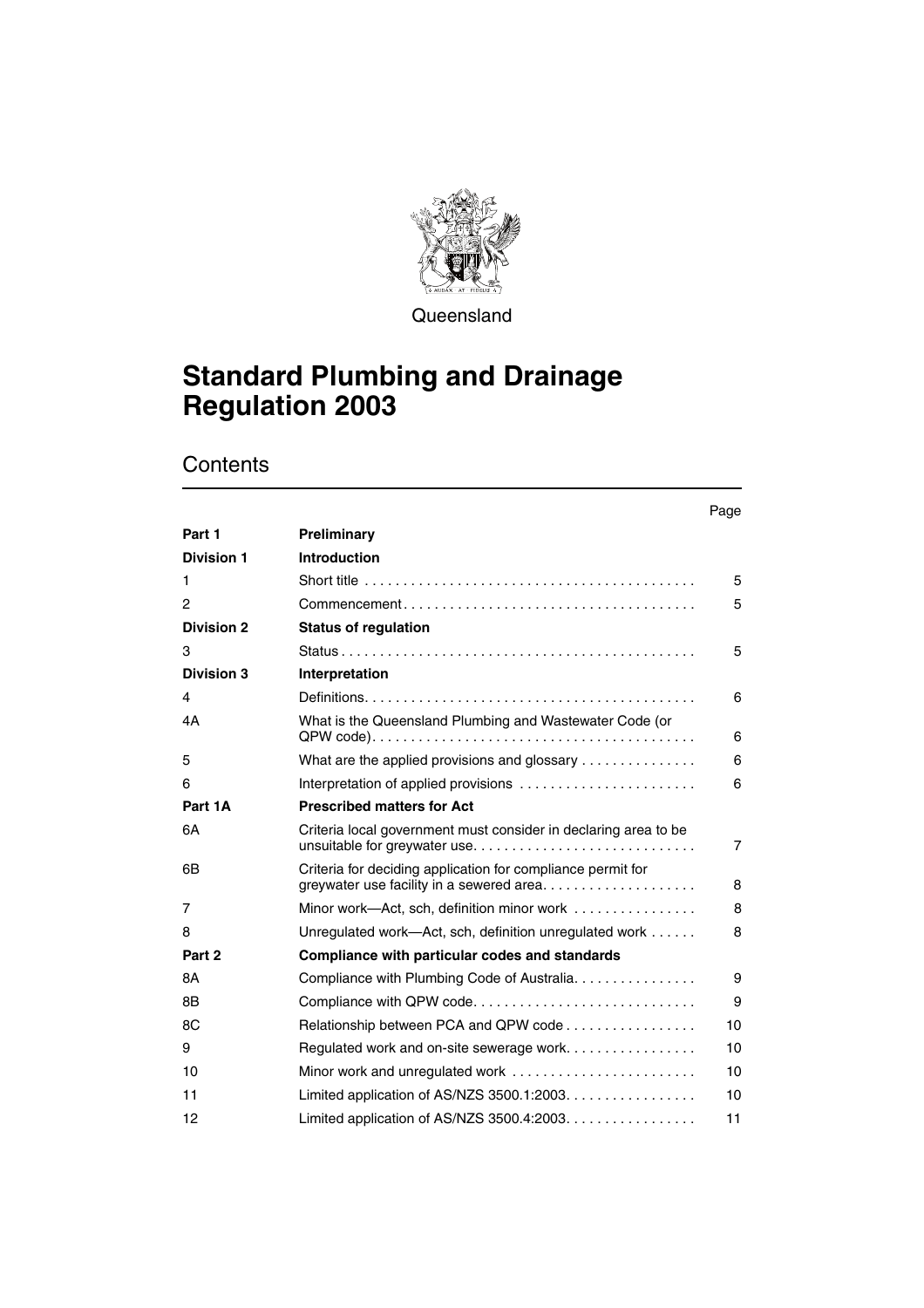| Part 3            | <b>Compliance assessment</b>                                                                     |                 |
|-------------------|--------------------------------------------------------------------------------------------------|-----------------|
| <b>Division 1</b> | Preliminary                                                                                      |                 |
| 13                |                                                                                                  | 12 <sup>2</sup> |
| <b>Division 2</b> | <b>Assessing plans</b>                                                                           |                 |
| 14                | General requirements for plans the subject of a compliance<br>request                            | 12              |
| 14A               | Additional requirements for plans for regulated work                                             | 13              |
| 14B               | Additional requirements for plans for greywater use facilities in a                              | 14              |
| 14C               | Additional requirements for plans for greywater use facilities not                               | 16              |
| 14D               | Additional requirements for plans for on-site sewerage facilities.                               | 17              |
| 15                | Certificates for plan given by competent person                                                  | 19              |
| 16                | Requirement for additional documents for particular plans                                        | 19              |
| <b>Division 3</b> | Assessing plumbing and drainage work or on-site<br>sewerage work                                 |                 |
| 17                |                                                                                                  | 20              |
| 18                | Request for compliance assessment of regulated work or on-site                                   | 21              |
| 19                | Stages for assessment of regulated work                                                          | 22              |
| 19A               | Stages for assessment of on-site sewerage work                                                   | 23              |
| 19B               | Obligations of responsible person for on-site sewerage work                                      | 24              |
| 20                | Assessment of stages of work by local government                                                 | 25              |
| 21                | Covering plumbing and drainage or on-site sewerage facility                                      | 25              |
| 22                | Testing and commissioning plumbing and drainage                                                  | 26              |
| 23                | General requirements for plans for assessed work                                                 | 28              |
| 23A               | Additional requirements for plans for assessed regulated work                                    | 29              |
| 23B               | Additional requirements for plans for assessed greywater use<br>facilities in a sewered area     | 30              |
| 23C               | Additional requirements for plans for assessed greywater use<br>facilities not in a sewered area | 30              |
| 23D               | Additional requirements for plans for assessed on-site sewerage<br>work                          | 31              |
| <b>Division 4</b> | Assessing regulated work or on-site sewerage work in<br>remote areas                             |                 |
| 24                |                                                                                                  | 32              |
| 25                |                                                                                                  | 32              |
| 26                | Request for compliance assessment of regulated work or on-site                                   | 33              |
| 27                | Testing and commissioning plumbing and drainage                                                  | 33              |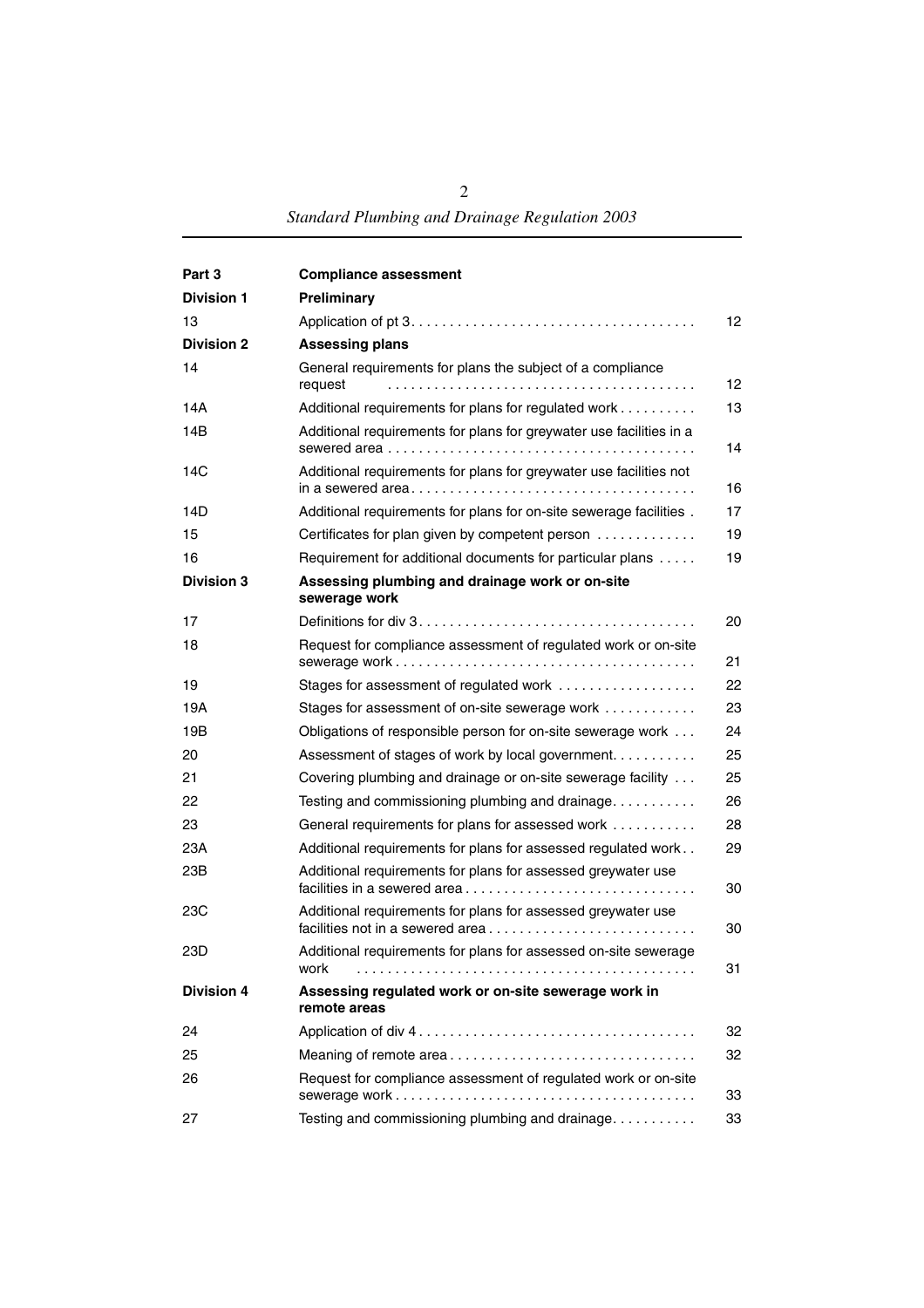| 28                | Plan of completed work                                        | 33 |
|-------------------|---------------------------------------------------------------|----|
| 29                |                                                               | 34 |
| Part 4            | <b>Product certification</b>                                  |    |
| 30                | Certified items to be used                                    | 35 |
| 31                | Non-certified items allowed for fire service                  | 35 |
| 32                | Unsuitable apparatus, fittings, materials and pipes           | 36 |
| Part 5            | <b>Installations on premises</b>                              |    |
| <b>Division 1</b> | <b>Supply pipes and drains</b>                                |    |
| 33                | Disconnection of supply pipes and sanitary drains             | 37 |
| 34                | Building supply pipe to water main standard                   | 37 |
| 35                | Building sanitary drain to sewerage system standard           | 39 |
| <b>Division 2</b> | <b>Backflow prevention devices</b>                            |    |
| 36                |                                                               | 40 |
| 37                | Inspection and testing of backflow prevention devices         | 40 |
| 38                |                                                               | 40 |
| <b>Division 3</b> | <b>Arrestors</b>                                              |    |
| 39                | Requirements for grease arrestors                             | 41 |
| 40                | Connection of appliances and fixtures to grease arrestors     | 42 |
| <b>Division 4</b> | Other installations for plumbing                              |    |
| 41                |                                                               | 43 |
| 42                |                                                               | 43 |
| 43                |                                                               | 43 |
| 44                | Hydraulic powered equipment                                   | 43 |
| 45                |                                                               | 44 |
| <b>Division 5</b> | Other installations for drainage                              |    |
| 46                |                                                               | 44 |
| 47                |                                                               | 45 |
| 48                |                                                               | 46 |
| 49                |                                                               | 46 |
| 50                | <u>Urinal installations ,,,,,,,,,,,,,,,,,,,,,,,,,,,,,,,,,</u> | 47 |
| 51                | Vent pipes to be covered                                      | 47 |
| 52                |                                                               | 47 |
| Part 6            | <b>Appointment of inspectors</b>                              |    |
| 53                | Qualifications and experience                                 | 48 |
| Part 7            | <b>Miscellaneous provisions</b>                               |    |
| 54                | Maintenance of existing combined sanitary drains.             | 49 |
| 55                |                                                               | 50 |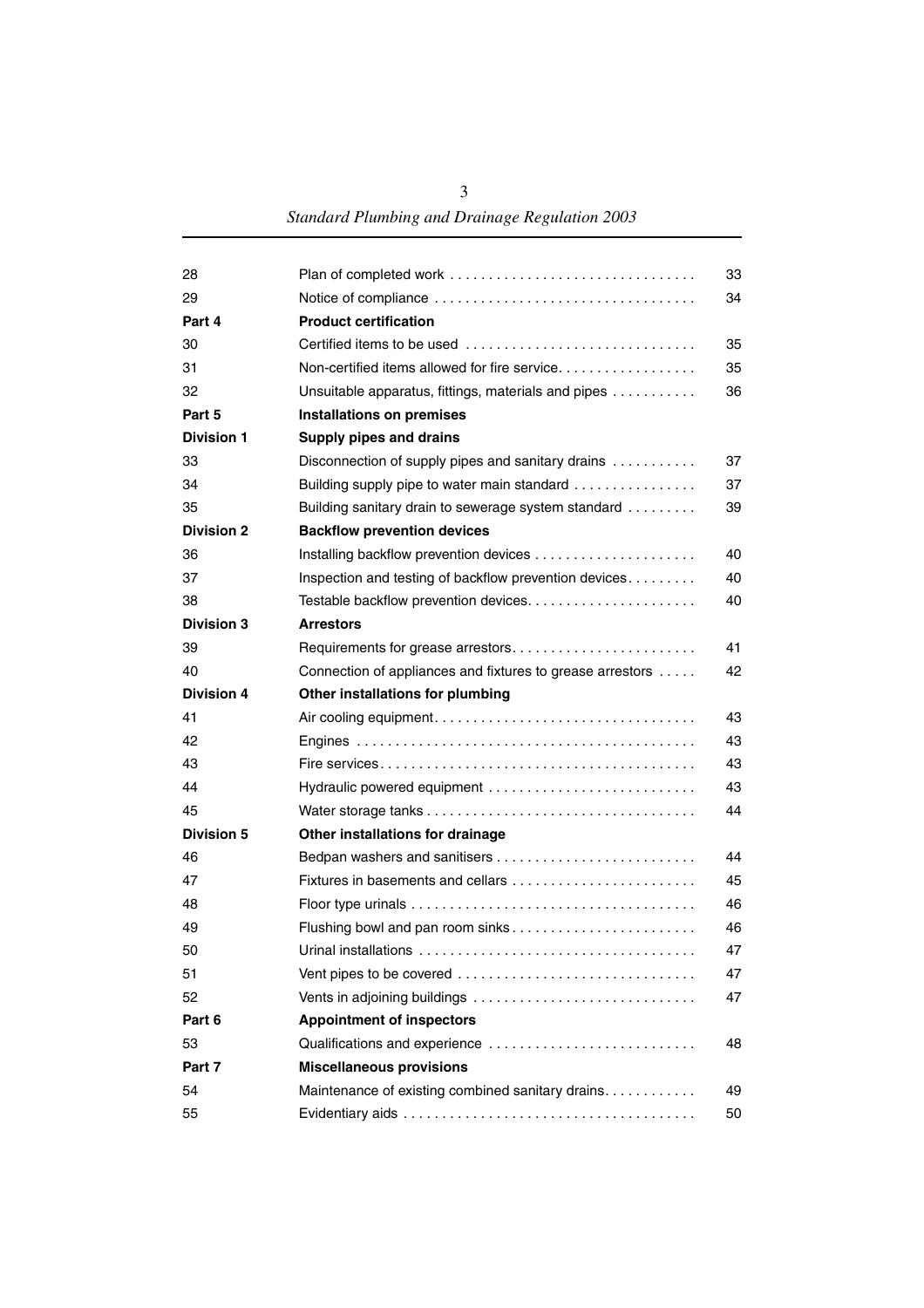| Part 8      | <b>Transitional provisions for Plumbing and Drainage</b><br>Legislation Amendment Regulation (No. 1) 2005 |    |
|-------------|-----------------------------------------------------------------------------------------------------------|----|
| 56          |                                                                                                           | 51 |
| 57          | Existing requests for compliance assessment of plans for                                                  | 51 |
| 58          | Existing requests for compliance assessment of regulated work.                                            | 52 |
| 59          |                                                                                                           | 52 |
| Schedule 1  |                                                                                                           | 53 |
| Schedule 1A | References to parts of QPW code                                                                           | 54 |
| Schedule 2  |                                                                                                           | 55 |
| Schedule 3  |                                                                                                           | 57 |
| Schedule 4  | Work for which approved person may give compliance                                                        |    |
|             | reports                                                                                                   | 58 |
| Schedule 5  | Local governments for remote areas                                                                        | 60 |
| Schedule 6  |                                                                                                           | 62 |

#### **[Endnotes](#page-71-0)**

| $\mathbf 1$    |  |
|----------------|--|
| $\mathcal{P}$  |  |
| $\mathbf{3}$   |  |
| $\overline{4}$ |  |
| 5 <sup>5</sup> |  |
| 6              |  |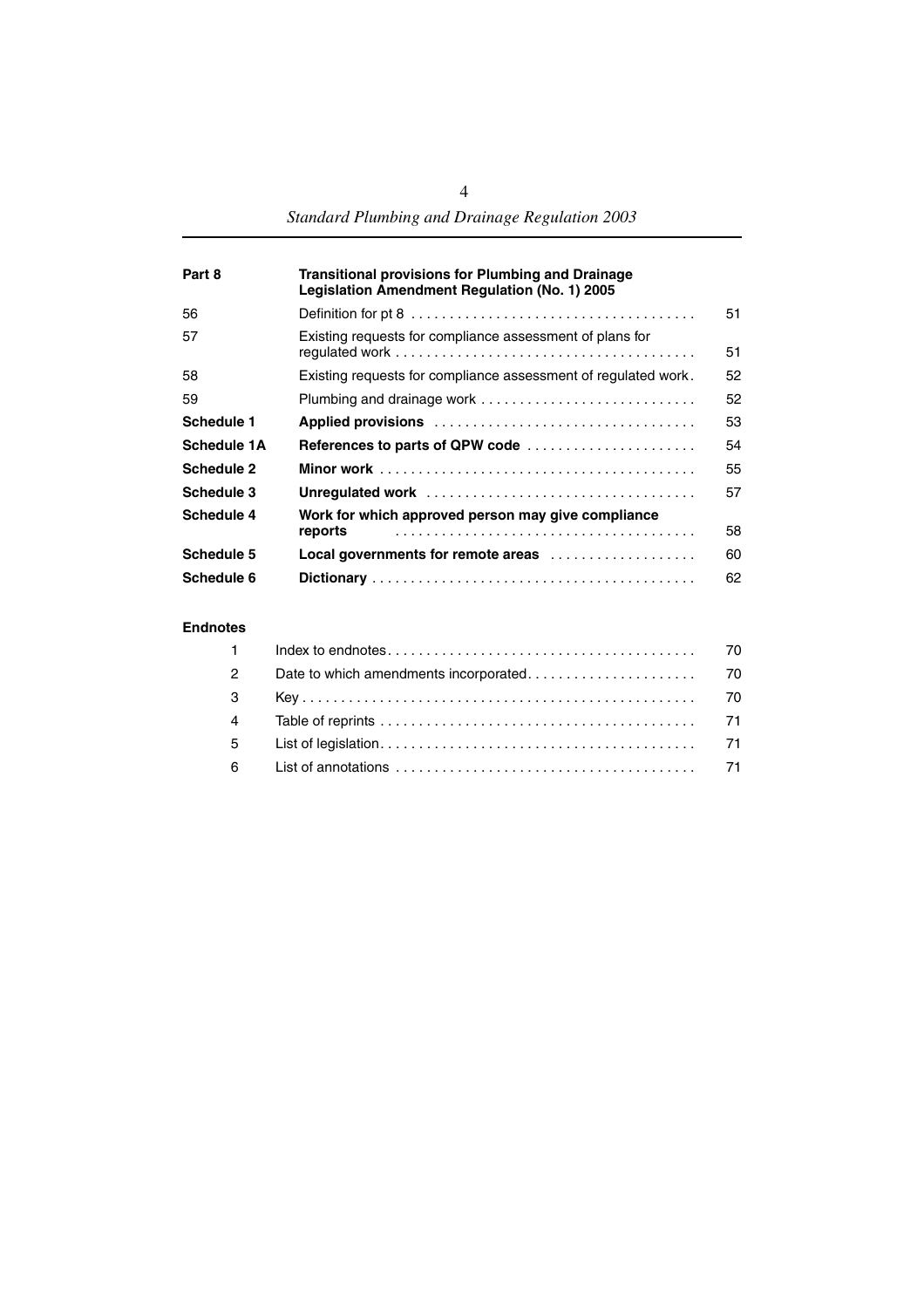[as amended by all amendments that commenced on or before 1 January 2006]

## <span id="page-6-0"></span>**Part 1** Preliminary

## <span id="page-6-1"></span>**Division 1 Introduction**

#### <span id="page-6-2"></span>**1 Short title**

This regulation may be cited as the *Standard Plumbing and Drainage Regulation 2003*.

#### <span id="page-6-3"></span>**2 Commencement**

This regulation commences on 1 November 2003.

## <span id="page-6-4"></span>**Division 2 Status of regulation**

#### <span id="page-6-5"></span>**3 Status**

- (1) This regulation is the Standard Plumbing and Drainage Regulation under section  $145(2)^1$  of the Act.
- (2) This regulation can not be changed under a local planning instrument or a local law.
- (3) However, this regulation does not stop a local government making a local planning instrument or a local law dealing with matters outside the scope of this regulation that are related to plumbing and drainage work or on-site sewerage work.

<sup>1</sup> Section 145 (Regulation-making power) of the Act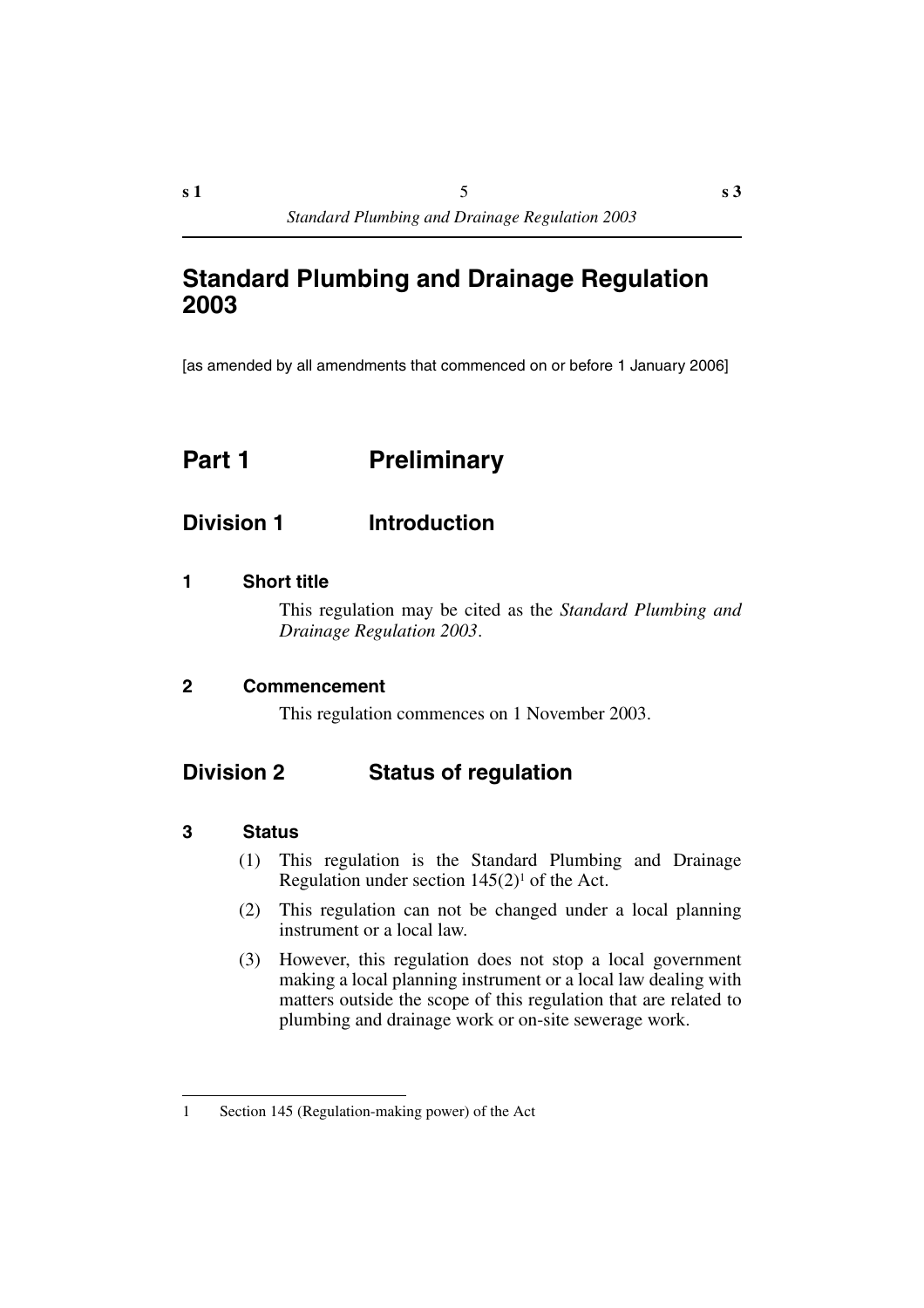## <span id="page-7-0"></span>**Division 3 Interpretation**

#### <span id="page-7-1"></span>**4 Definitions**

- (1) The dictionary in schedule 6 defines particular words and phrases used in this regulation.
- (2) A word defined in the dictionary as 'see glossary' has the meaning given in the glossary.

#### <span id="page-7-2"></span>**4A What is the** *Queensland Plumbing and Wastewater Code*  **(or** *QPW code***)**

- (1) The *Queensland Plumbing and Wastewater Code* (or *QPW code*) is the document called the Queensland Plumbing and Wastewater Code,<sup>2</sup> published by the department.
- (2) In this regulation, a reference to a part of the QPW code is a reference to the part as at the date mentioned for the part in schedule 1A, column 2.

#### <span id="page-7-3"></span>**5 What are the** *applied provisions* **and** *glossary*

- (1) The *applied provisions* are the documents listed in schedule 1.
- (2) The *glossary* is the document mentioned in schedule 1, item 1.

#### <span id="page-7-4"></span>**6 Interpretation of applied provisions**

- (1) This section applies to a word or phrase if—
	- (a) the word or phrase is defined in the glossary; and
	- (b) the word or phrase, or an expression that is in substance equivalent to the word or phrase, is also defined in schedule 6, other than as 'see glossary'.
- (2) For applying the applied provisions under this regulation, a word or phrase to which this section applies is taken to have,

<sup>2</sup> A copy of the QPW code is available for inspection at the department's office at 41 George Street, Brisbane, and on the department's website at <www.dlgpsr.qld.gov.au>.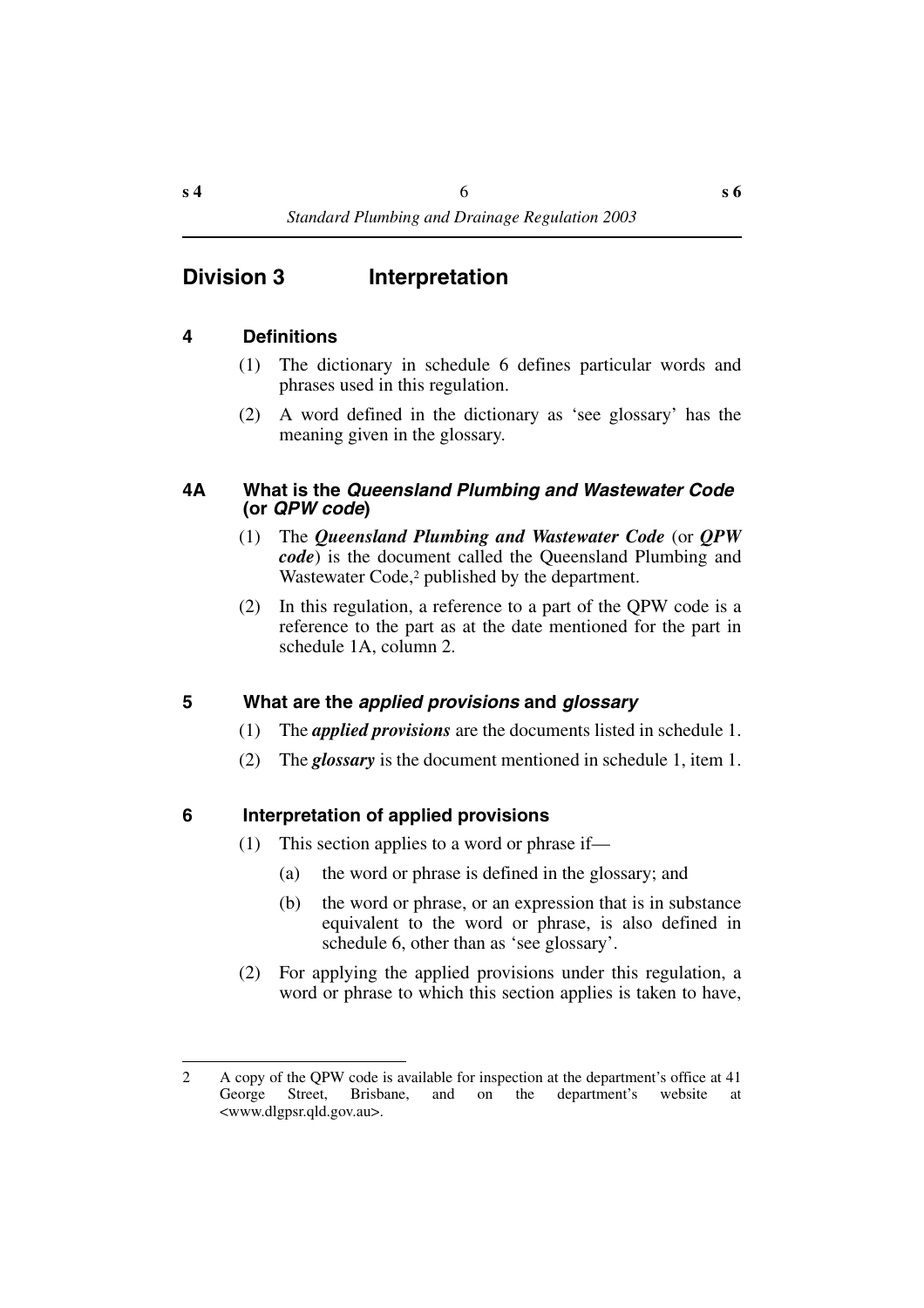to the greatest practicable extent, the meaning given in schedule 6.

## <span id="page-8-0"></span>**Part 1A Prescribed matters for Act**

#### <span id="page-8-1"></span>**6A Criteria local government must consider in declaring area to be unsuitable for greywater use**

The criteria the local government must, under section  $85B(3)^3$ of the Act, consider in declaring an area to be unsuitable for greywater use are—

- (a) that the area is unsuitable for greywater use because of any of the following—
	- (i) the likely impacts on the amenity of the area;
	- (ii) the risk of the use causing environmental harm within the meaning of the *Environmental Protection Act 1994*;4

*Examples of environmental harm*—

- greywater polluting groundwater
- greywater run-off polluting a nearby watercourse
- (iii) the risk of ponding or run-off of greywater discharged causing a danger or health risk to any one; and

*Example of a thing that may cause a health risk*—

insufficient irrigation area to ensure long-term performance of a greywater use facility

- (b) the density of allotments within the area; and
- (c) the area of land available for dispersal of greywater, after allowing for setbacks from the boundary of premises and for any impervious surfaces; and

<sup>3</sup> Section 85B (Restrictions on giving compliance permit for greywater use facility in a sewered area) of the Act

<sup>4</sup> See the *Environmental Protection Act 1994*, section 14 (Environmental harm)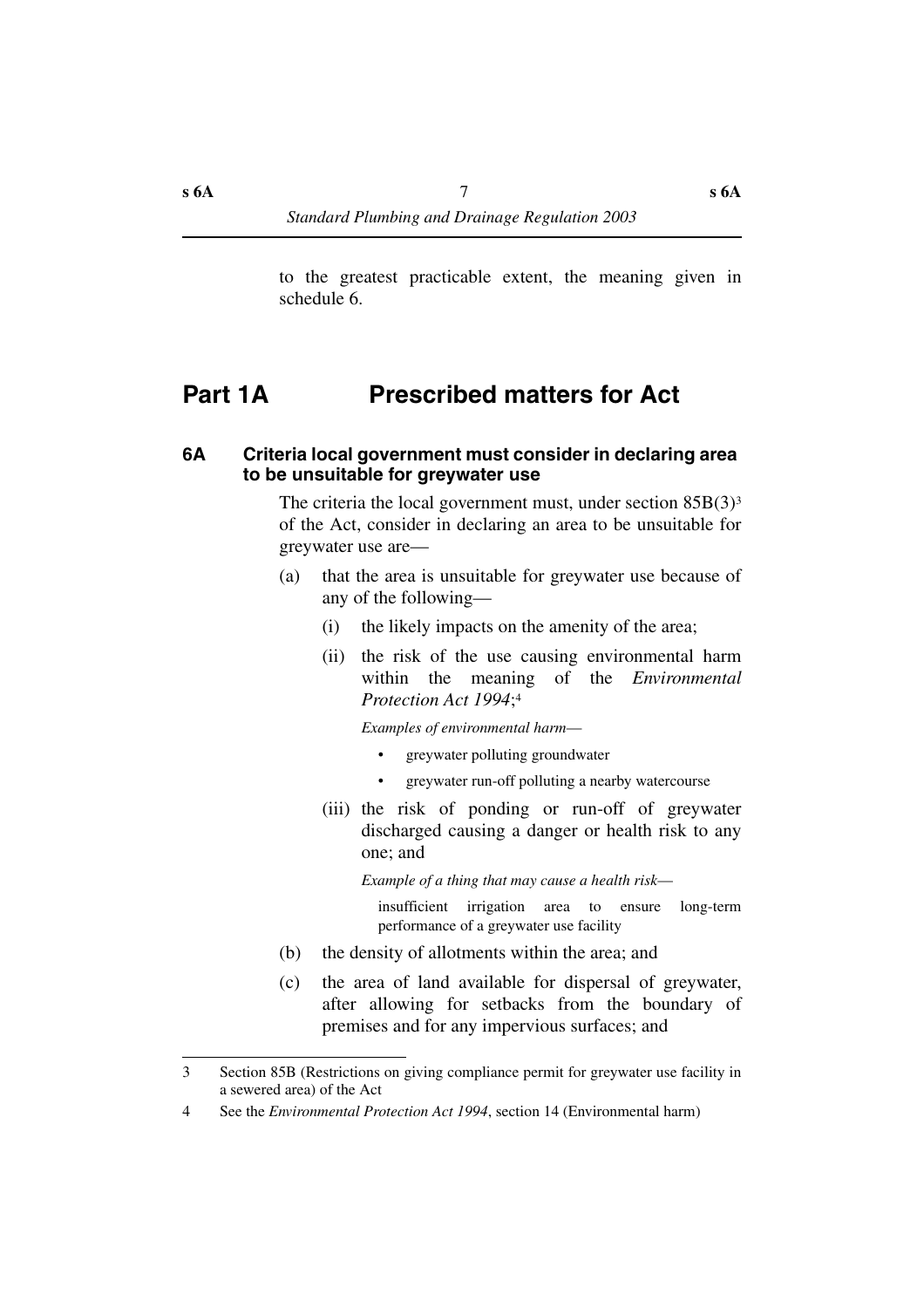(d) characteristics of the terrain or soil of or near the area; and

*Example*—

- shape of the surface of the land, gradient, nature and condition of soil, likely surface run-off and lateral and vertical drainage and seepage
- a soil type that is unlikely to be able to assimilate biodegradable organic compounds and pathogenic bacteria
- (e) relevant hydrological and seasonal factors.

*Example*—

exposure to sun and wind, rainfall patterns and evapotranspiration from vegetation

#### <span id="page-9-0"></span>**6B Criteria for deciding application for compliance permit for greywater use facility in a sewered area**

The criteria the local government must, under section 85B(3) of the Act, consider in deciding an application for a compliance permit for regulated work for, or that includes, a greywater use facility in a sewered area are—

- (a) the matters mentioned in section  $6A(b)$  to (e); and
- (b) whether the application includes the information and documents mentioned in section 14B(3).5

## <span id="page-9-1"></span>**7 Minor work—Act, sch, definition** *minor work*

- (1) For the Act, schedule, definition *minor work*, minor work is plumbing or drainage work listed in schedule 2.
- (2) For section 87(1) of the Act, notifiable minor work is plumbing or drainage work listed in schedule 2, part 1.

## <span id="page-9-2"></span>**8 Unregulated work—Act, sch, definition** *unregulated work*

For the Act, schedule, definition *unregulated work*, unregulated work is plumbing or drainage work listed in schedule 3.

<sup>5</sup> Section 14B (Additional requirements for plans for greywater use facilities in a sewered area)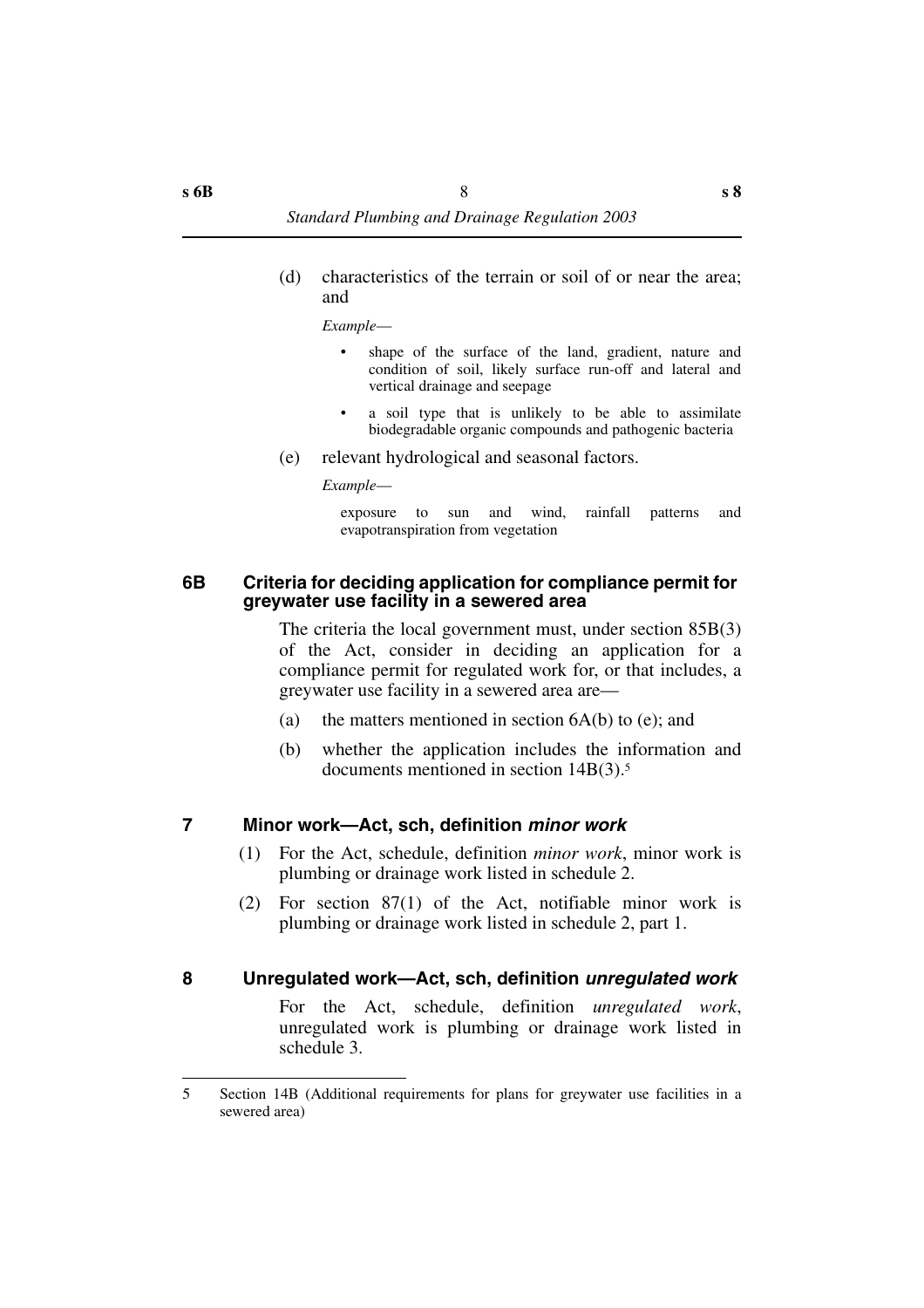## <span id="page-10-0"></span>**Part 2 Compliance with particular codes and standards**

### <span id="page-10-1"></span>**8A Compliance with Plumbing Code of Australia**

- (1) Plumbing and drainage work must comply with the PCA, sections A, B, C and G.<sup>6</sup>
- (2) However, plumbing and drainage work is not required to comply with AS/NZS 3500.5:2000 (National plumbing and drainage—domestic installations).
- (3) Plumbing and drainage work complies with the PCA only if the work satisfies the relevant performance requirements under the PCA.
- (4) Compliance with the relevant performance requirements under the PCA can be achieved only by—
	- (a) complying with the relevant deemed-to-satisfy provisions under the PCA; or
	- (b) formulating an alternative solution under the PCA that—
		- (i) complies with the performance requirements; and
		- (ii) is shown to be at least equivalent to the relevant deemed-to-satisfy provisions under the PCA; or
	- (c) a combination of paragraphs (a) and (b).

#### <span id="page-10-2"></span>**8B Compliance with QPW code**

- (1) Plumbing and drainage work and on-site sewerage work must comply with the QPW code.
- (2) Plumbing and drainage work or on-site sewerage work complies with the QPW code only if the work satisfies the relevant performance criteria under the QPW code.

<sup>6</sup> Plumbing Code of Australia, sections A (General provisions), B (Water services), C (Sanitary plumbing and drainage systems) and G (Materials and products certification and authorisation)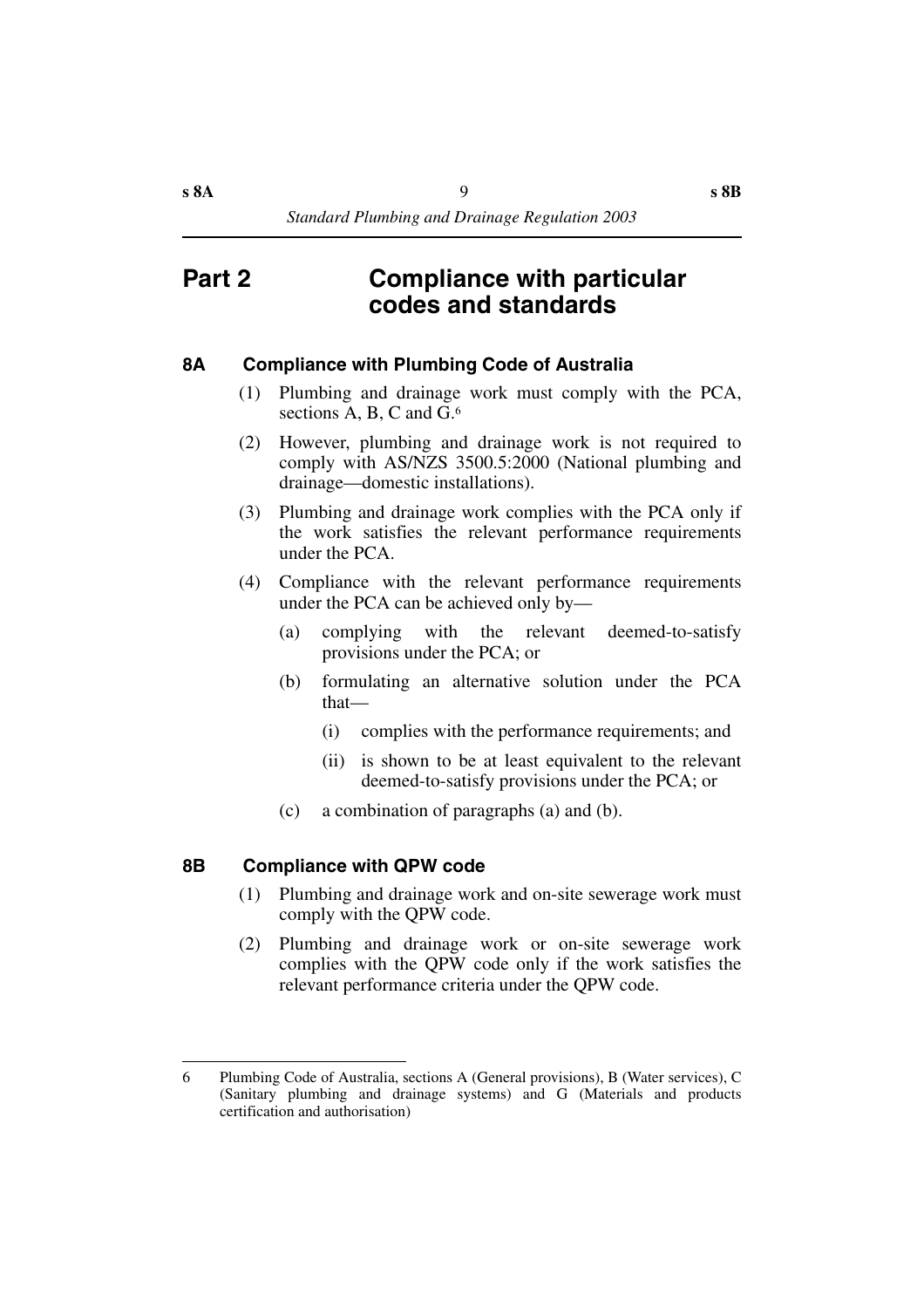- (3) Compliance with the relevant performance criteria can be achieved only by—
	- (a) complying with the relevant acceptable solution under the QPW code; or
	- (b) formulating an alternative solution that—
		- (i) satisfies the performance criteria; and
		- (ii) is shown to be at least equivalent to the relevant acceptable solution under the QPW code; or
	- (c) a combination of paragraphs (a) and (b).

## <span id="page-11-0"></span>**8C Relationship between PCA and QPW code**

If the PCA is inconsistent with the QPW code, the QPW code prevails to the extent of the inconsistency.

## <span id="page-11-1"></span>**9 Regulated work and on-site sewerage work**

- (1) Subject to sections 11 and 12, regulated work and on-site sewerage work must comply with the applied provisions.
- (2) Despite any provision contained in the applied provisions limiting the application of the applied provisions to certain premises or installations only, under this regulation the applied provisions apply, to the greatest extent possible, to all premises and installations.

## <span id="page-11-2"></span>**10 Minor work and unregulated work**

- (1) This section applies to the installation of a plumbing or drainage item if the installation of the item is minor work or unregulated work.
- (2) Subject to section 11, the installation of the item must comply with the applied provisions.

## <span id="page-11-3"></span>**11 Limited application of AS/NZS 3500.1:2003**

- (1) This section applies to a local government if it is—
	- (a) carrying out compliance assessment of a plan for regulated work; or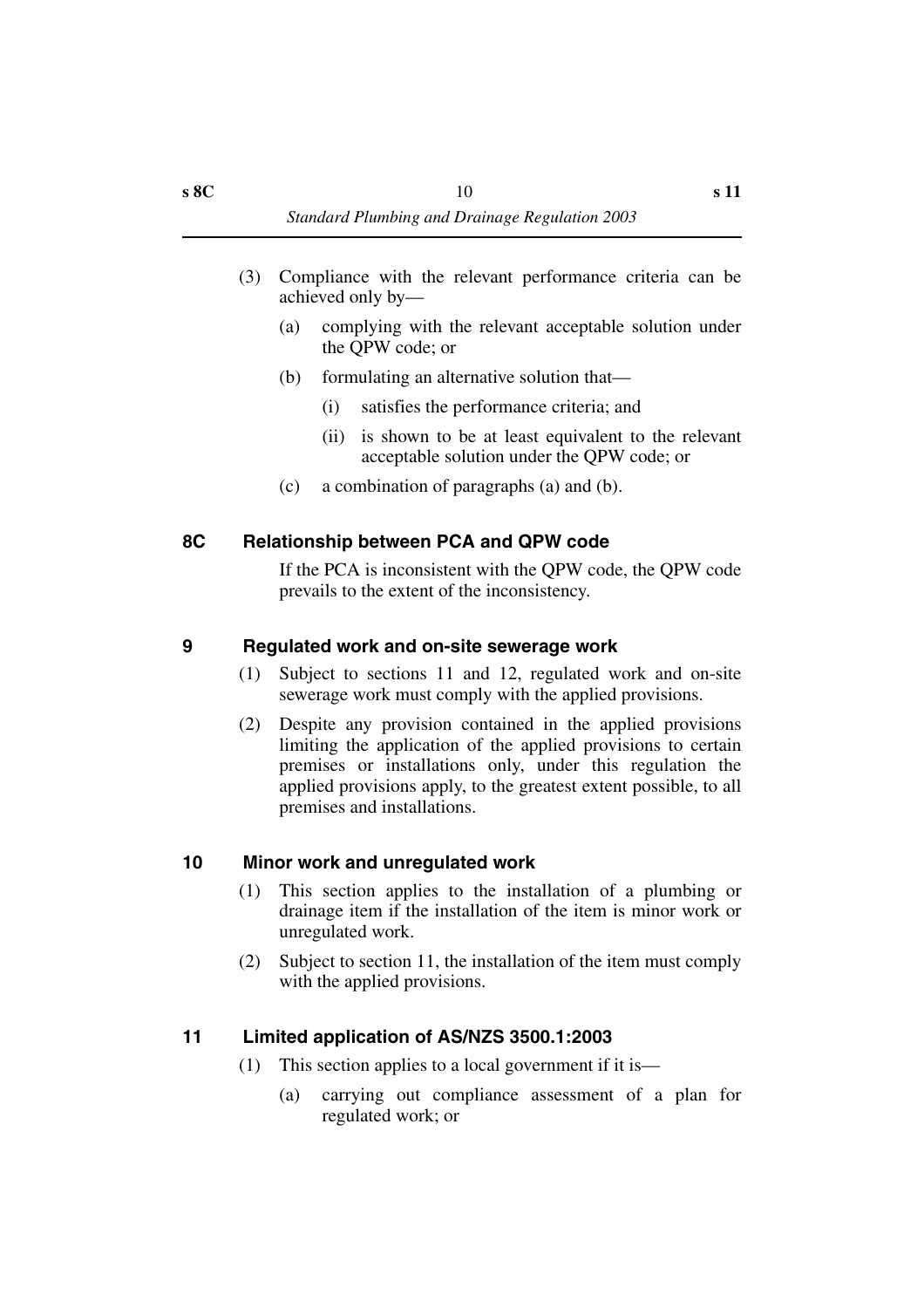- (b) assessing regulated work or minor work.
- (2) The local government may apply AS/NZS 3500.1:2003, section 6,7 for the assessment of fire services for premises only to the following aspects of the plan or work—
	- (a) the method of preventing contamination or pollution of the water supply to the premises;

*Example*—

providing a testable backflow prevention device upstream of a fire sprinkler system

(b) the method of jointing, supporting or fixing of the plumbing that is the subject of the plan or work;

*Example*—

the way a sprinkler head is connected to a pipe in a fire sprinkler system

- (c) the use of the following items in the plumbing—
	- (i) a certified item;
	- (ii) an item allowed under section 31.8

## <span id="page-12-0"></span>**12 Limited application of AS/NZS 3500.4:2003**

For applying AS/NZS 3500.4:2003 for regulated work, the reference in clause 1.9.2(b) of the standard to 'all other buildings' is taken to be a reference only to buildings classified under BCA as class 1, 2, 3 or 4 buildings.

<sup>7</sup> AS/NZS 3500.1:2003 (Plumbing and drainage—Water services), section 6 (Fire services)

<sup>8</sup> Section 31 (Non-certified items allowed for fire service)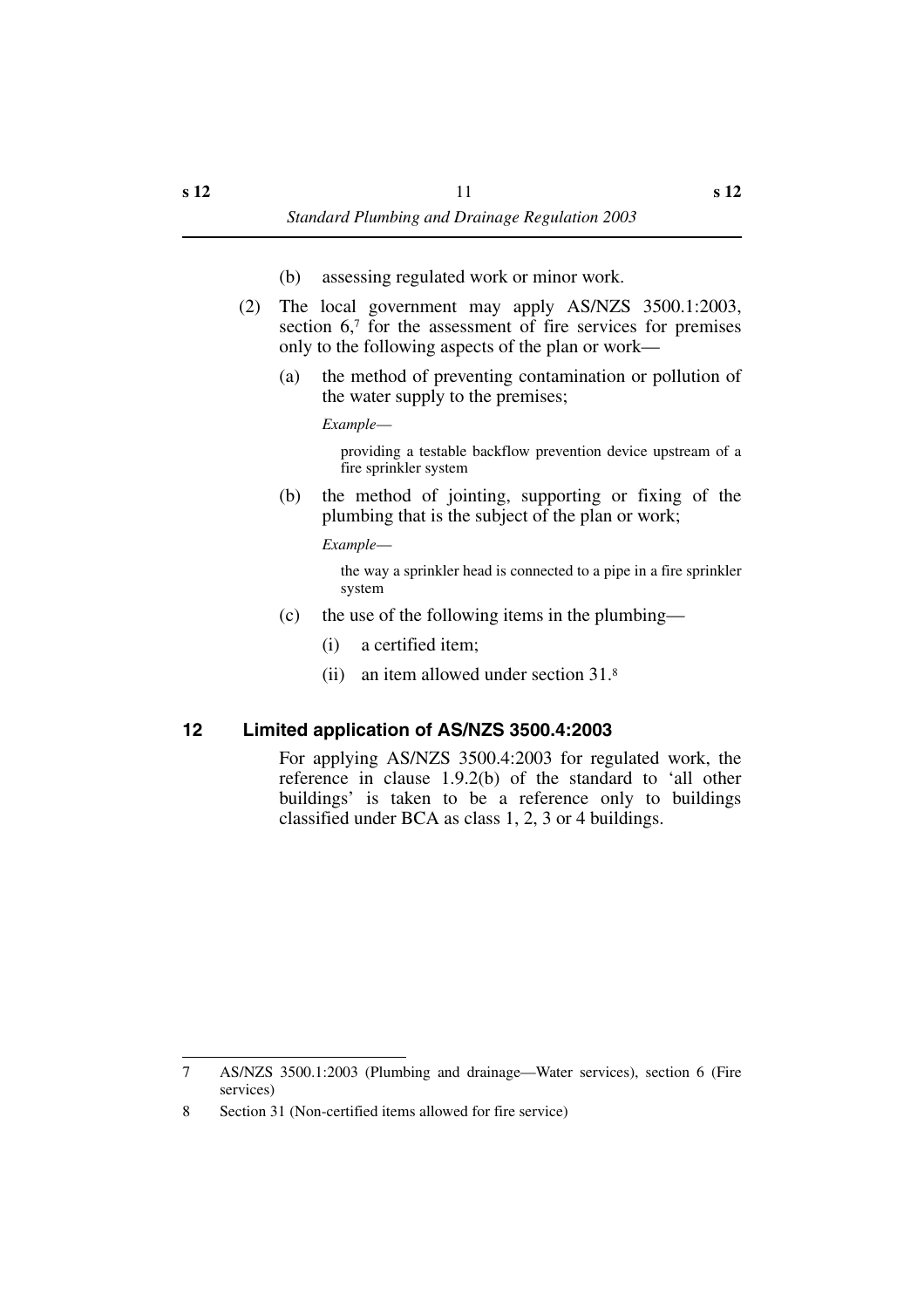## <span id="page-13-0"></span>**Part 3 Compliance assessment**

## <span id="page-13-1"></span>**Division 1 Preliminary**

#### <span id="page-13-2"></span>**13 Application of pt 3**

This part applies for compliance assessment by a local government of regulated work, on-site sewerage work, and plans for the work.

## <span id="page-13-3"></span>**Division 2 Assessing plans**

#### <span id="page-13-4"></span>**14 General requirements for plans the subject of a compliance request**

- (1) This section imposes requirements for a plan the subject of a compliance request.
- (2) The plan must be drawn to scale and show sufficient dimensions and information to allow the local government to assess the proposed plumbing and drainage or on-site sewerage facility.
- (3) Without limiting subsection (2), the plan must include, or be accompanied by, the documents or information mentioned in—
	- (a) any of the following—
		- (i) for regulated work—section 14A;
		- (ii) for regulated work for, or that includes, a greywater use facility in a sewered area—sections 14A and 14B;
		- (iii) for regulated work for, or that includes, a greywater use facility not in a sewered area—sections 14A and 14C;
		- (iv) for on-site sewerage work—section 14D; and
	- (b) if section  $16(1)(b)$  applies—section  $16(2)$ .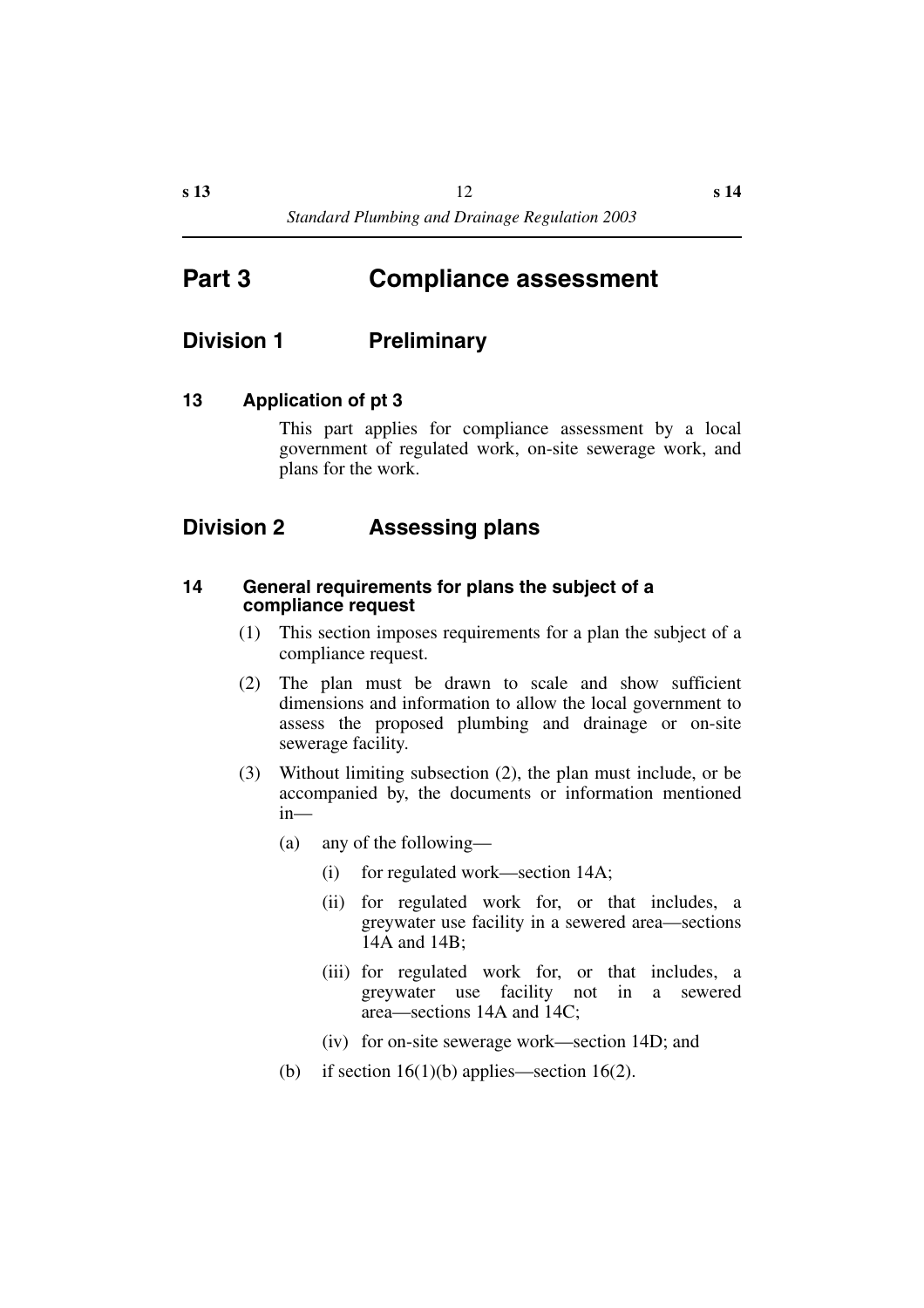- (4) The plan must show—
	- (a) the name of the person who designed the plumbing and drainage or on-site sewerage facility; and
	- (b) for the person mentioned in paragraph  $(a)$ 
		- (i) if the person is registered or licensed under a law applying in the State to practise in the aspect of the work—the person's registration or licence number; or
		- (ii) if the work is on-site sewerage work and subparagraph (i) does not apply—sufficient information about the person's qualifications and experience to enable the local government to decide whether the person is qualified to design the on-site sewerage facility.
- (5) The information mentioned in subsection (4) must be shown—
	- (a) on each page of the plan; or
	- (b) on a cover sheet at the front of the plan that references each page of the plan.
- (6) The person making the request must, if required by the local government, give the local government a reasonable number of copies of the plan.

## <span id="page-14-0"></span>**14A Additional requirements for plans for regulated work**

- (1) This section applies, as well as section 14, to a compliance request for regulated work.
- (2) There must be a site plan of the premises on which the regulated work is to be performed showing each of the following—
	- (a) the location of proposed or existing buildings or structures on the premises;
	- (b) the ground levels and drainage invert levels, referenced to AHD or appropriately reduced levels, to indicate whether sanitary drains can gravity feed to the connection point for the sewer or on-site sewage treatment plant;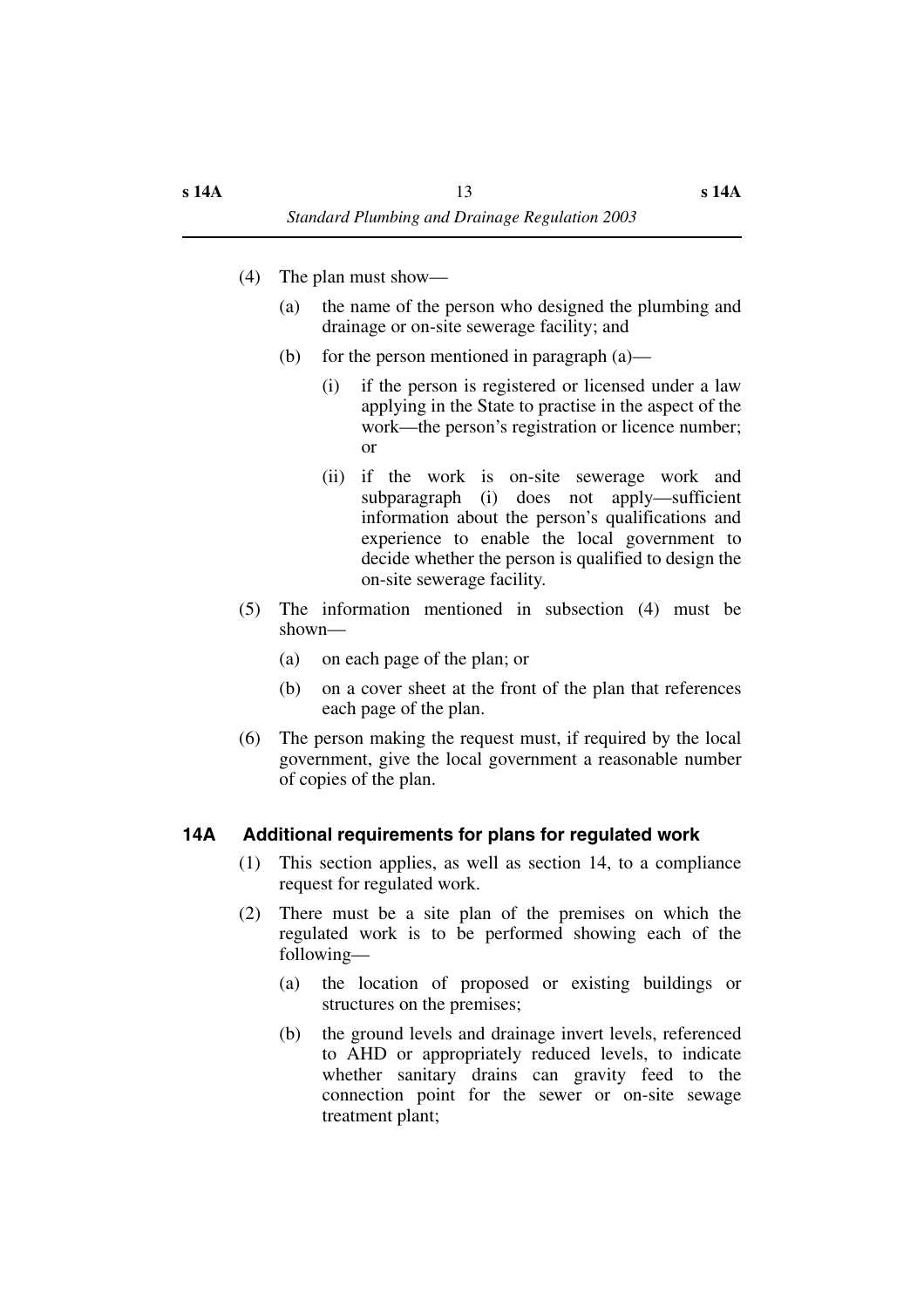- (c) the location of each connection point to—
	- (i) a service provider's water supply or sewerage system; or
	- (ii) an on-site sewage treatment plant; or
	- (iii) a greywater treatment plant;
- (d) if the work is to be performed on any of the following—the approximate location on the premises of the below ground water supply pipes and sanitary drainage pipes for any plumbing and drainage for the work—
	- (i) a building classified under BCA as a class 1 building, on a lot that is not part of a community titles scheme;
	- (ii) a building classified under BCA as a class 10 building;
- (e) if the work is to performed on a building other than a building mentioned in paragraph (d)—the proposed location and details of installation for any plumbing and drainage for the work.
- (3) If the regulated work is work to be performed on a building mentioned in subsection (1)(d)—
	- (a) there must be—
		- (i) a floor plan of the building; and
		- (ii) a plan showing the elevations of the building; and
	- (b) the location and details of the building's fixtures must be shown on each of the plans mentioned in paragraph (a).

#### <span id="page-15-0"></span>**14B Additional requirements for plans for greywater use facilities in a sewered area**

- (1) This section applies, as well as sections 14 and 14A, to a compliance request for regulated work for, or that includes, a greywater use facility in a sewered area.
- (2) There must be a site plan of the premises on which the work is to be performed showing each of the following—
	- (a) the location of the greywater application area;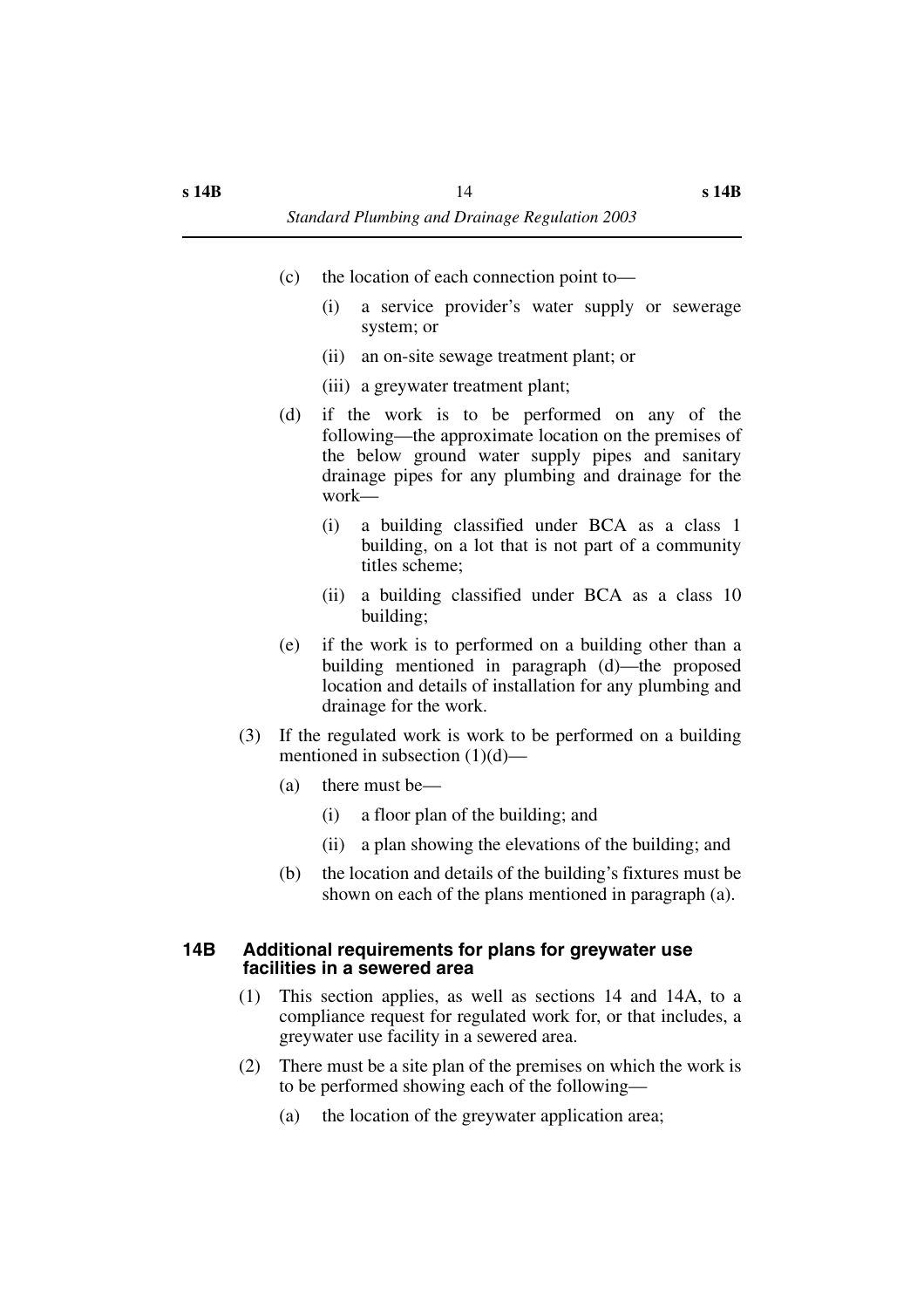- (b) the distances from the greywater application area to the following—
	- (i) the boundary of the premises;
	- (ii) proposed or existing buildings or structures on the premises;
	- (iii) any impervious surfaces on the premises, including, for example, paths for pedestrians and paved areas;
- (c) the connection from the greywater treatment plant or greywater diversion device to sanitary drainage.
- (3) Each of the following must be included—
	- (a) a document showing that—
		- (i) the facility's greywater treatment plant has a chief executive approval; or
		- (ii) the facility's greywater diversion device has plumbing code authorisation and certification;
	- (b) sufficient information to enable the local government to decide whether any ponding or run-off of the greywater discharged could cause—
		- (i) a danger or health risk to any one; or

*Example of a thing that may cause a health risk*—

insufficient irrigation area to ensure long-term performance of a greywater use facility

- (ii) odour that unreasonably interferes, or is likely to unreasonably interfere, with the use or enjoyment of any other premises;
- (c) if the work is for testing purposes—
	- (i) details of the testing approval for the proposed greywater use facility, including any conditions the chief executive imposes on the approval; and
	- (ii) any other information that the local government requires in relation to the testing.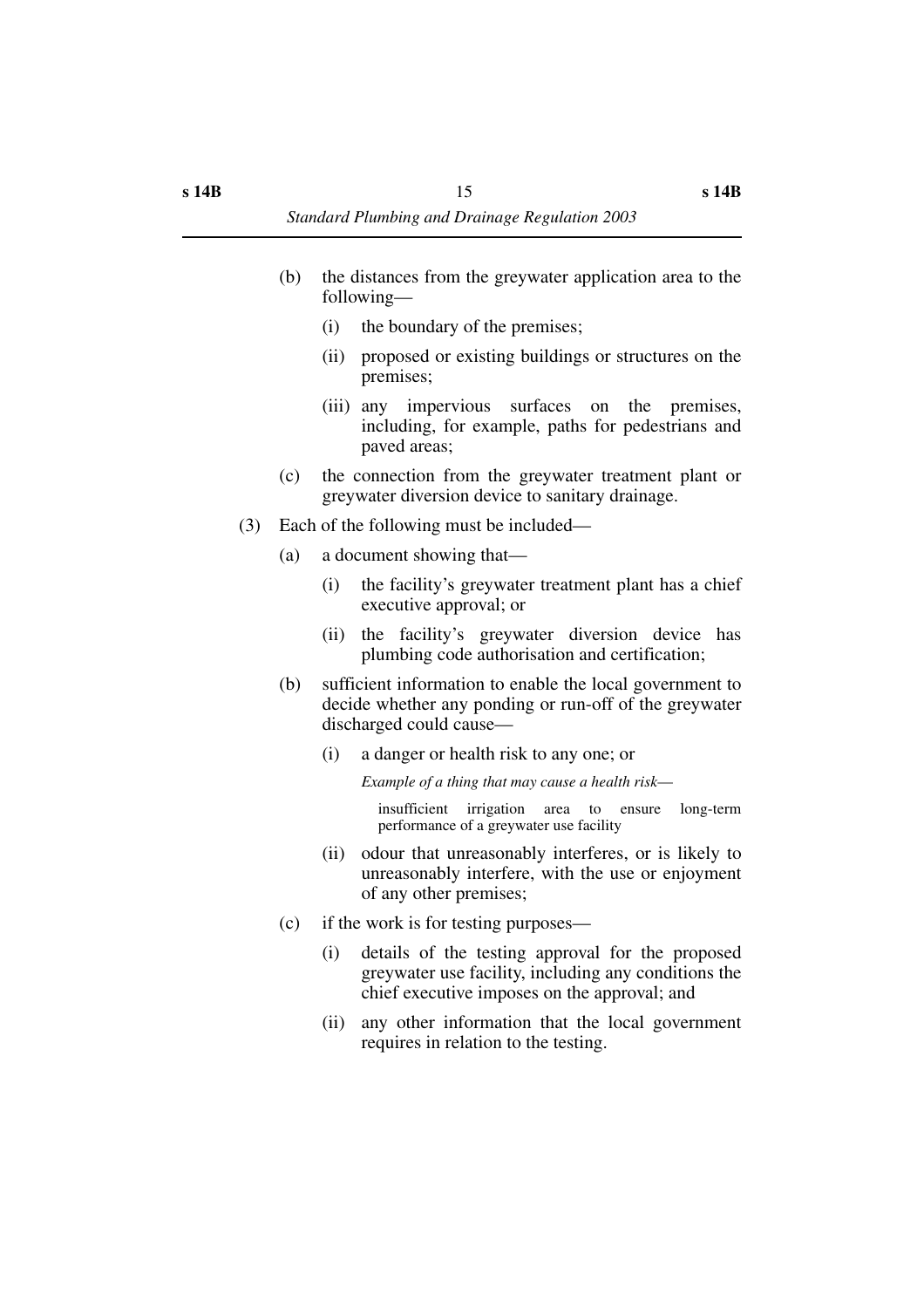- <span id="page-17-0"></span>(1) This section applies, as well as sections 14 and 14A, to a compliance request for regulated work for, or that includes, a greywater use facility not in a sewered area.
- (2) There must be a site plan of the premises on which the work is to be performed showing each of the following—
	- (a) the location of the following—
		- (i) the proposed greywater application area;
		- (ii) the proposed greywater treatment plant or greywater diversion device;
		- (iii) any proposed or existing on-site sewage treatment plant;
		- (iv) any proposed or existing on-site sewerage application area, including the layout of drainage for, and the proposed method of applying greywater to, the area;
	- (b) the distances from the greywater application area to the following—
		- (i) the boundary of the premises;
		- (ii) proposed or existing buildings or structures on the premises;
		- (iii) any proposed or existing on-site sewage treatment plant and on-site sewerage application area;
		- (iv) any impervious surfaces on the premises, including, for example, paths for pedestrians and paved areas;
		- (v) each body of water mentioned in paragraph (d);
	- (c) the ground levels, referenced to AHD or appropriately reduced levels, to indicate whether sanitary drains can gravity feed to the connection point for the proposed greywater treatment plant or greywater diversion device;
	- (d) the location of each body of water that may be affected by the greywater from the proposed greywater treatment plant or greywater diversion device;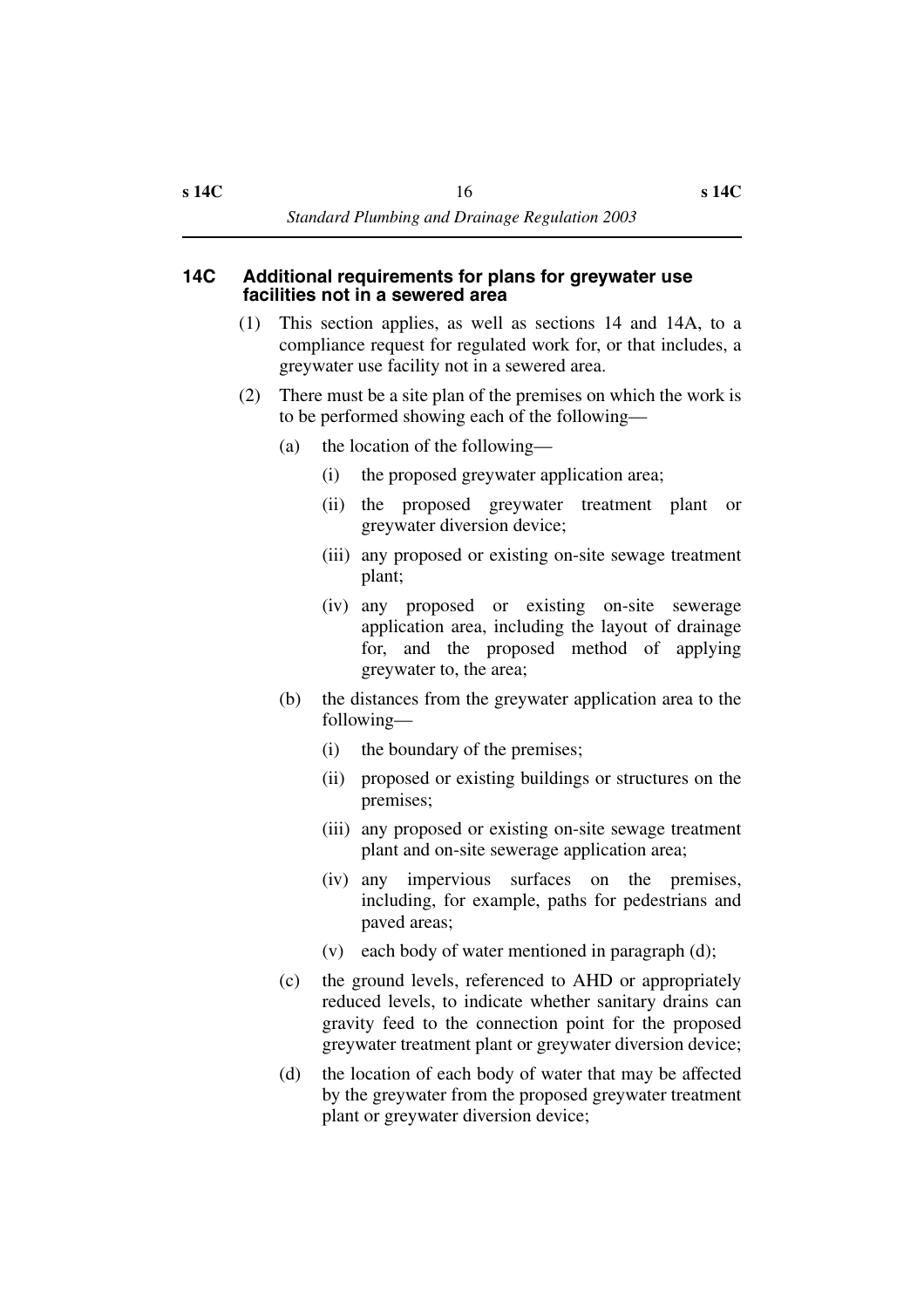- (e) details of the water supply to the premises;
- (f) if the work is not for testing purposes—the proposed greywater treatment plant's type and size.
- (3) Each of the following must be included—
	- (a) a site and soil evaluation report, within the meaning of the QPW code, for the premises;
	- (b) if the work is not for testing purposes—
		- (i) a document showing plumbing code authorisation and certification for the proposed greywater diversion device; or
		- (ii) a chief executive approval for the proposed greywater treatment plant;
	- (c) if the work is for testing purposes—
		- (i) details of the testing approval for the proposed greywater use facility, including any conditions the chief executive imposes on the approval; and
		- (ii) any other information that the local government requires in relation to the testing.

#### <span id="page-18-0"></span>**14D Additional requirements for plans for on-site sewerage facilities**

- (1) This section applies, as well as section 14, to a compliance request for on-site sewerage work.
- (2) There must be a site plan of the premises on which the on-site sewerage work is to be performed showing each of the following—
	- (a) the location of the following—
		- (i) proposed or existing buildings or structures on the premises;
		- (ii) the proposed on-site sewage treatment plant;
		- (iii) the proposed on-site sewerage application area, including the layout of drainage for, and the proposed method of applying effluent to, the area;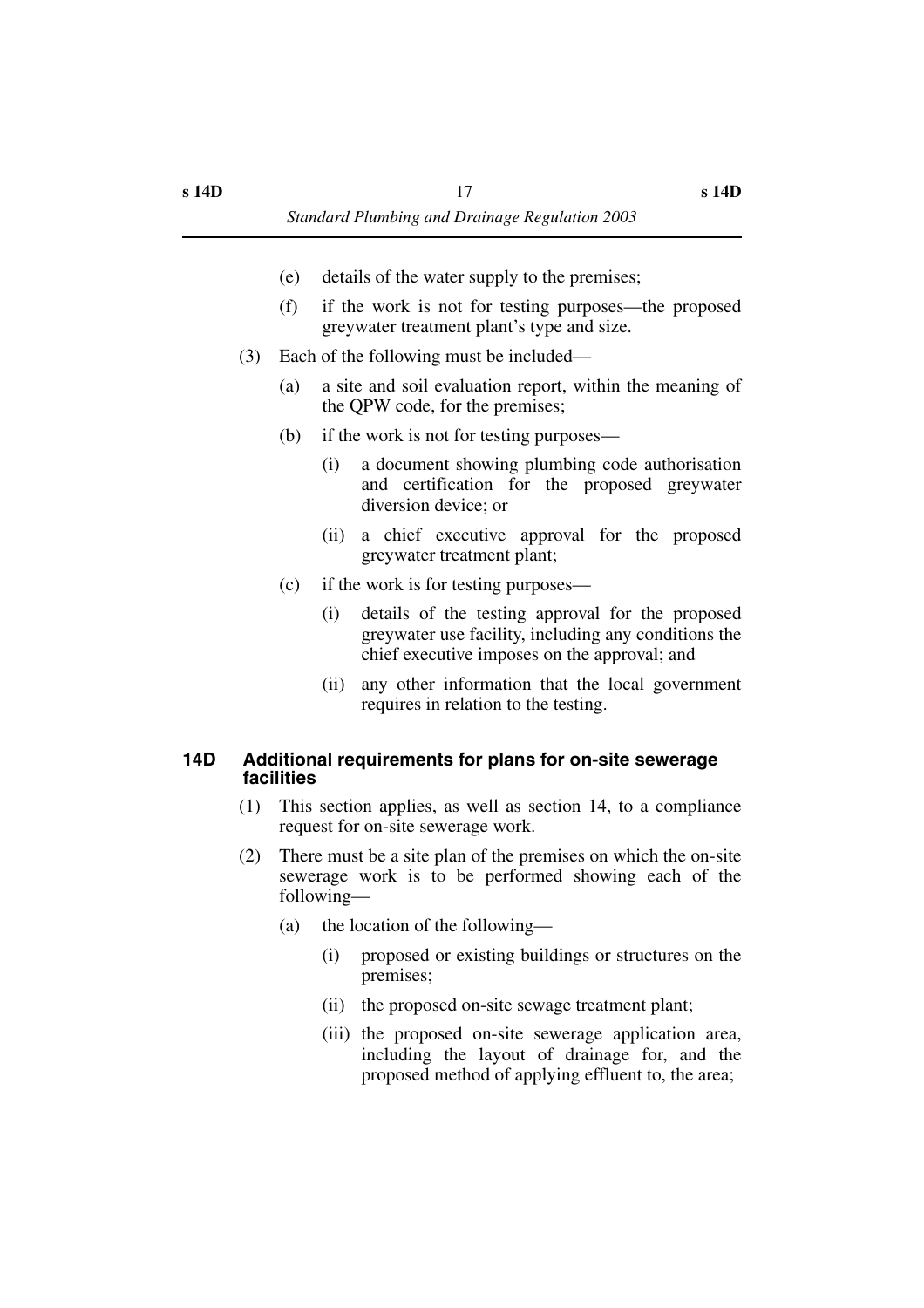- (b) the distances from the proposed on-site sewerage application area to the following—
	- (i) the boundary of the premises;
	- (ii) proposed or existing buildings or structures on the premises;
	- (iii) any impervious surfaces on the premises, including, for example, paths for pedestrians and paved areas;
	- (iv) each body of water mentioned in paragraph (d);
- (c) the ground levels, referenced to AHD or appropriately reduced levels, to indicate whether sanitary drains can gravity feed to the connection point for the proposed on-site sewage treatment plant;
- (d) the location of each body of water that may be affected by the effluent from the proposed on-site sewerage facility;
- (e) details of the water supply to the premises;
- (f) if the work is not for testing purposes—the proposed on-site sewage treatment plant's type and size.
- (3) Each of the following must be included—
	- (a) a site and soil evaluation report, within the meaning of the QPW code, for the premises;
	- (b) if the work is not for testing purposes—a document showing plumbing code authorisation and certification, or a chief executive approval, for the proposed on-site sewerage facility;
	- (c) if the work is for testing purposes—
		- (i) details of the testing approval for the proposed on-site sewerage facility, including any conditions the chief executive imposes on the approval; and
		- (ii) any other information that the local government requires in relation to the testing.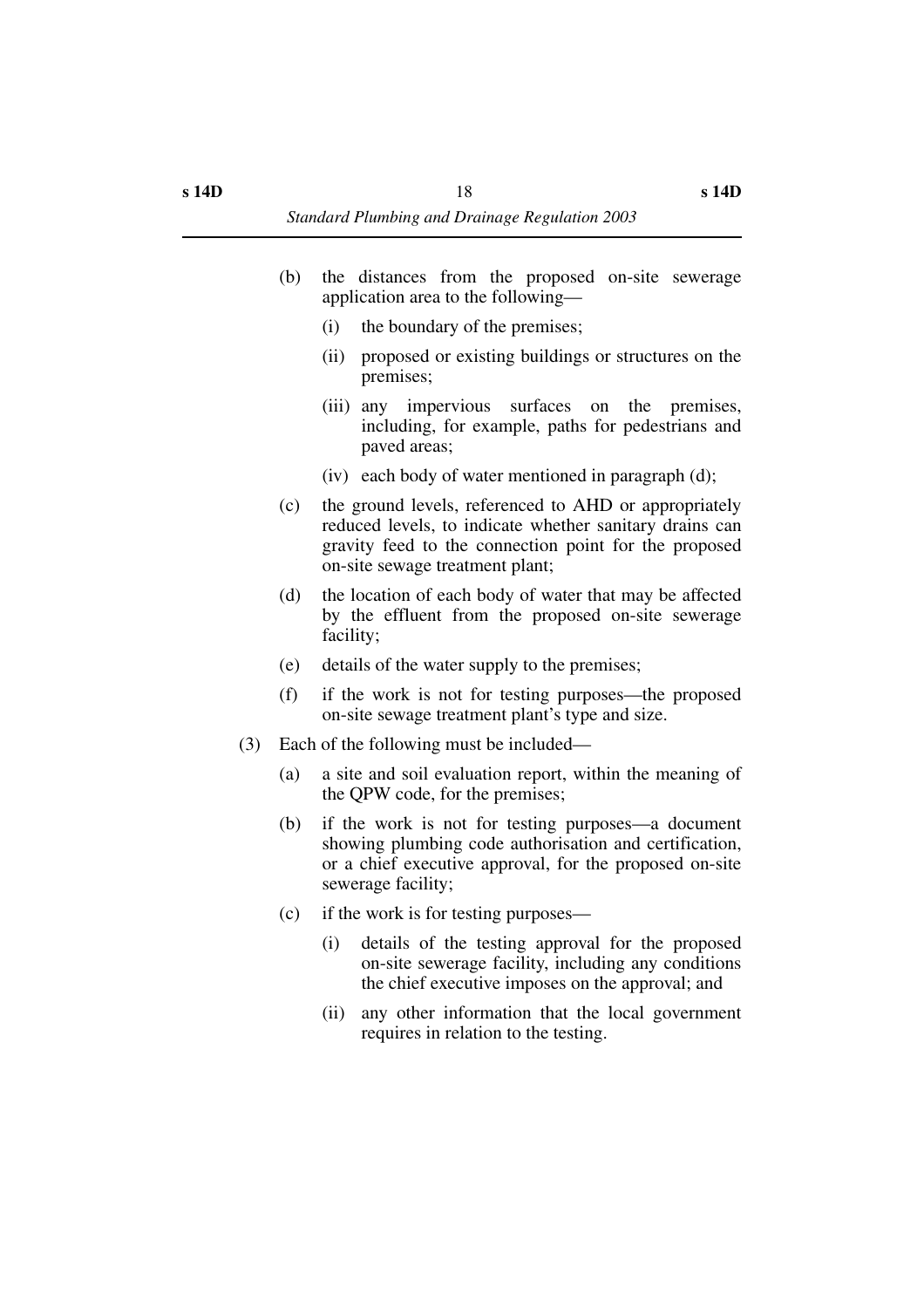## <span id="page-20-0"></span>**15 Certificates for plan given by competent person**

- (1) This section applies if a plan for regulated work or on-site sewerage work includes a part of the work that the chief executive officer of the local government decides is outside the local government's expertise to assess.
- (2) The local government may accept certification of the plan and associated documents by a competent person.
- (3) The competent person may certify for a plan that plumbing or drainage or an on-site sewerage facility to which certified documentation relates will, if installed or carried out in accordance with the certified documentation, comply with this regulation.
- (4) The name and original signature of the competent person must be on the certified documentation.
- (5) If the certified documentation is prepared on behalf of a corporation or other entity, the name of the corporation or entity must also be on the certified documentation.
- (6) The competent person must personally sign a certificate supporting the certified documentation.
- (7) If the competent person would be required to be licensed for performing the part of the work mentioned in subsection (1), the person's registration or licence number must be on the certificate.
- (8) In this section—

*certified documentation,* in relation to a plan and associated documents, includes technical details, drawings and specifications for the plan or documents that are given and certified by a competent person.

#### <span id="page-20-1"></span>**16 Requirement for additional documents for particular plans**

- (1) This section applies if—
	- (a) a person makes a compliance request for a plan; and
	- (b) the plan proposes to comply with—
		- (i) the performance requirements of the applied provisions or the PCA by formulating an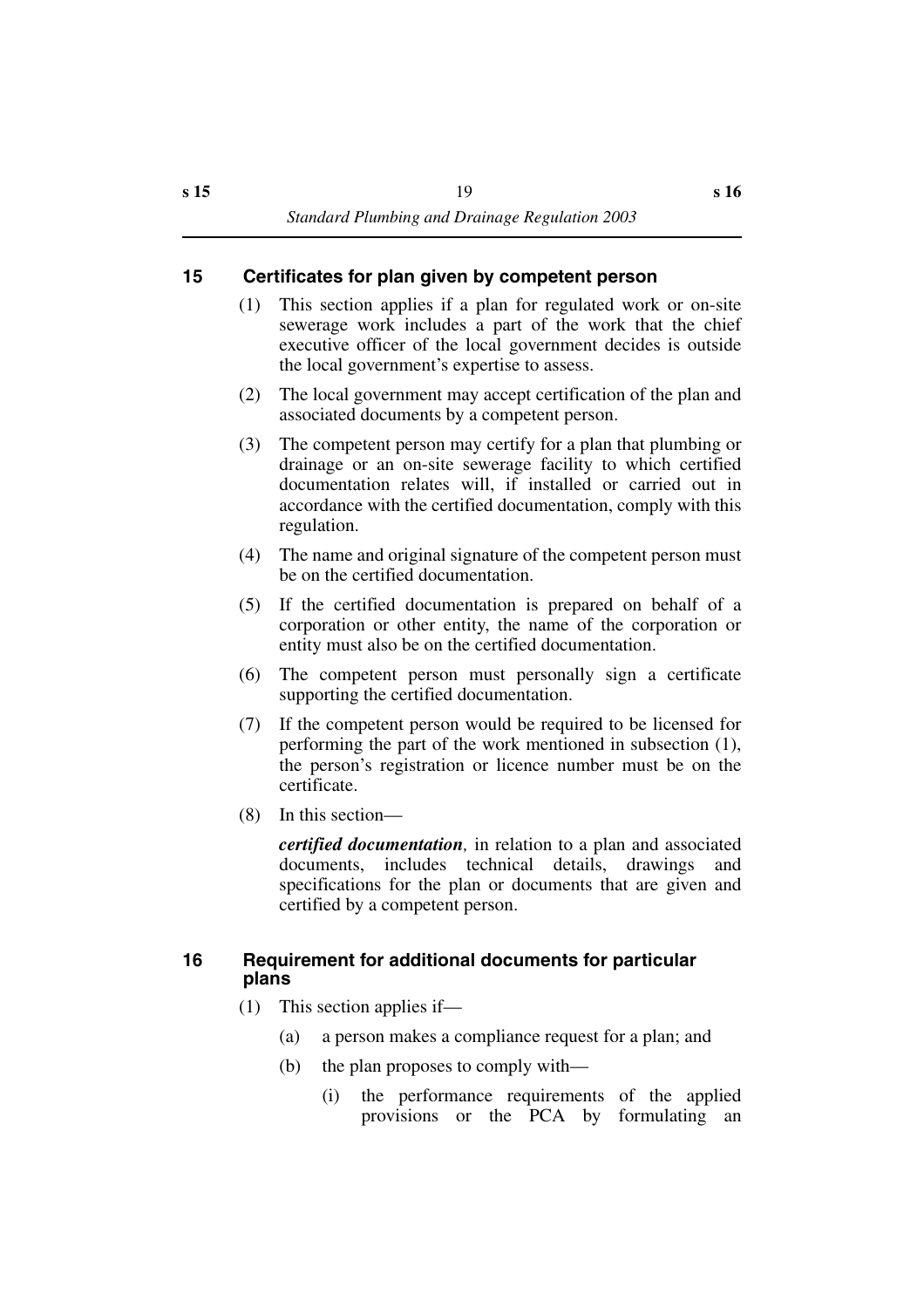alternative solution that is a means of compliance with the applied provisions or the PCA; or

- (ii) the performance criteria of the QPW code by formulating an alternative solution within the meaning of the code.
- (2) Each of the following must accompany the request—
	- (a) a statement—
		- (i) identifying each performance requirement or performance criteria the solution is intending to satisfy; and
		- (ii) stating how each performance requirement or performance criteria is satisfied by the solution;
	- (b) details of inspection or test results and other documents or information relied on to develop the solution;
	- (c) details of the solution, including, for example, to what extent and specifically how the solution differs from the acceptable solution for the performance requirement or performance criteria;
	- (d) if the solution, or part of the solution, for a performance requirement or performance criteria requires a certified document for the plan—a certificate from the competent person who certified the document.
- (3) In this section—

*certified document***,** for a plan, includes technical details, drawings and specifications for the plan that are given and certified by a competent person.

## <span id="page-21-0"></span>**Division 3 Assessing plumbing and drainage work or on-site sewerage work**

#### <span id="page-21-1"></span>**17 Definitions for div 3**

In this division—

*48 hours*, for assessing regulated work or on-site sewerage work—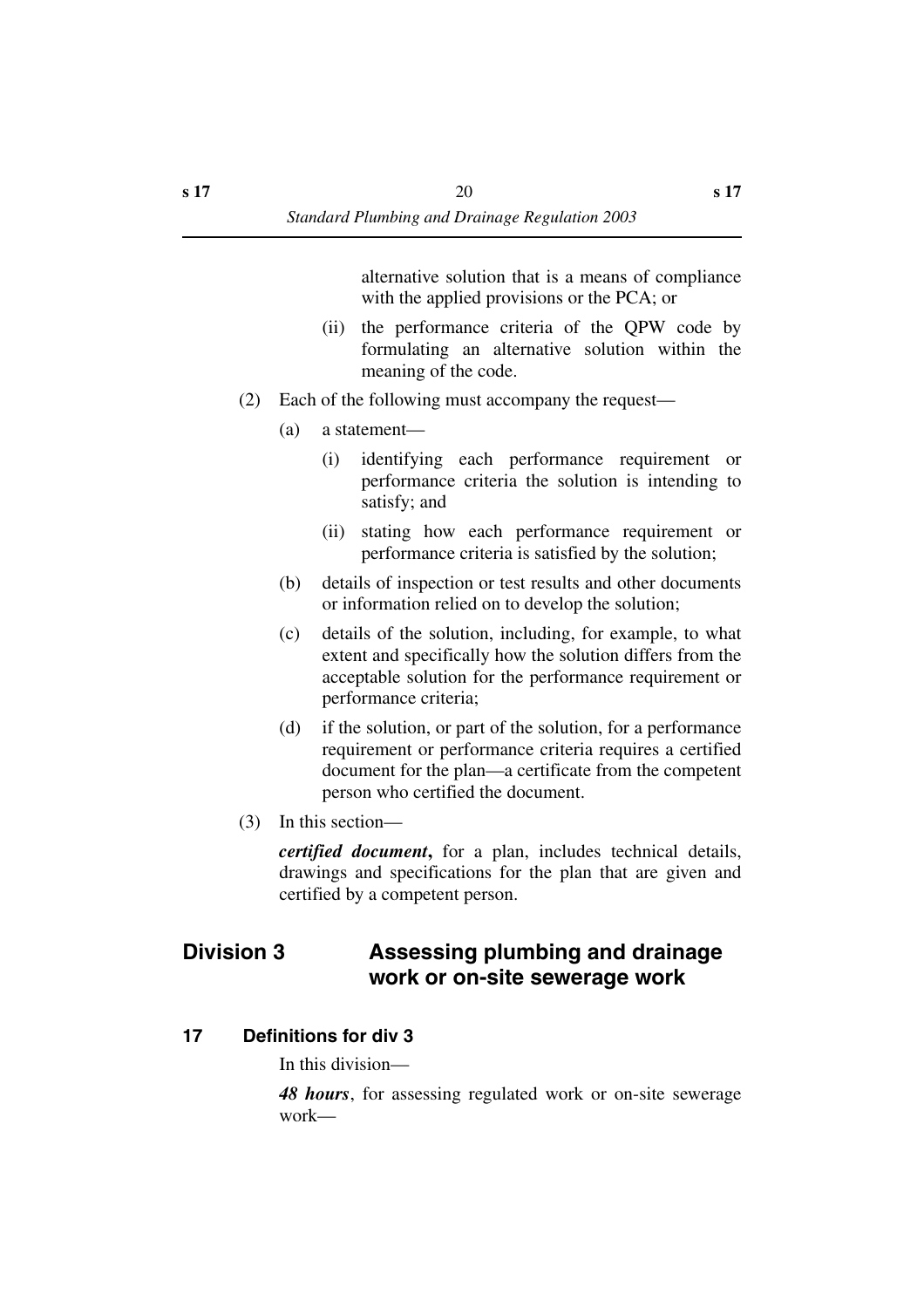- (a) means a 48 hour period; but
- (b) if a day that is not a business day occurs within the 48 hour period—does not include the day in the calculation of the 48 hour period.

*Example*—

A local government receives a request for compliance assessment of work on Friday at 10a.m. The following Tuesday at 10a.m. is 48 hours after receiving the request.

#### *responsible person* means—

- (a) for regulated work, a person who—
	- (i) is a licensed person for the work; and
	- (ii) performs, directs the performance of, or supervises, the work; or
- (b) for on-site sewerage work that must be assessed—a person who performs, directs the performance of, or supervises, the work.

#### <span id="page-22-0"></span>**18 Request for compliance assessment of regulated work or on-site sewerage work**

(1) A person who makes, under section  $86(2)$ <sup>9</sup> of the Act, a request for compliance assessment of regulated work or on-site sewerage work must make the request at least 2 business days before the work starts.

Maximum penalty—20 penalty units.

- (2) If, because of section  $83(2)^{10}$  of the Act, a person does not require a compliance permit to perform regulated work, the person must, if required by the local government, give the local government information or documents needed to assess the regulated work, including, for example, the following—
	- (a) a site plan showing—
		- (i) the location of proposed or existing buildings or structures; and

<sup>9</sup> Section 86 (General process for assessing regulated work and on-site sewerage work) of the Act

<sup>10</sup> Section 83 (Compliance permit required for certain regulated work) of the Act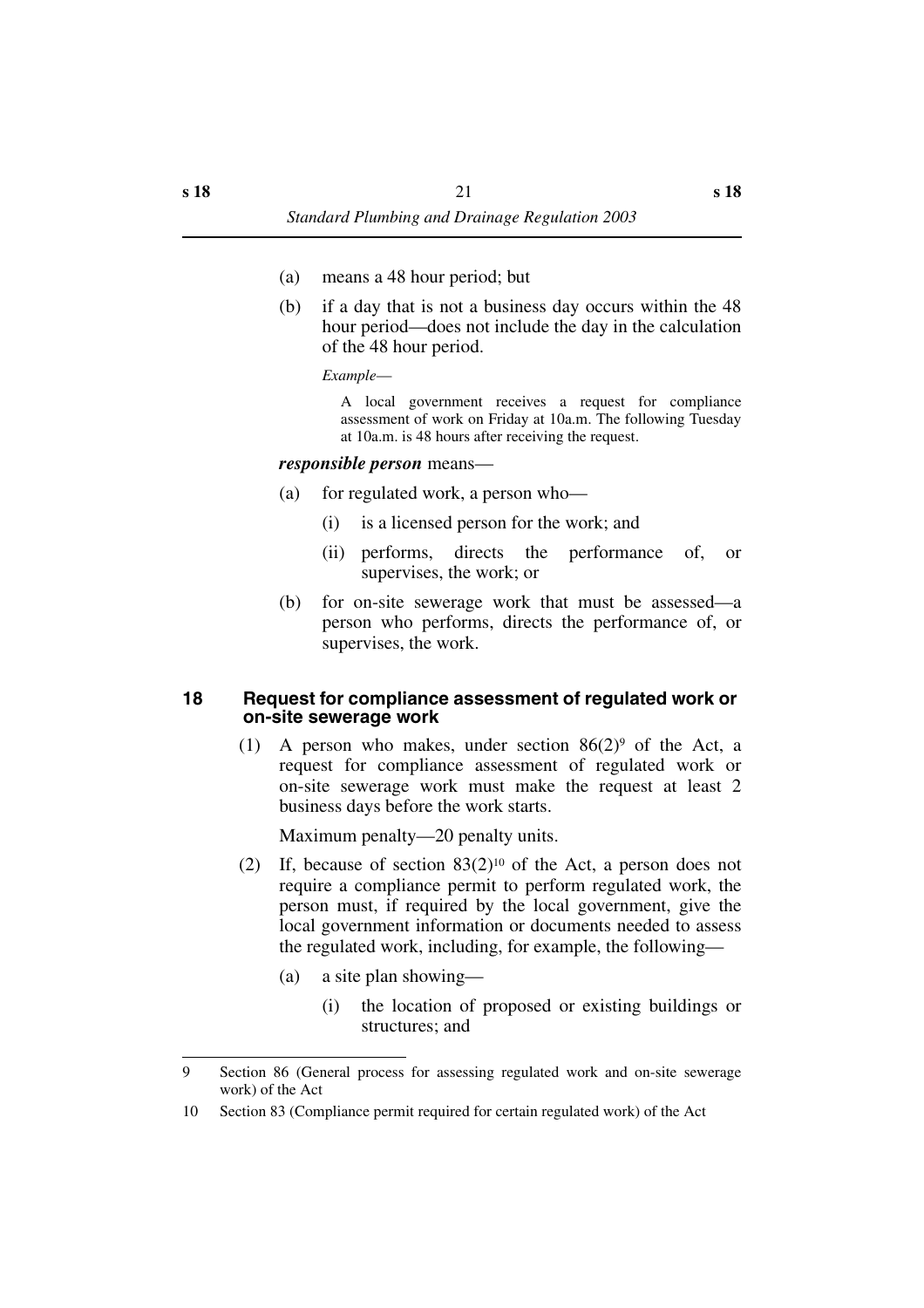- (ii) the ground levels referenced to AHD to indicate whether sanitary drains can gravity feed to the connection point for the sewer or on-site sewerage facility;
- (b) a plan of the location of each connection point to—
	- (i) a service provider's water supply or sewerage system; or
	- (ii) an on-site sewerage facility;
- (c) the proposed location and details of installation for the plumbing or drainage.
- (3) A person making a request for compliance assessment of on-site sewerage work must give the local government a notice in the approved form of any relevant changes to the premises since the granting of the compliance permit for the work.

Maximum penalty—20 penalty units.

(4) In this section—

*relevant change*, for premises, means a change to the premises that would have altered the information given when applying, under section 8511 of the Act, for the relevant compliance permit.

## <span id="page-23-0"></span>**19 Stages for assessment of regulated work**

- (1) Each of the following stages of regulated work is prescribed for section 86(5) of the Act—
	- (a) for plumbing or drainage laid under a floor slab or in another area where pipes or fittings will be covered—before the floor slab is laid or the pipes or fittings are covered;
	- (b) for plumbing or drainage that is laid below ground level and external to a building or other structure—before the backfill is placed;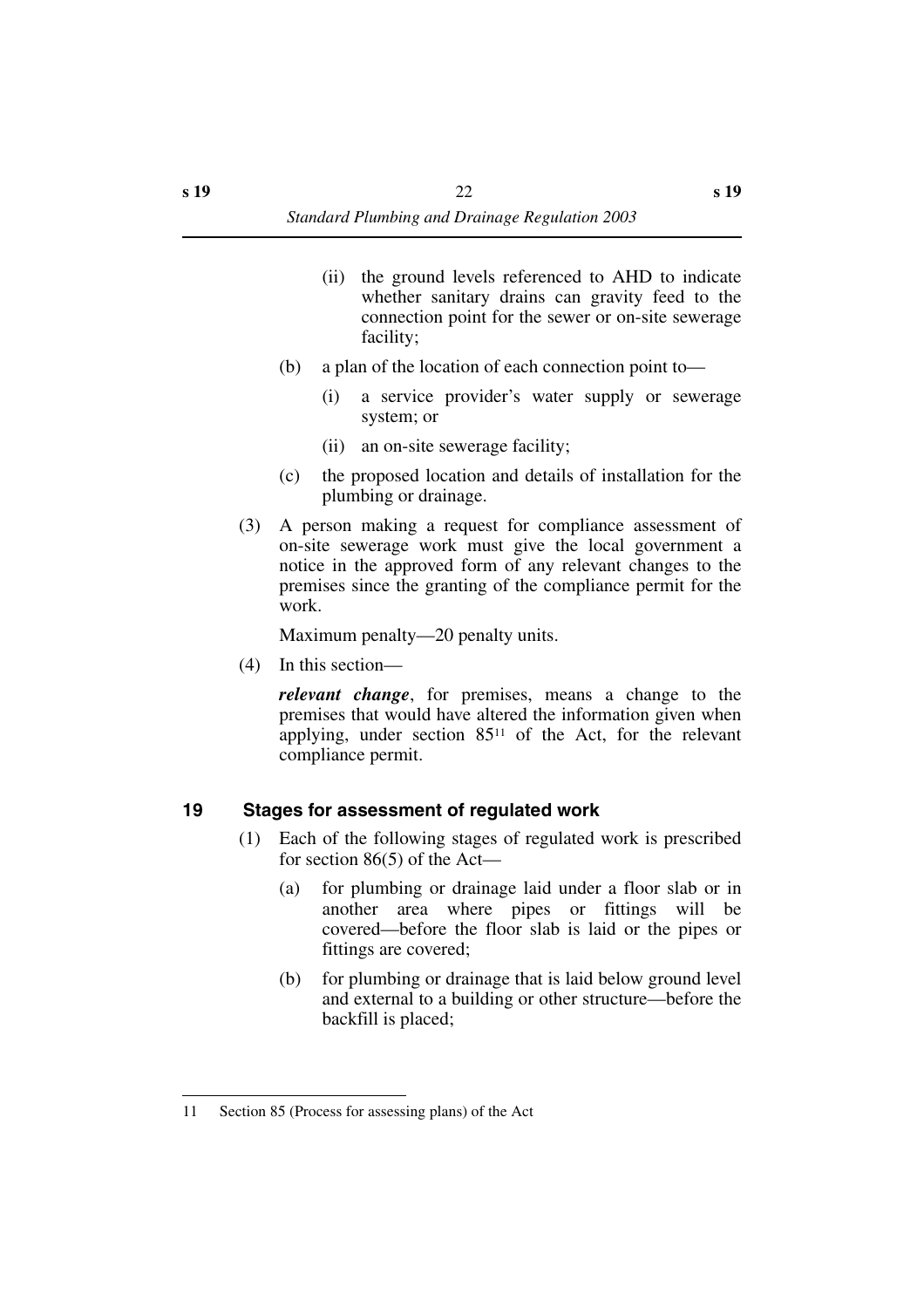- (c) for plumbing installed in a building or other structure—before the cladding or lining covering the plumbing is fixed;
- (d) when the plumbing or drainage work, the subject of the request for compliance assessment, is completed;
- (e) for a greywater use facility—after the subsurface irrigation in the greywater application area is installed;
- (f) if the relevant compliance permit imposes a condition requiring an assessment at 1 or more other stages of the work—each stage stated in the condition.
- (2) The responsible person for the work must—
	- (a) request an assessment of the work at each of the applicable stages mentioned in subsection (1); and
	- (b) for the stage mentioned subsection  $(1)(d)$ —make the request within 7 days after the work is completed; and
	- (c) if the responsible person is not the person who made the request for compliance assessment under section 18(1)—state the responsible person's name; and
	- (d) before or when the work is assessed, give the local government details in the approved form of the responsible person.

Maximum penalty—20 penalty units.

(3) However, if the local government requires information or documents under section 18(2), the responsible person may request an assessment of the work only if the information or documents have been provided to the local government.

#### <span id="page-24-0"></span>**19A Stages for assessment of on-site sewerage work**

Each of the following stages of on-site sewerage work is prescribed for section 86(5) of the Act—

- (a) for a trench or sub-surface irrigation—
	- (i) before filling with backfill; or
	- (ii) after substantially filling with backfill but leaving a cross-sectional area of the trench or sub-surface irrigation not backfilled;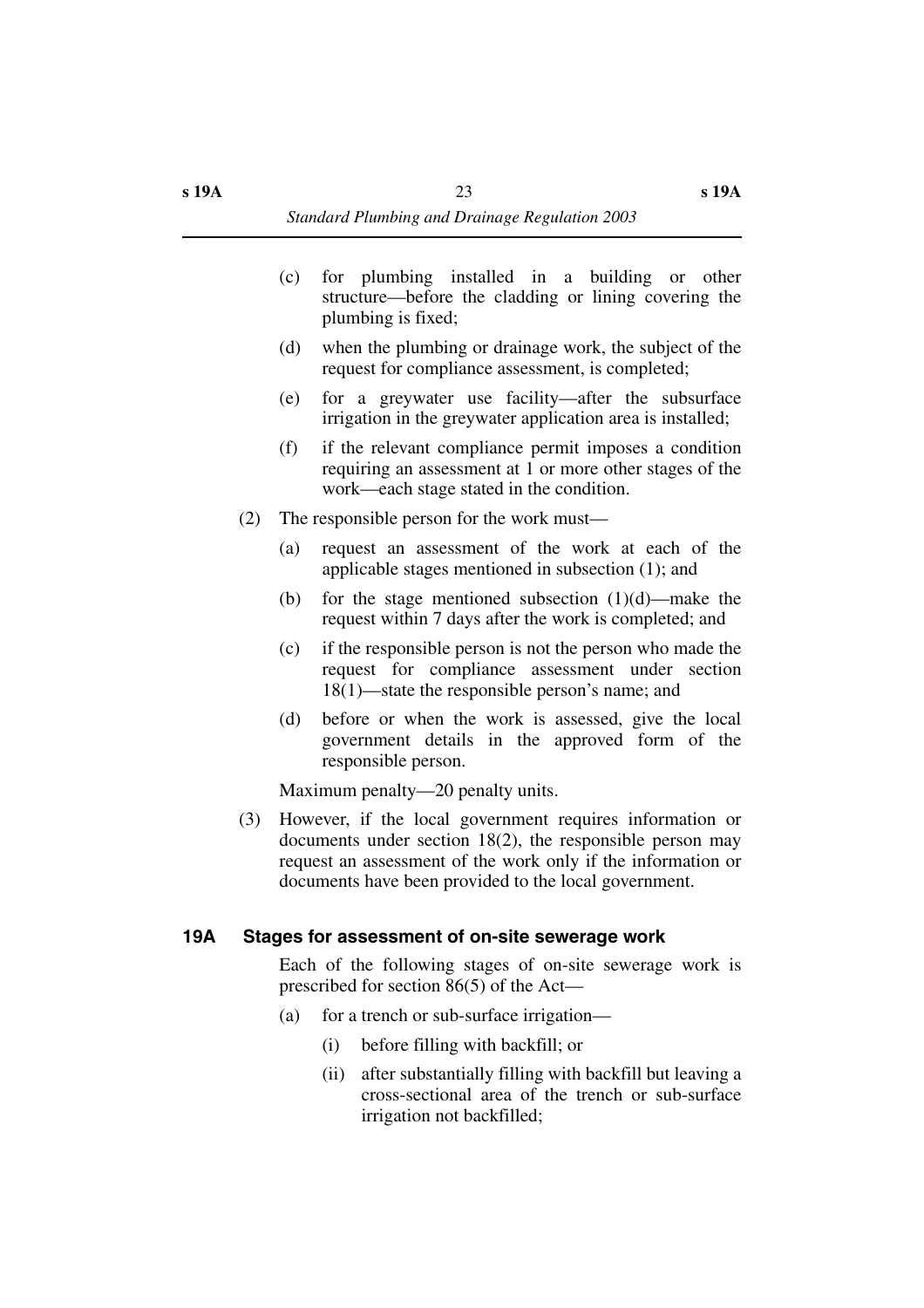- (b) after all pipes for the relevant on-site sewerage facility are connected, and effluent resulting from sewage generated on the premises can be treated by the on-site sewage treatment plant;
- (c) if the relevant compliance permit imposes a condition requiring an assessment at 1 or more other stages of the work—each stage stated in the condition.

#### <span id="page-25-0"></span>**19B Obligations of responsible person for on-site sewerage work**

If section 86(6) of the Act does not apply, the responsible person for on-site sewerage work must—

- (a) request the local government to assess the work—
	- (i) at each of the stages for the work prescribed under section 19A; and
	- (ii) for the stage mentioned in section 19A(b)—within 7 days after the work is completed; and
- (b) if the responsible person is not the person who made the request for compliance assessment under section 18(1)—give the local government the responsible person's name when first requesting an assessment of the work; and
- (c) if there is a different responsible person for a stage of work (a *new responsible person*) from the responsible person for the previous stage of work—give the local government the new responsible person's name when requesting an assessment of the new responsible person's stage of work; and
- (d) before or when the work is assessed, give the local government details in the approved form of the responsible person.

Maximum penalty—20 penalty units.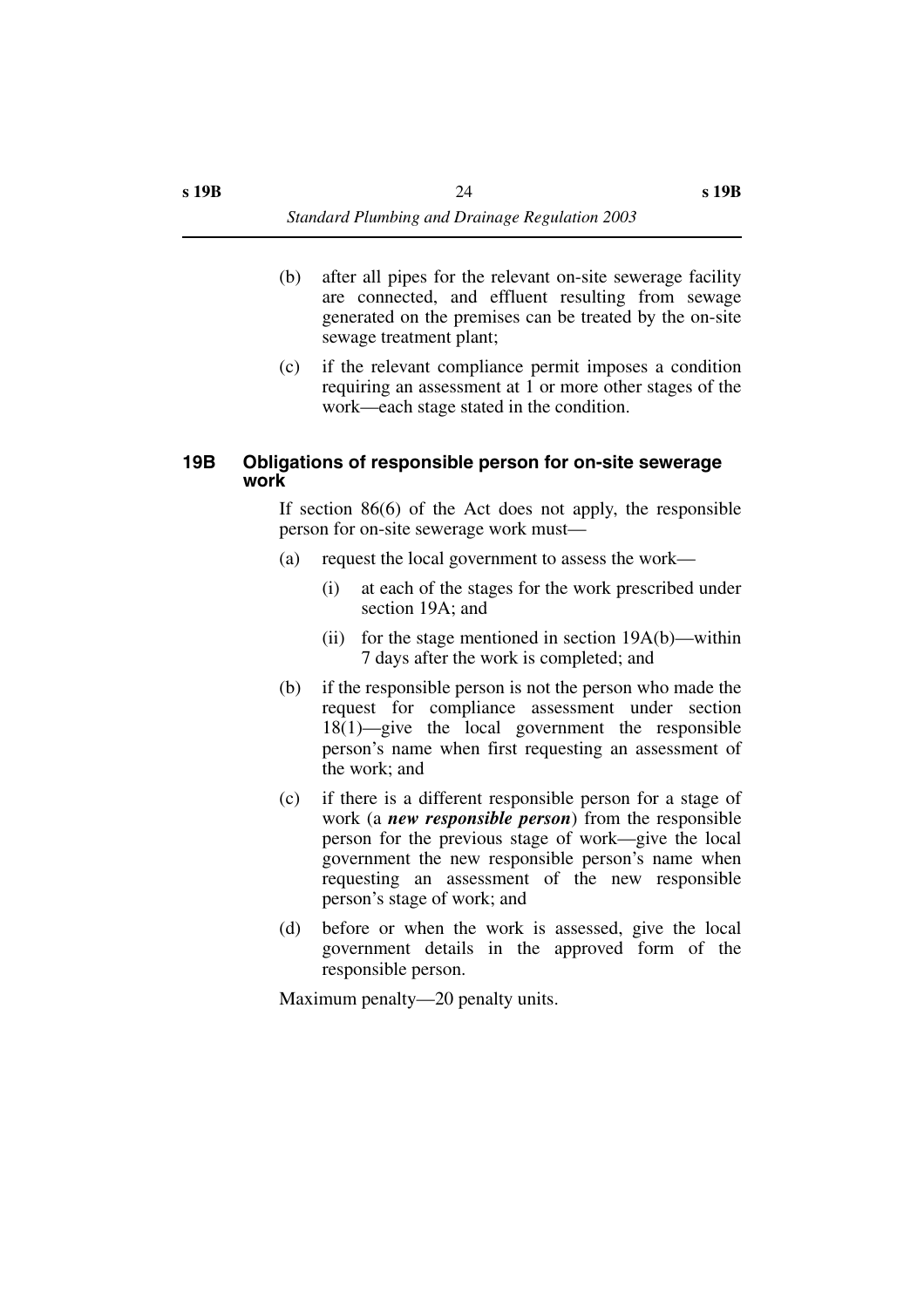### <span id="page-26-0"></span>**20 Assessment of stages of work by local government**

- (1) This section applies if the local government receives a request for assessment of a particular stage of regulated work or on-site sewerage work.
- (2) An inspector must start assessing the work within 1 hour after—
	- (a) the time agreed between the responsible person for the work and the local government; or
	- (b) if a time is not agreed—48 hours after the local government receives the request.
- (3) The responsible person must give the inspector the help the inspector reasonably requires to inspect the work.
- (4) If, in deciding the request, the inspector gives the responsible person written notice of the action required to make the relevant plumbing or drainage or on-site sewerage facility comply with this regulation, the person must, within 2 business days after receiving the notice—
	- (a) comply with the notice; and
	- (b) make a request for assessment of the work that is the subject of the notice.

Maximum penalty for subsection (4)—20 penalty units.

#### <span id="page-26-1"></span>**21 Covering plumbing and drainage or on-site sewerage facility**

- (1) A responsible person for regulated work or on-site sewerage work must not cover, or allow another person to cover, the relevant plumbing or drainage or on-site sewerage facility unless an inspector has—
	- (a) assessed the work and decided it complies with this regulation; or
	- (b) allowed the plumbing or drainage or on-site sewerage facility to be covered; or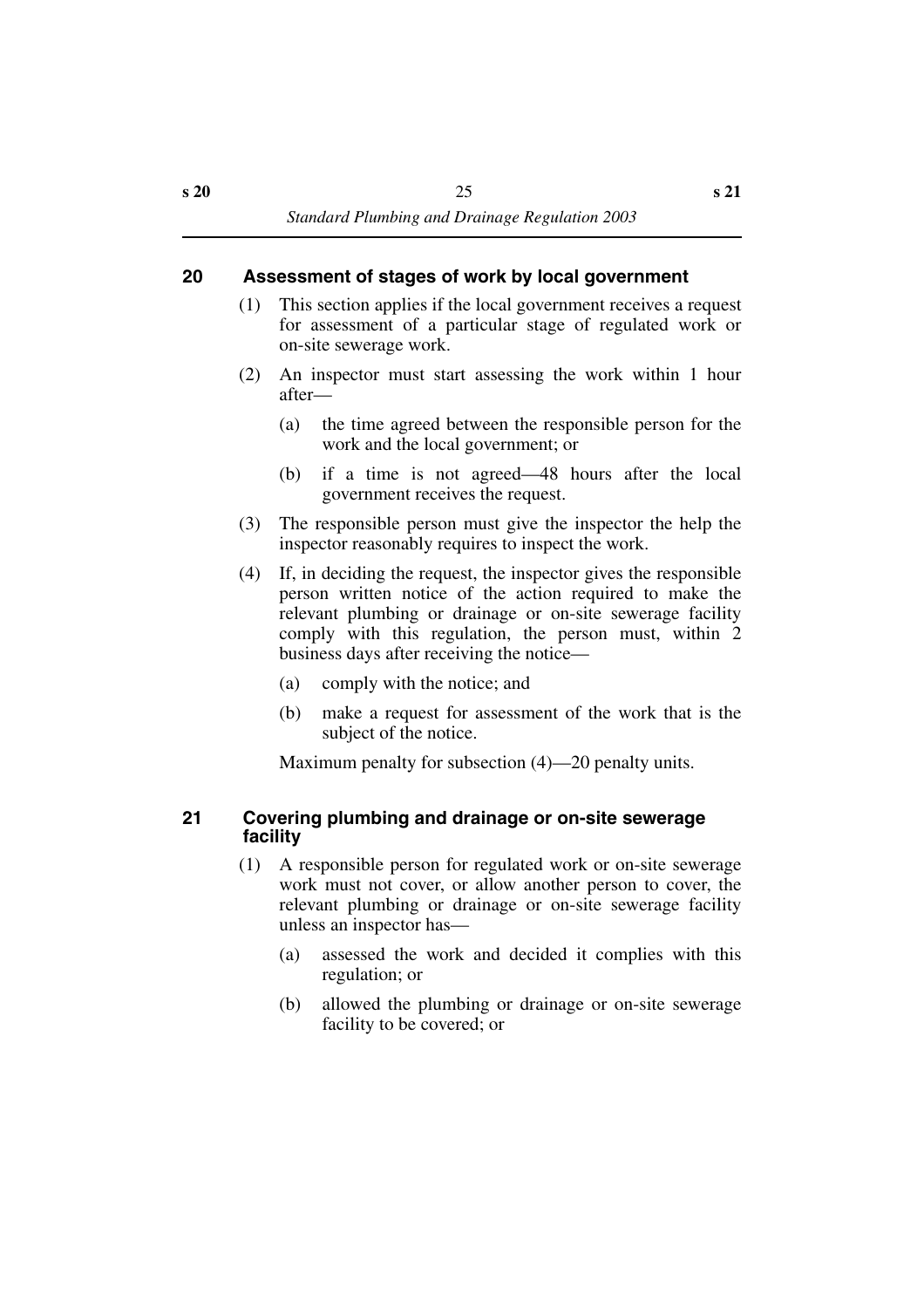(c) for on-site sewerage work—accepted from an approved person a notice of compliance for the work given under section  $86(6)^{12}$  of the Act.

Maximum penalty—20 penalty units.

- (2) If the person fails to comply with subsection (1), the inspector may—
	- (a) require the person to verify the work complies with this regulation; or
	- (b) give the person written notice of the action required to enable the inspector to assess whether the work complies.
- (3) However, the person may cover the plumbing or drainage or on-site sewerage facility if the inspector fails to start assessing the work within 1 hour after—
	- (a) the agreed time for the assessment; or
	- (b) if a time is not agreed—48 hours after the local government receives the request.
- (4) If the person covers the plumbing or drainage or on-site sewerage facility under subsection (3), the inspector may require the person to verify in the approved form that the work complies with this regulation.
- (5) A person must provide verification required of the person under subsection (2)(a) or (4).

Maximum penalty—10 penalty units.

## <span id="page-27-0"></span>**22 Testing and commissioning plumbing and drainage**

- (1) If an inspector requires plumbing or drainage, the subject of regulated work, to be tested or commissioned—
	- (a) the inspector must observe the testing or commissioning of the plumbing or drainage; or

<sup>12</sup> Section 86 (General process for assessing regulated work and on-site sewerage work) of the Act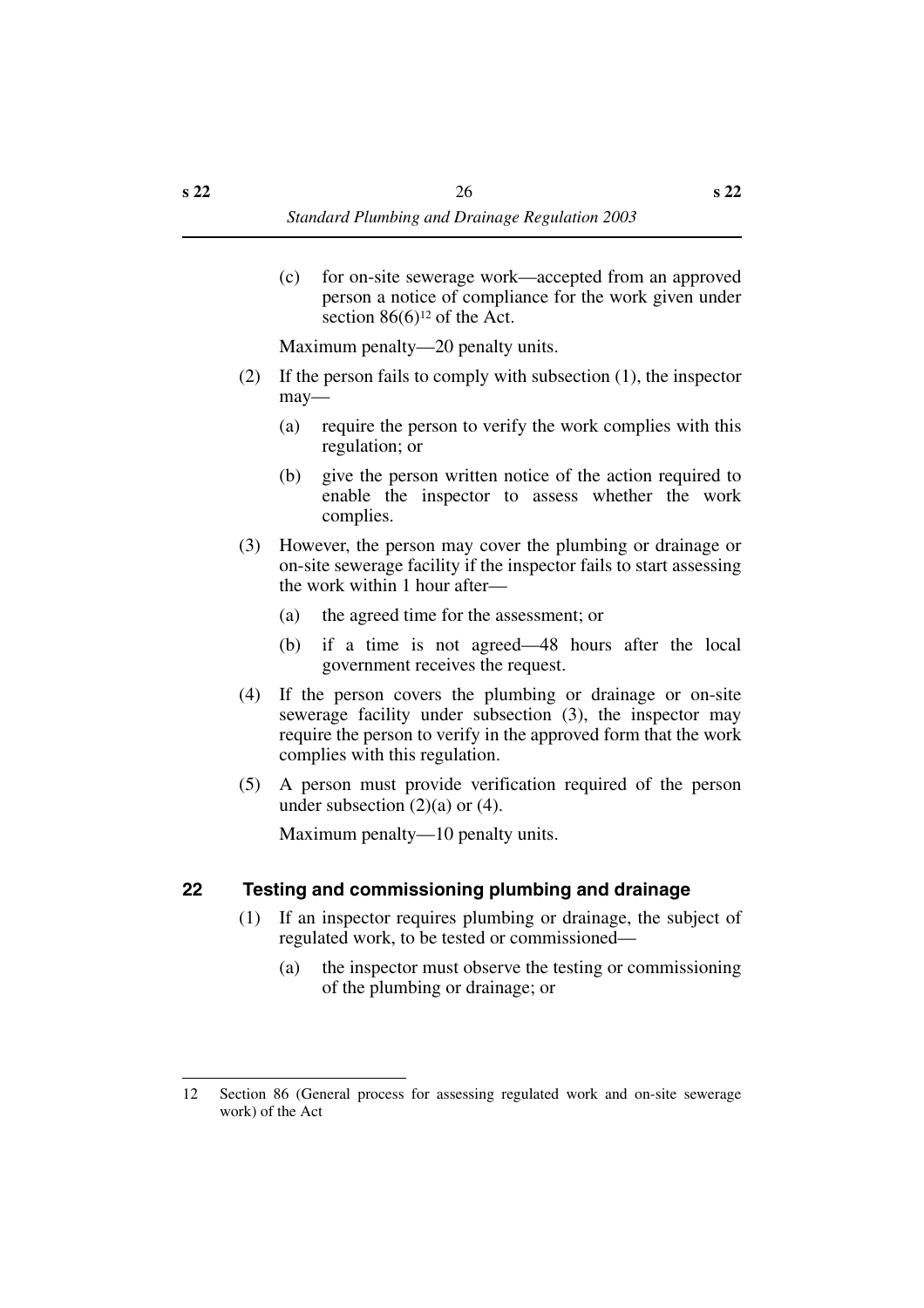- (b) if the inspector allows, an approved person must test, commission or observe the testing or commissioning of the plumbing or drainage.
- (2) An inspector may allow an approved person to test or commission the plumbing and drainage only if the work is work mentioned in schedule 4.
- (3) An approved person must test or commission the plumbing or drainage—
	- (a) for plumbing or drainage installed to comply with a deemed-to-satisfy provision under PCA—in accordance with the relevant applied provision mentioned in schedule 4, part 1; or
	- (b) for plumbing or drainage installed to comply with an alternative solution—to ensure the plumbing or drainage complies with the relevant performance requirements under PCA, or other requirements, mentioned in schedule 4, part 2.
- (4) If subsection (2) applies, the approved person must, within 5 business days after testing or commissioning the plumbing or drainage, give the responsible person a report about the testing or commissioning (a *compliance report*) complying with subsection (5).

Maximum penalty—10 penalty units.

- (5) The compliance report must—
	- (a) state—
		- (i) that the approved person has tested or commissioned the plumbing or drainage in accordance with the applied provisions; or
		- (ii) that the approved person has observed the testing or commissioning of the plumbing or drainage and that the plumbing or drainage was tested or commissioned in accordance with the applied provisions; and
	- (b) state the extent to which the approved person has relied on tests, specifications, rules, standards, codes of practice or other publications; and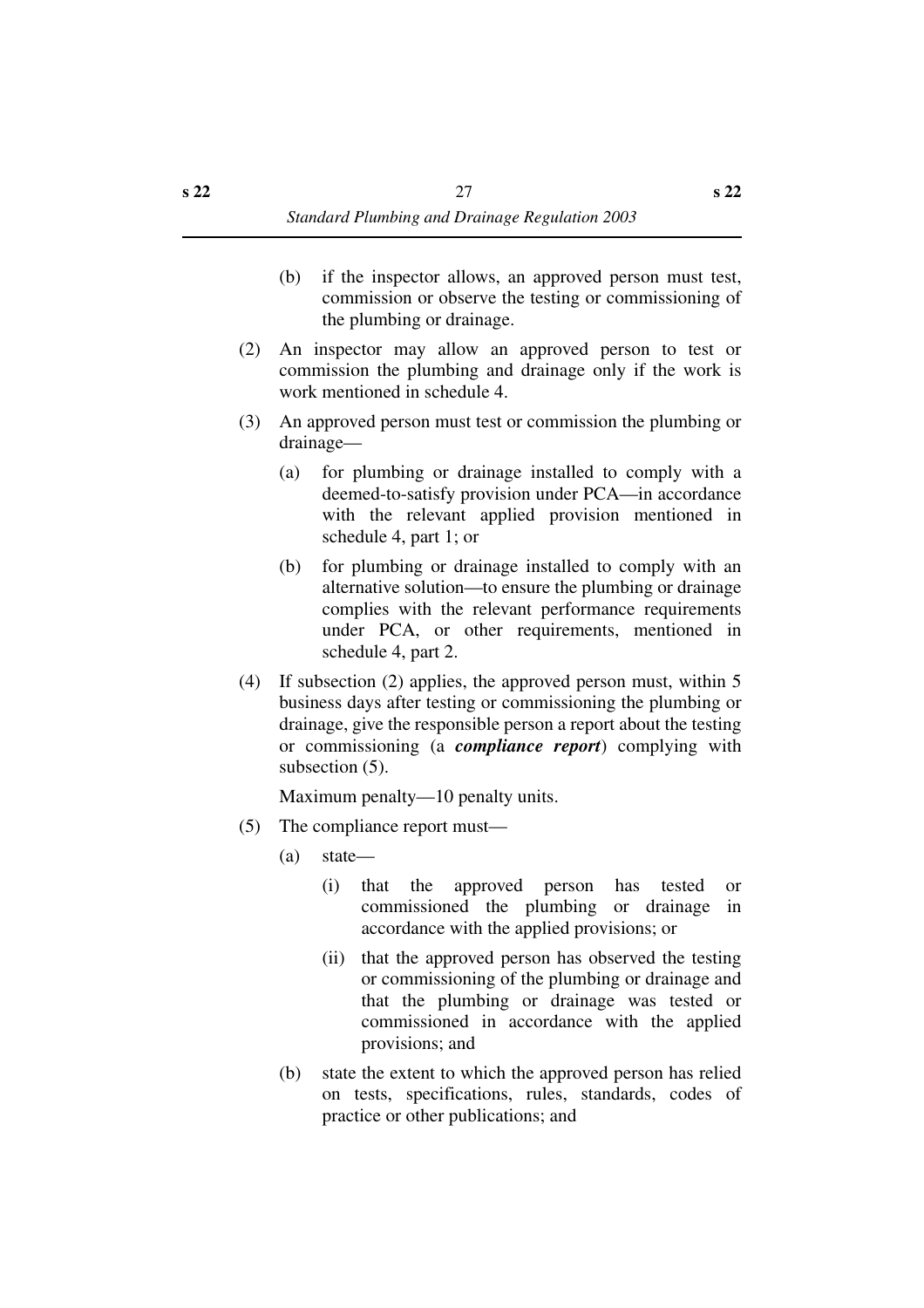- (c) state whether the plumbing or drainage complies with the applied provisions; and
- (d) if the plumbing or drainage does not comply with the applied provisions, state the extent to which the plumbing or drainage does not comply; and
- (e) be signed by the approved person.
- (6) The responsible person for the regulated work must give the local government the compliance report—
	- (a) within 10 business days after the testing or commissioning of the the plumbing or drainage; or
	- (b) if the local government allows—at a time more than 10 business days after the testing or commissioning.

Maximum penalty—10 penalty units.

(7) In this section—

#### *approved person* means—

- (a) the person who performed the regulated work; or
- (b) another person who—
	- (i) in the opinion of the local government, is competent to test or commission the plumbing or drainage; and
	- (ii) if required under the Act or another Act to be registered or licensed to practise in the aspect of the work, is registered or licensed.

## <span id="page-29-0"></span>**23 General requirements for plans for assessed work**

- (1) This section applies if, under section  $86(7)^{13}$  of the Act, the local government asks a person making a request for compliance assessment of regulated work or on-site sewerage work to supply a plan for the assessed work.
- (2) The plan must contain enough information about the work to enable the local government to keep an accurate record of the

<sup>13</sup> Section 86 (General process for assessing regulated work and on-site sewerage work) of the Act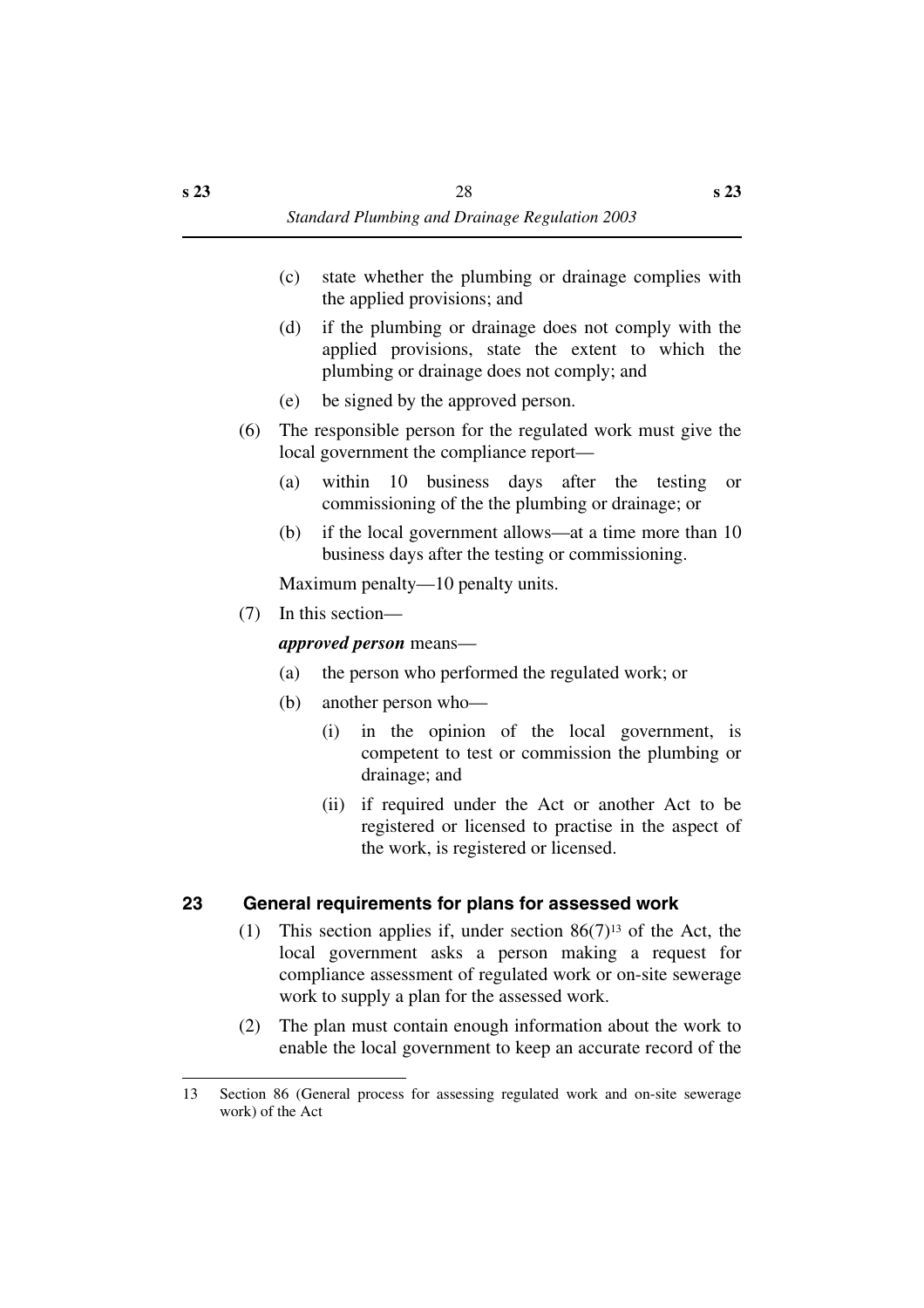plumbing or drainage or the relevant on-site sewerage facility that is the subject of the work.

#### <span id="page-30-0"></span>**23A Additional requirements for plans for assessed regulated work**

- (1) This section applies, as well as section 23, to a request for a plan for assessed regulated work.
- (2) If the work is in relation to a building classified under BCA as a class 1 building on a lot that is part of a community titles scheme or a class 2 to 9 building, the plan must be drawn to scale and show—
	- (a) the location, including dimensions, of each connection point to—
		- (i) the service provider's water supply or sewerage system; or
		- (ii) the on-site sewerage facility; and
	- (b) the location on the premises of the following items—
		- (i) all fixtures, water supply pipes and sanitary drains;
		- (ii) each connection point to the service provider's water supply or sewerage system, or to the on-site sewerage facility;
		- (iii) each access point for cleaning and maintaining the plumbing and drainage;
		- (iv) each reflux valve installed in the drainage;
		- (v) any installed testable backflow prevention devices.
- (3) If the work is in relation to a building classified under BCA as a class 1 building or class 10 building, other than a class 1 building mentioned in subsection (2), the plan must be drawn approximately to scale and show—
	- (a) the location, including dimensions, of each connection point to—
		- (i) the service provider's water supply or sewerage system; or
		- (ii) the on-site sewerage facility; and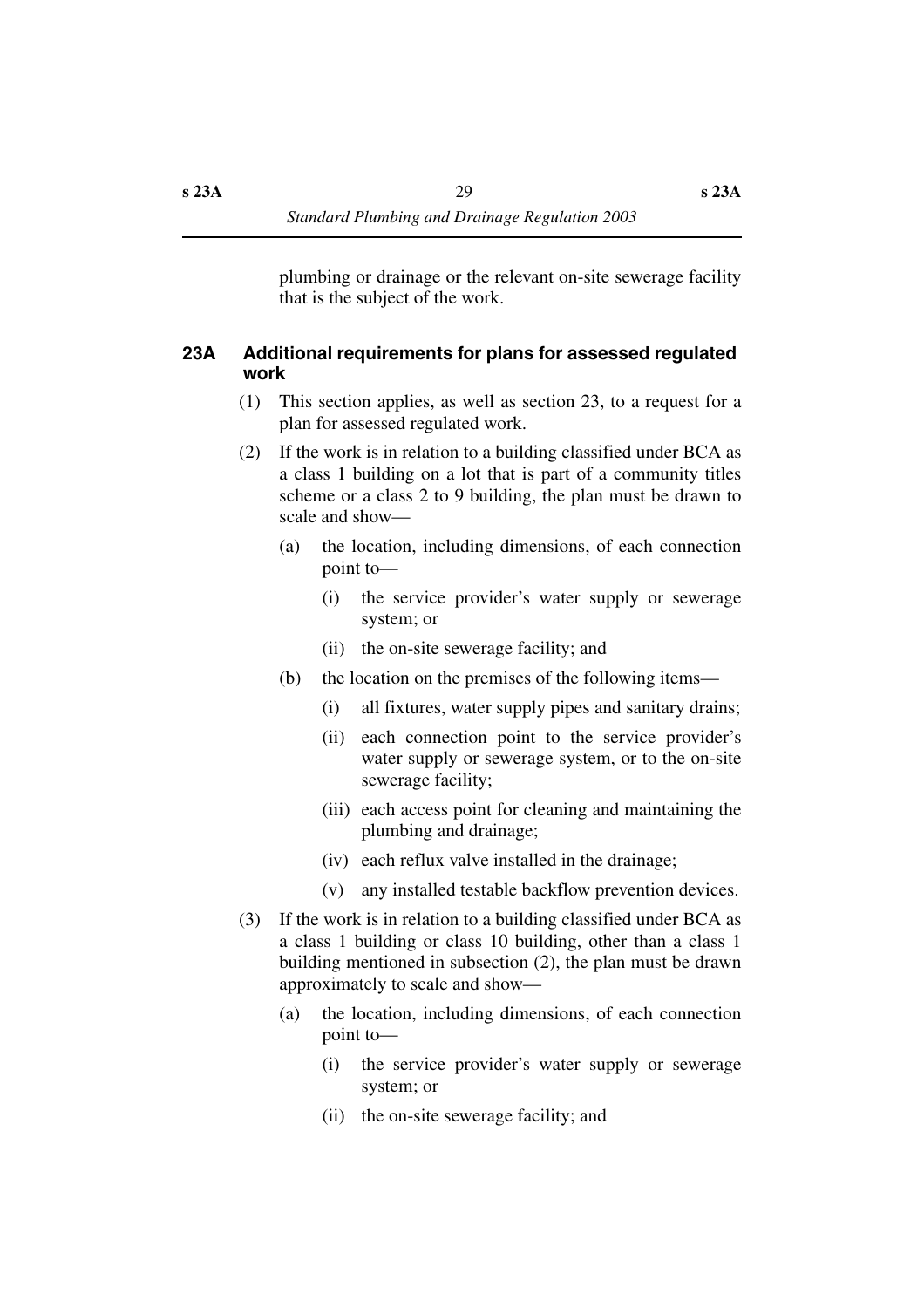- (b) the approximate location on the premises of the following items—
	- (i) all fixtures, water supply pipes and sanitary drains;
	- (ii) each connection point to the service provider's water supply or sewerage system, or to the on-site sewerage facility;
	- (iii) each access point for cleaning and maintaining the plumbing and drainage;
	- (iv) each reflux valve installed in the drainage;
	- (v) any installed testable backflow prevention devices.

#### <span id="page-31-0"></span>**23B Additional requirements for plans for assessed greywater use facilities in a sewered area**

- (1) This section applies, as well as sections 23 and 23A, to a request for regulated work for, or that includes, a greywater use facility in a sewered area.
- (2) The plan must be drawn approximately to scale and show the following—
	- (a) the location of the greywater application area;
	- (b) the distances from the greywater application area to the following—
		- (i) the boundary of the premises;
		- (ii) proposed or existing buildings or structures on the premises.

#### <span id="page-31-1"></span>**23C Additional requirements for plans for assessed greywater use facilities not in a sewered area**

- (1) This section applies, as well as sections 23 and 23A, to a request for regulated work for, or that includes, a greywater use facility not in a sewered area.
- (2) The plan must be drawn approximately to scale and show the following—
	- (a) the location of the following—
		- (i) the greywater application area;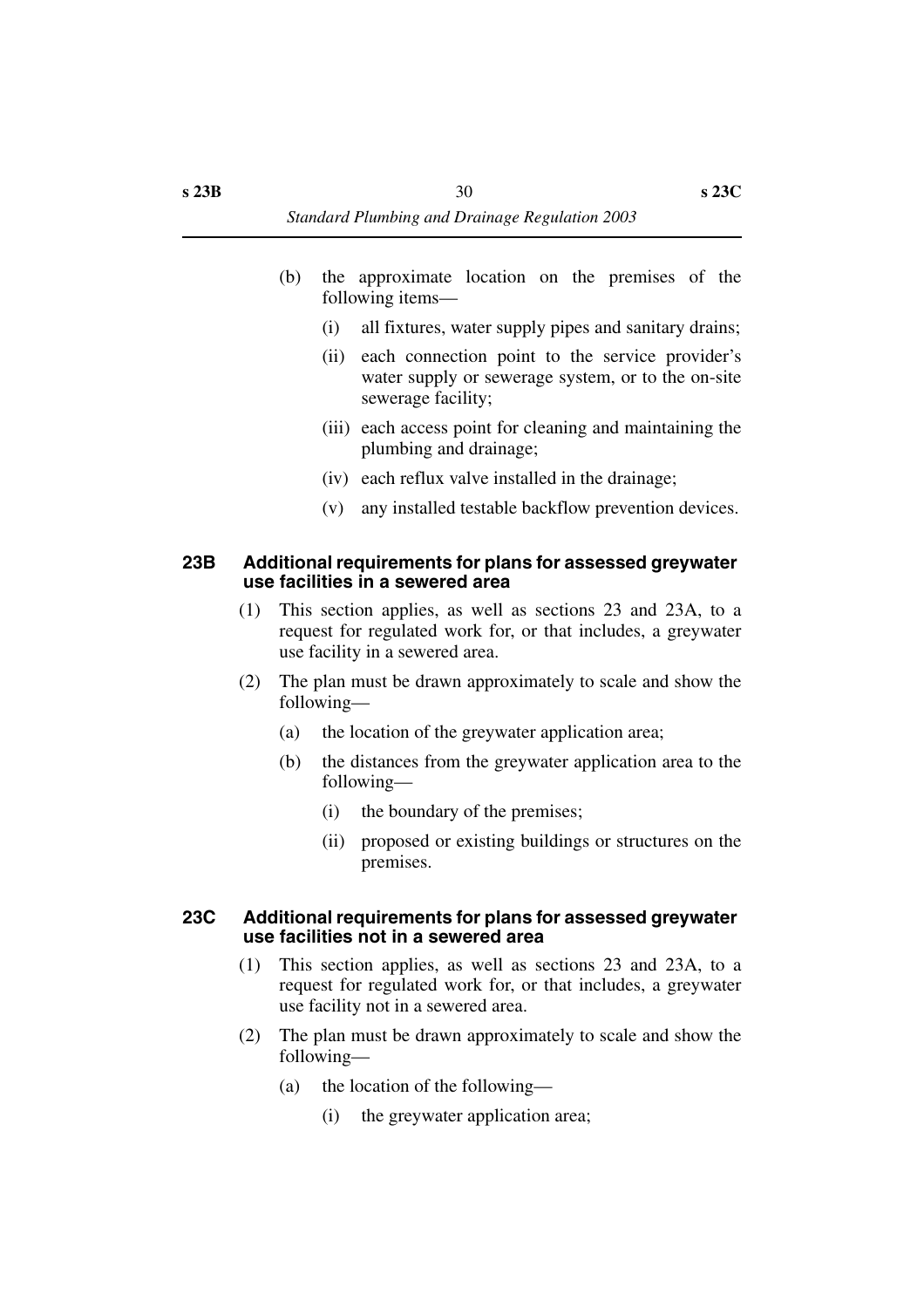- (ii) any proposed or existing on-site sewage treatment plant;
- (iii) any proposed or existing on-site sewerage application area, including the layout of drainage for, and the proposed method of applying greywater to, the area;
- (b) the distances from the greywater application area to the following—
	- (i) the boundary of the premises;
	- (ii) proposed or existing buildings or structures on the premises;
	- (iii) any proposed or existing on-site sewerage application area.

#### <span id="page-32-0"></span>**23D Additional requirements for plans for assessed on-site sewerage work**

- (1) This section applies, as well as section 23, to a request for a plan for assessed on-site sewerage work.
- (2) The plan must be drawn approximately to scale and show the following—
	- (a) the location of proposed or existing buildings or structures on the premises on which the on-site sewerage facility has been installed;
	- (b) the location of the on-site sewage treatment plant;
	- (c) the location of the on-site sewerage application area;
	- (d) the distances from the on-site sewerage application area to the following—
		- (i) the boundary of the premises;
		- (ii) buildings or structures on the premises;
	- (e) the location of each body of water that may be affected by effluent from the on-site sewerage facility;
	- (f) the distances between the on-site sewerage facility and each body of water mentioned in paragraph (e).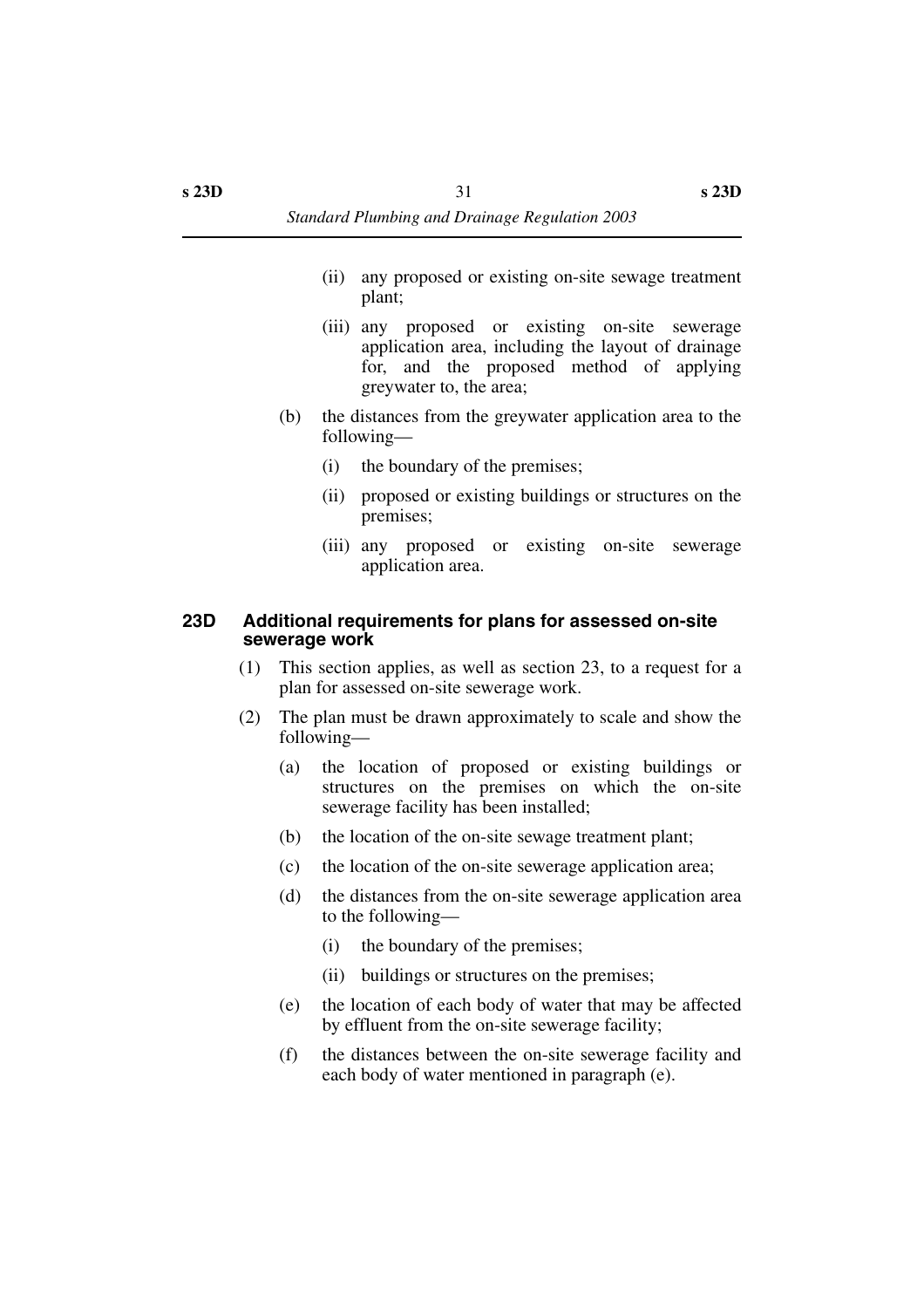## <span id="page-33-0"></span>**Division 4 Assessing regulated work or on-site sewerage work in remote areas**

### <span id="page-33-1"></span>**24 Application of div 4**

This division applies, under section  $86A^{14}$  of the Act, for the assessment of regulated work or on-site sewerage work in a remote area.

## <span id="page-33-2"></span>**25 Meaning of** *remote area*

- (1) A *remote area* means an area of land included in a local government's area—
	- (a) all of which is outside a declared water or sewerage service area under the *Water Act 2000*; and
	- (b) none of which is within a populated place; and
	- (c) all of which is—
		- (i) more than 80km from the nearest office of the local government; or
		- (ii) reasonably difficult to access.

*Examples for subparagraph (ii)*—

- 1 an island without a regular water vehicle service from the mainland
- 2 weather conditions or other circumstances that make usual access to the land difficult or dangerous
- (2) However, a *remote area* does not include land if—
	- (a) there is an activity on the land, including, for example, mining or another industrial use; and
	- (b) it is probable the nature of the activity will increase the likelihood and severity of harm to the public if the plumbing and drainage or on-site sewerage facility on the land does not operate effectively.

<sup>14</sup> Section 86A (Process for assessing certain regulated work in remote areas) of the Act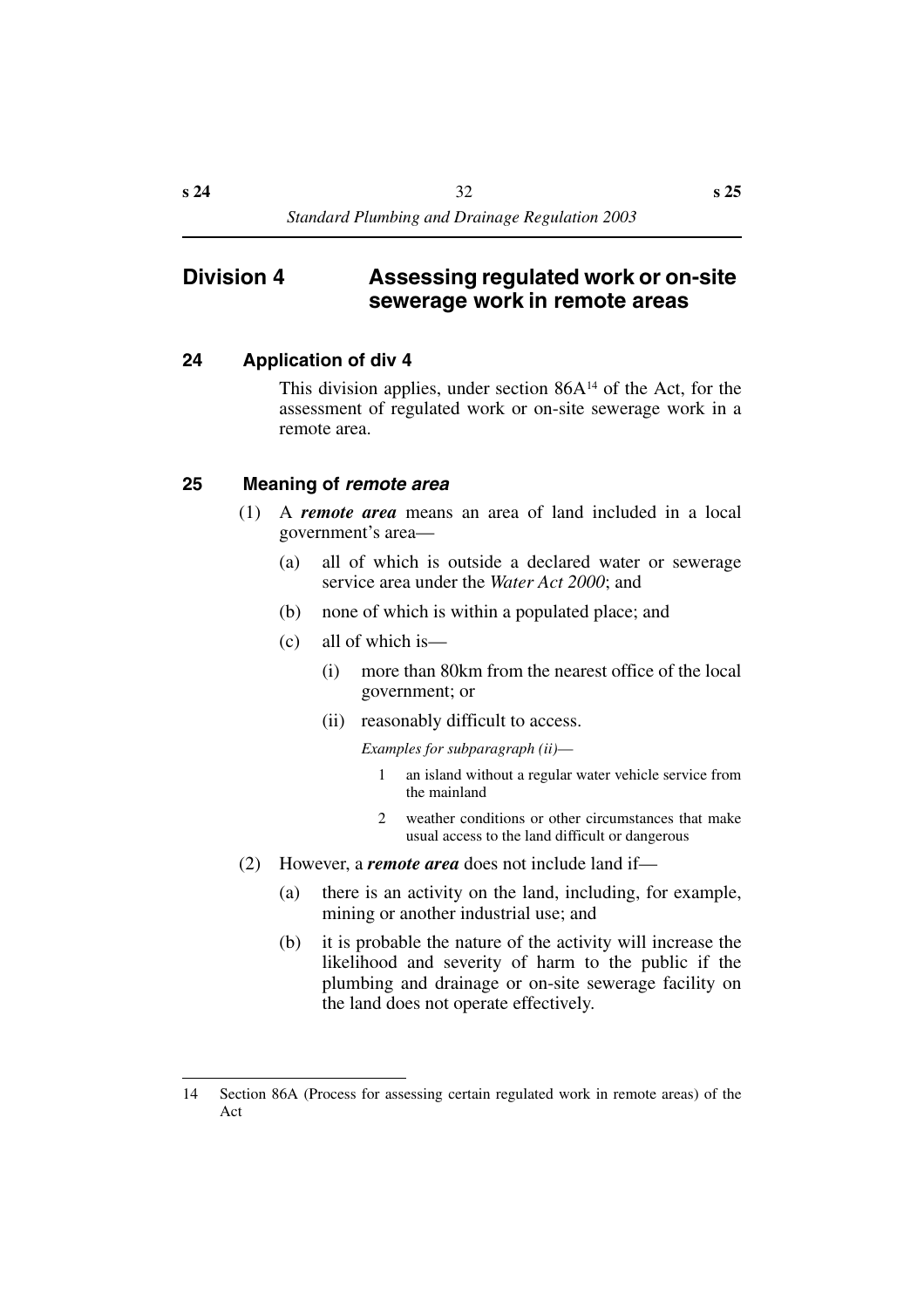(3) In this section—

*local government* means a local government listed in schedule 5.

*populated place* means a place with an approved name under the *Place Names Act 1994* and designated in the Gazetteer of Place Names under that Act as a populated place.

#### <span id="page-34-0"></span>**26 Request for compliance assessment of regulated work or on-site sewerage work**

A person who makes, under section 86A(2) of the Act, a request for compliance assessment of regulated work or on-site sewerage work, must make the request at least 2 business days before the work starts.

Maximum penalty—20 penalty units.

## <span id="page-34-1"></span>**27 Testing and commissioning plumbing and drainage**

If a local government decides to test or commission plumbing or drainage, the subject of regulated work carried out in a remote area, section 2215 applies to the testing or commissioning of the plumbing or drainage as if the plumbing or drainage were the subject of regulated work carried out in an area other than a remote area.

## <span id="page-34-2"></span>**28 Plan of completed work**

- (1) This section applies if, under section  $86A(3)(b)$  of the Act, the local government asks a person making a request for compliance assessment of regulated work or on-site sewerage work to supply a plan of the completed work.
- (2) The plan must comply with the requirements for a plan of assessed work—
	- (a) for regulated work—under sections 23 and 23A; or
	- (b) for regulated work for, or that includes, a greywater use facility in a sewered area—under sections 23 to 23B; or

<sup>15</sup> Section 22 (Testing and commissioning plumbing and drainage)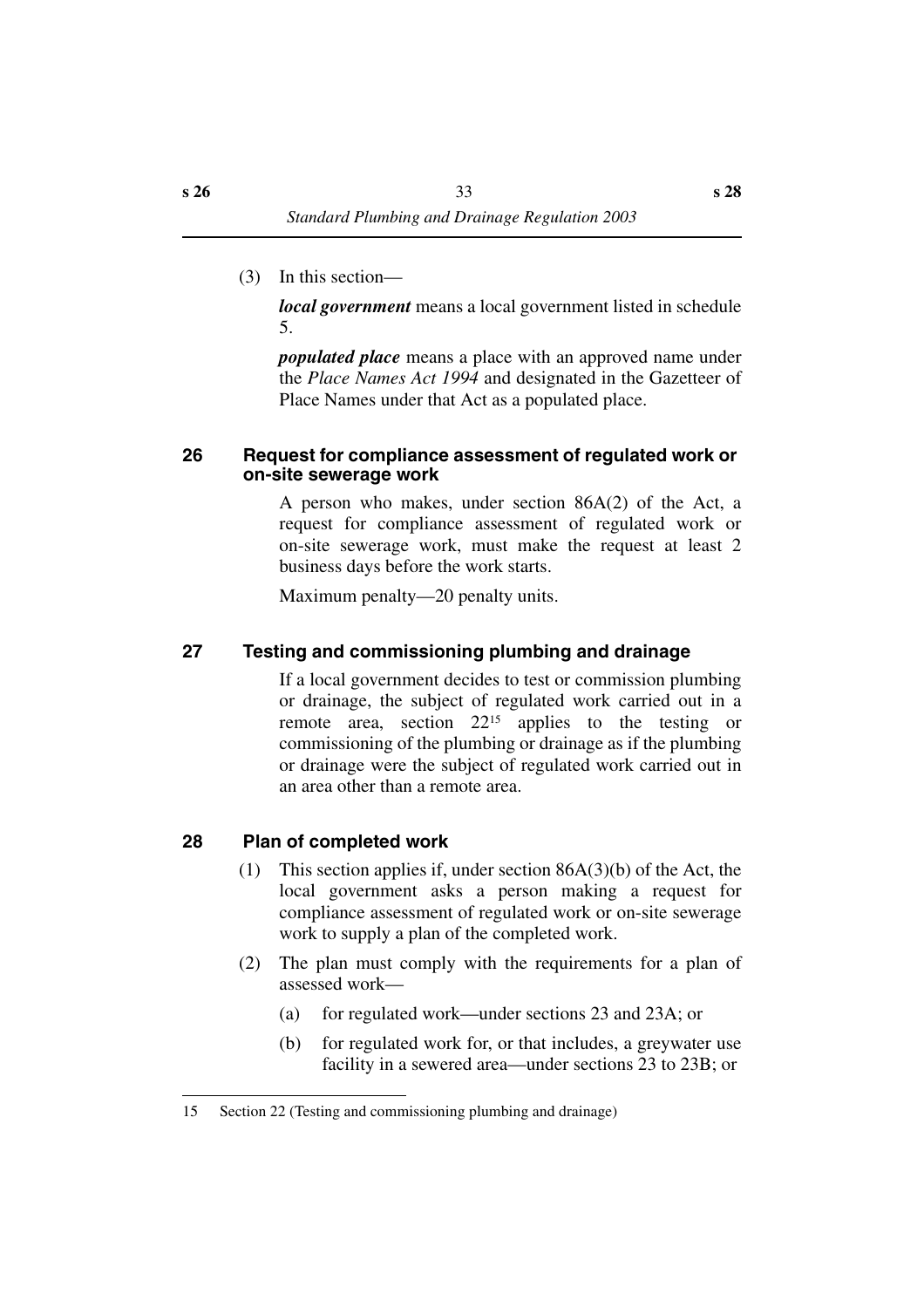- (c) for regulated work for, or that includes, a greywater use facility not in a sewered area—under sections 23, 23A and 23C; or
- (d) for on-site sewerage work—under sections 23 and 23D.

#### <span id="page-35-0"></span>**29 Notice of compliance**

- (1) A notice given under section 86A(3)(a) of the Act must be given by—
	- (a) the person who performs the work; or
	- (b) if the local government decides to accept notice from another person—an approved person.
- (2) The notice must be—
	- (a) in the approved form; and
	- (b) given within 10 business days after the work is completed.
- (3) If the local government decides to accept notice from an approved person, the local government must advise the person who performs the work of its decision.
- (4) In this section—

*approved person* means a person who—

- (a) in the opinion of the local government, is competent to verify the work complies with this regulation; and
- (b) if required by law to be registered or licensed under a law applying in the State to practise in the aspect of the work, is registered or licensed.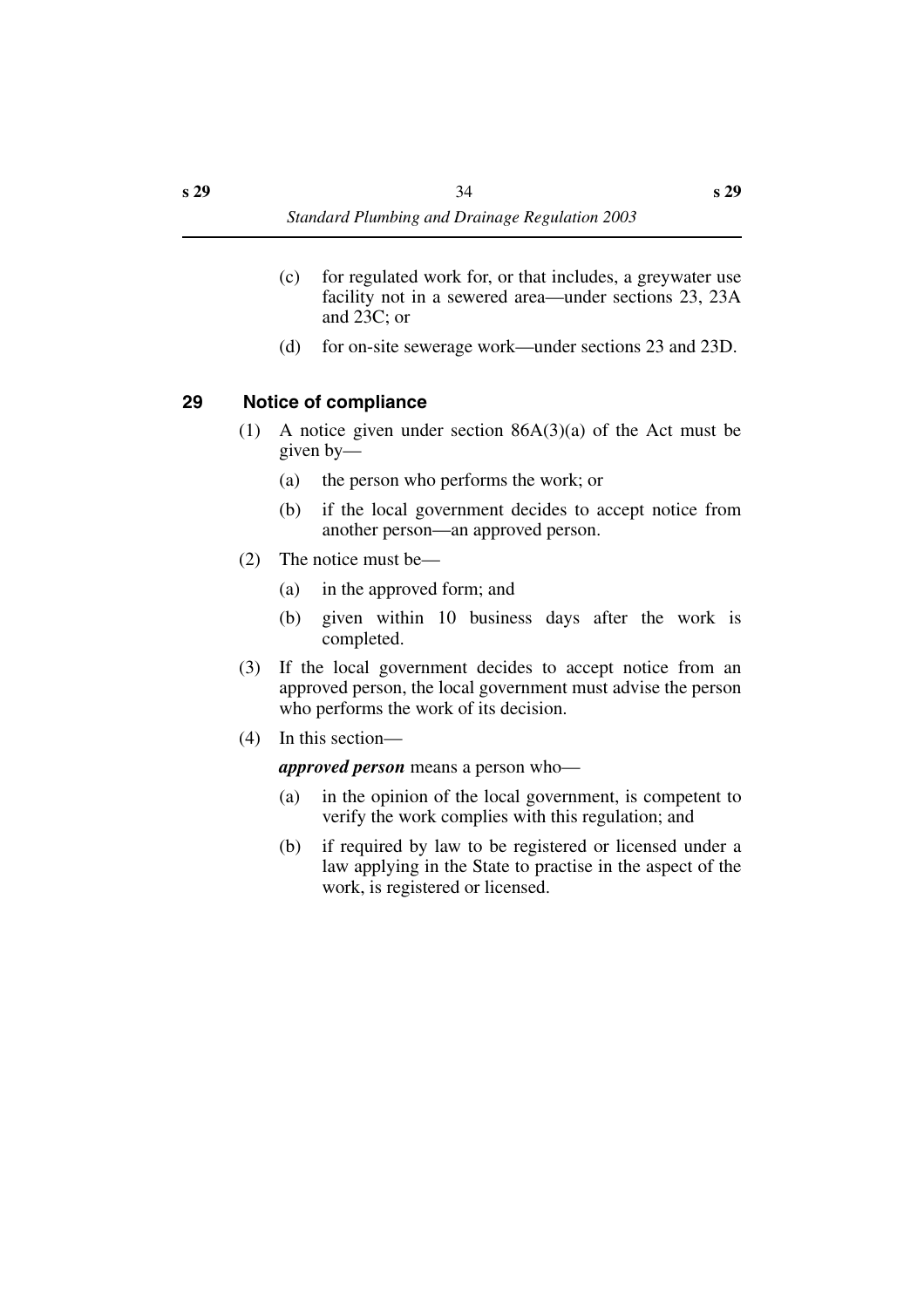# **Part 4 Product certification**

## **30 Certified items to be used**

(1) A person must not install or use a plumbing or drainage item in plumbing or drainage if the item is not a certified item.

Maximum penalty—20 penalty units.

- (2) A person commits an offence under subsection (1) for each plumbing or drainage item used or installed that is not a certified item.
- (3) However, subsection (1) does not apply to stop the continued use of a plumbing or drainage item—
	- (a) in plumbing or drainage installed before the commencement of this section; or
	- (b) if the local government is satisfied that use of the item is necessary for maintaining the plumbing or drainage in its original form and approves the continued use of the item.
- (4) For approving the continued use of a plumbing or drainage item under subsection (3)(b), the local government may require a person to have the item tested at the person's cost within a stated reasonable time and at a stated reasonable place.
- (5) This section is subject to section 31.

## **31 Non-certified items allowed for fire service**

- (1) A person may install or use a plumbing or drainage item that is not a certified item if the item is—
	- (a) part of a fire service that is installed and used solely for fire fighting; and
	- (b) if the fire service is connected to a water service provider's infrastructure—installed downstream of a testable backflow prevention device; and
	- (c) tested in accordance with a specified test method endorsed by a JAS-ANZ certification body; and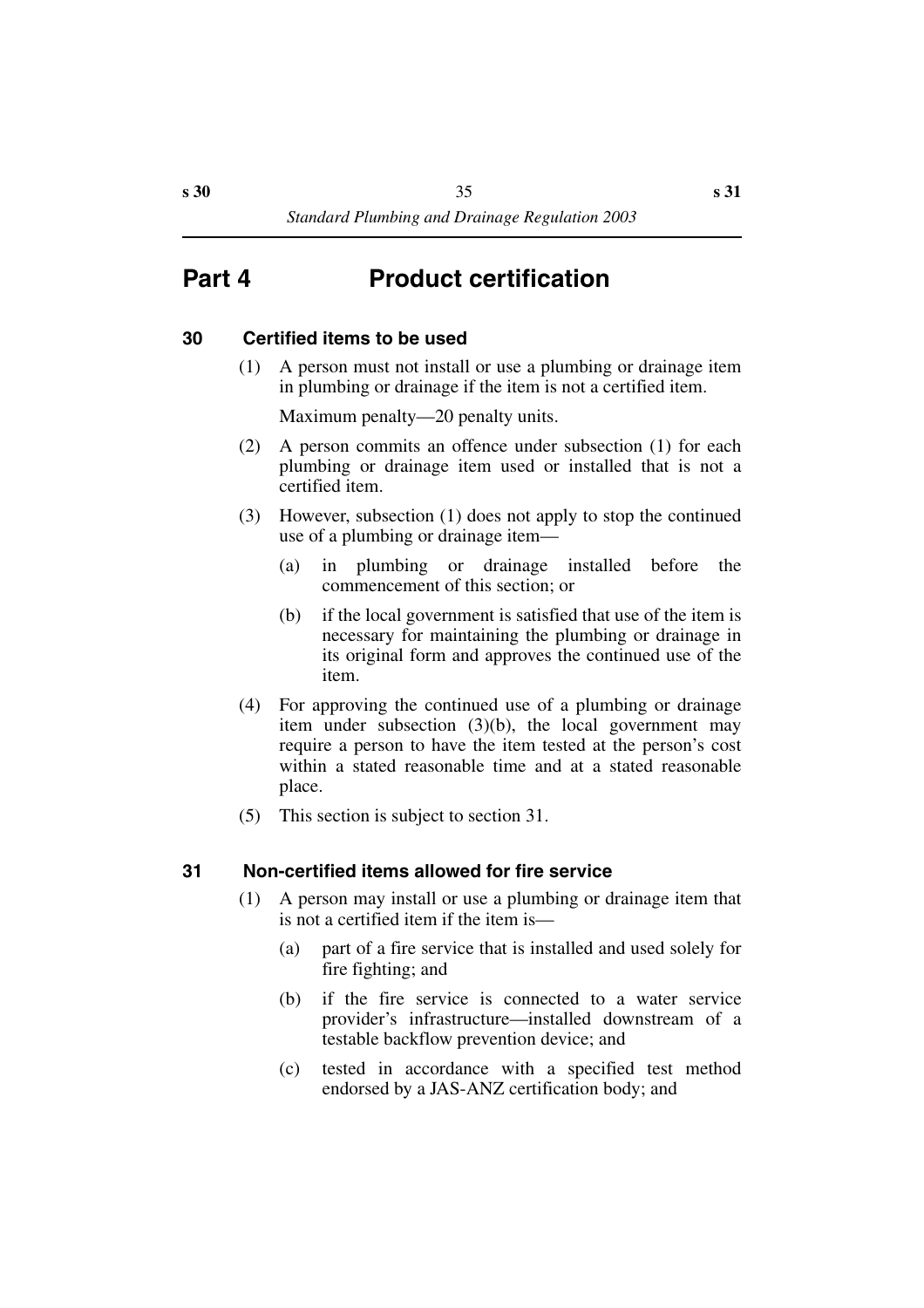- (d) listed for the specific use in a fire service by—
	- (i) a nationally or internationally recognised body for testing and approving fire services; or

*Examples*—

- 1 Scientific Services Laboratory
- 2 Underwriters Laboratories
- 3 Factory Mutual
- 4 Loss Prevention Council
- (ii) a JAS-ANZ certification body; and

*Example*—

A pipe listed for use in a fire sprinkler system is not suitable for use in a fire hydrant installation unless the pipe is also listed for that specific use.

(e) marked in accordance with a scheme endorsed by a JAS-ANZ certification body.

Maximum penalty—20 penalty units.

(2) In this section—

*JAS-ANZ* means the Joint Accreditation System of Australia and New Zealand that was declared under the *Joint Accreditation System of Australia and New Zealand (Privileges and Immunities) Regulations 1998* (Cwlth) to be an international organisation to which the *International Organisations (Privileges and Immunities) Act 1963* (Cwlth) applies.

*JAS-ANZ certification body* means a certification body registered by JAS-ANZ for providing product certification systems.

*testable backflow prevention device* includes a testable single check valve.

## **32 Unsuitable apparatus, fittings, materials and pipes**

If an inspector is satisfied that a plumbing or drainage item is unsuitable for use in particular circumstances, the local government may—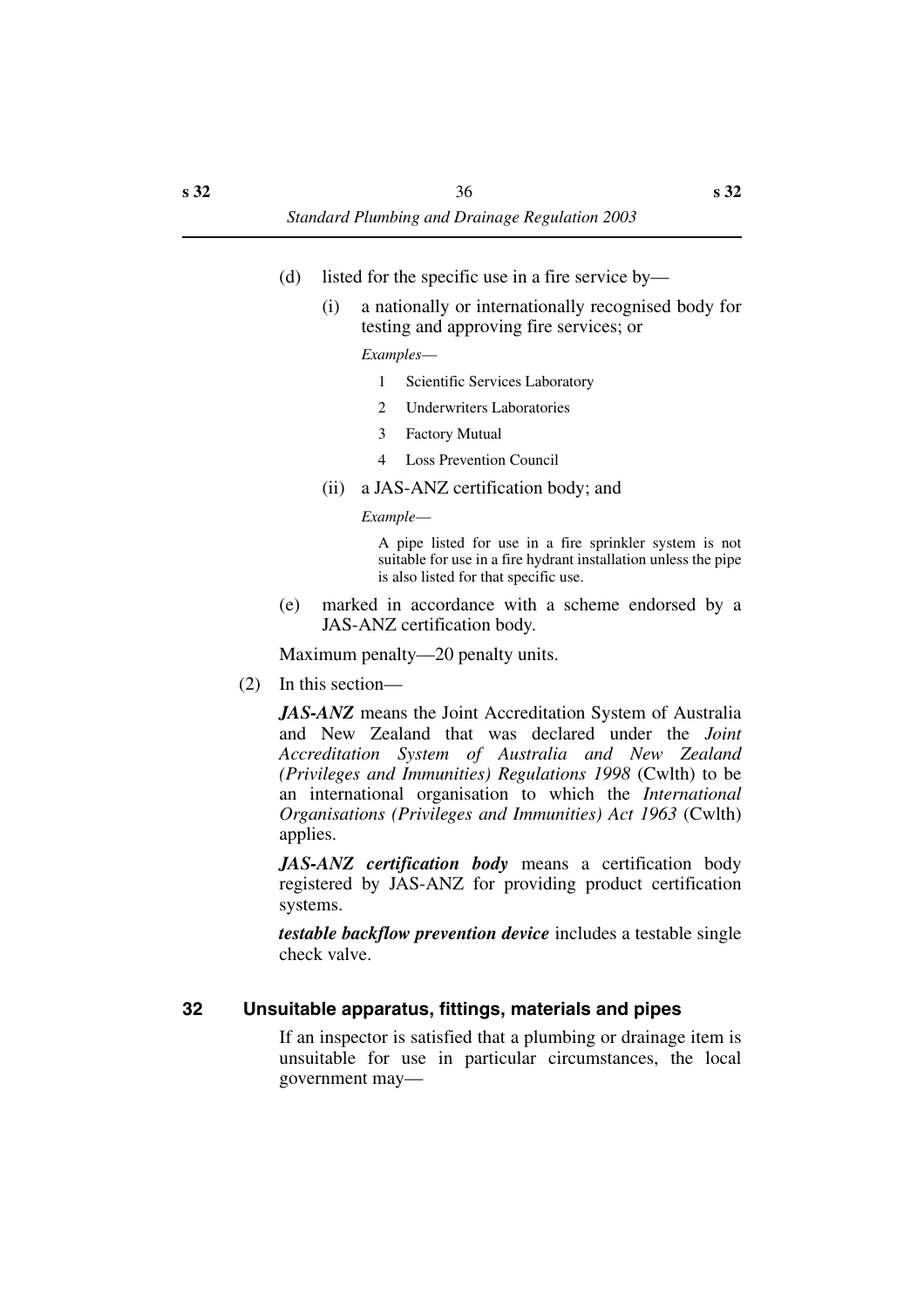- (a) require that the item is not installed or used in the circumstances; and
- (b) approve the installation or use of—
	- (i) the item, but with a protective coating, lining or wrapping for the item; or
	- (i) another plumbing or drainage item.

*Example of an unsuitable plumbing or drainage item*—

a polyethylene pipe installed below ground level if there are petrochemicals in the ground

# **Part 5 Installations on premises**

# **Division 1 Supply pipes and drains**

## **33 Disconnection of supply pipes and sanitary drains**

If a supply pipe or sanitary drain is no longer needed because an installation on premises is dismantled, the owner of the premises must take all reasonable steps to ensure that—

- (a) all apparatus and fittings are disconnected from the supply pipe or sanitary drain; and
- (b) each opening to the supply pipe or sanitary drain is sealed with a plug.<sup>16</sup>

Maximum penalty—20 penalty units.

#### **34 Building supply pipe to water main standard**

(1) This section applies if a supply pipe for premises or a premises group is to be built and the local government

<sup>16</sup> See the *Water Act 2000*, section 822 (Connecting to or disconnecting from service provider's infrastructure without approval) for the requirement that a person must not, without the written consent of a service provider, disconnect from the service provider's infrastructure.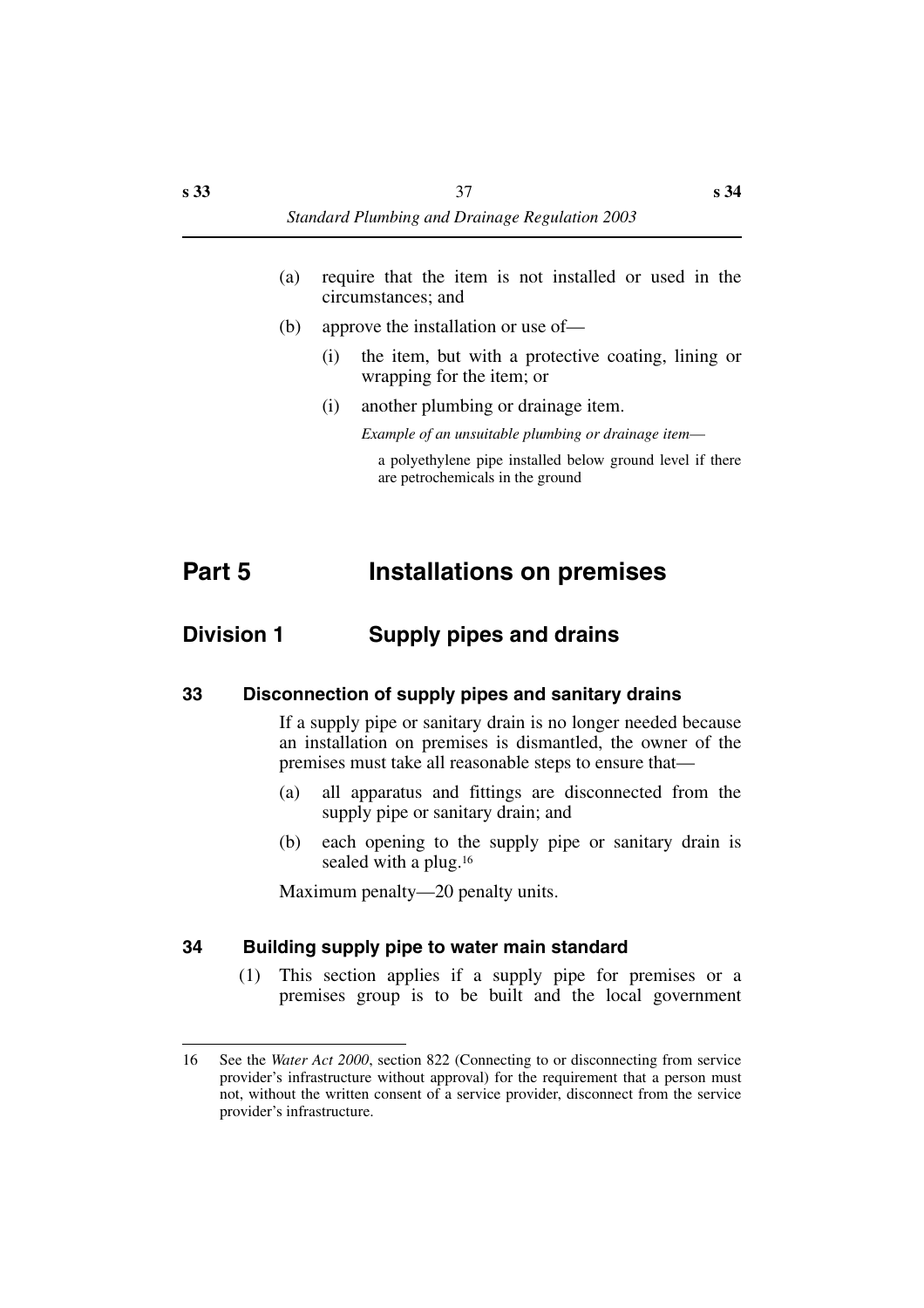believes on reasonable grounds that an ordinary supply pipe can not give an efficient water supply for the premises or premises group.

*Example*—

An ordinary supply pipe may not give an efficient water supply to the campus of a tertiary educational institution that contains various detached buildings requiring a water supply.

- (2) For a supply pipe for premises, the local government may require—
	- (a) part or all of the supply pipe (the *premises main*) to be built to the standard of a water main; and
	- (b) the premises main to supply directly each separately occupied part of the premises; and
	- (c) the premises main to supply directly each fire service within the premises.
- (3) For a supply pipe for a premises group, the local government may require—
	- (a) a part of the supply pipe (the *premises group main*) to be built, in the way and to the extent directed by the local government, to the standard of a water main; and
	- (b) each separately occupied part of the premises group to be served directly by a supply pipe connected to the premises group main; and
	- (c) each separately occupied part of the premises group that is to have a fire service to be served directly by a fire service connected to the premises group main.
- (4) To remove any doubt, it is declared that—
	- (a) a private main is not the property of the local government or another service provider; and
	- (b) the local government or other service provider is not responsible for the maintenance of the private main downstream from the connection point for the private main.
- (5) A supply pipe or fire service connected as required under subsection (2)(b) or (c) or (3)(b) or (c) must be fitted with an isolating valve.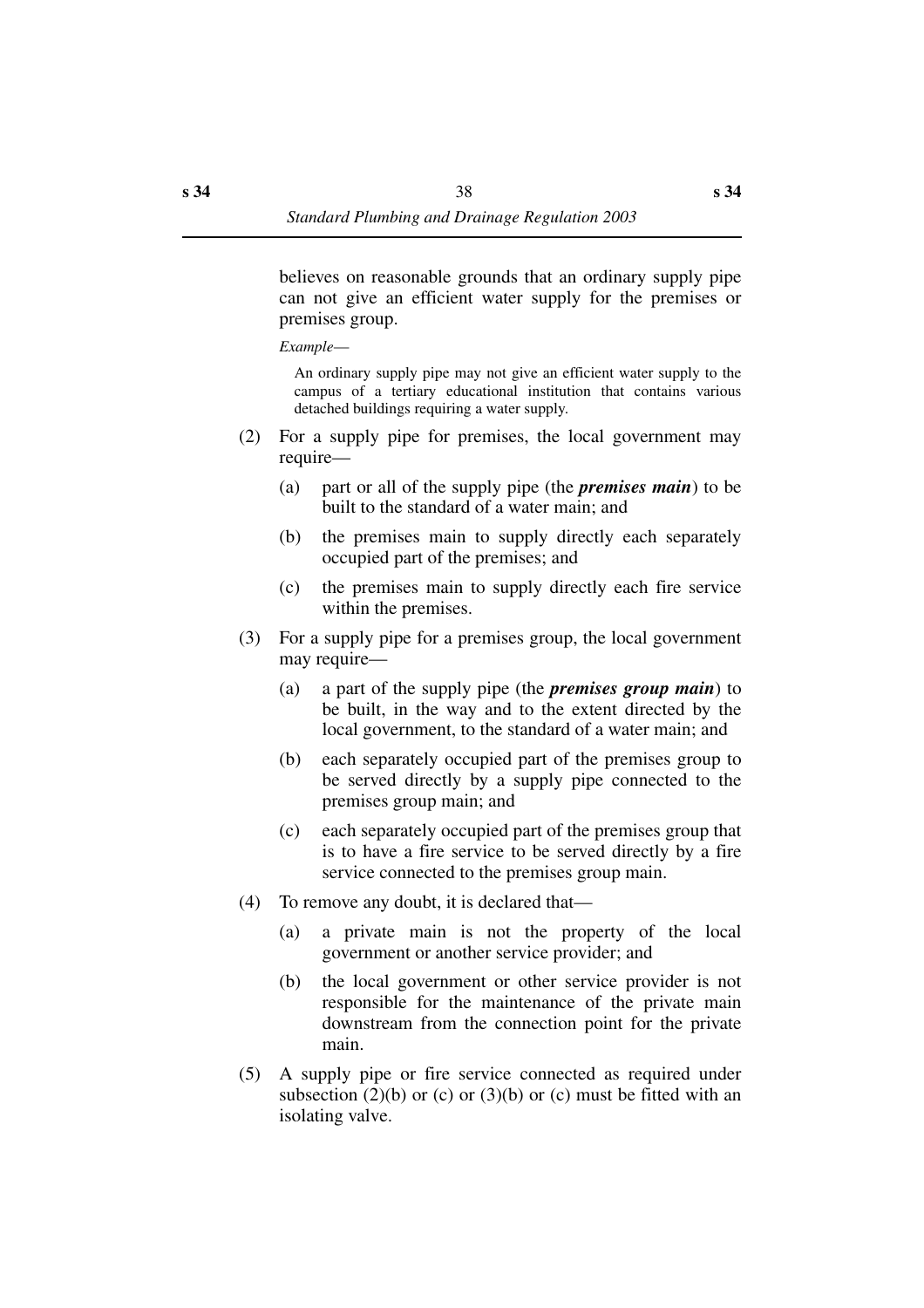(6) In this section—

*premises group* includes a proposed premises group.

*private main* means the premises main or the premises group main.

# **35 Building sanitary drain to sewerage system standard**

(1) This section applies if sanitary drainage for premises or a premises group is to be built and the local government believes on reasonable grounds that drainage alone can not give efficient drainage for the premises.

*Example*—

Drainage alone may not give an efficient drainage to the campus of a tertiary educational institution that contains various detached buildings required to be connected to drainage.

- (2) For sanitary drainage for premises, the local government may require the building of a sewer for the premises (the *premises sewer*) that is to the standard of a sewer forming part of the local government's or another service provider's sewerage system.
- (3) For sanitary drainage for a premises group, the local government may require a sewer for the premises group (the *premises group sewer*) be built to the standard of a sewer forming part of the local government's or another service provider's sewerage system.
- (4) To remove any doubt, it is declared that—
	- (a) a private sewer is not the property of the local government or another service provider; and
	- (b) the local government or other service provider is not responsible for the maintenance of the private sewer downstream from the connection point for the private sewer.
- (5) In this section—

*private sewer* means the premises sewer or the premises group sewer.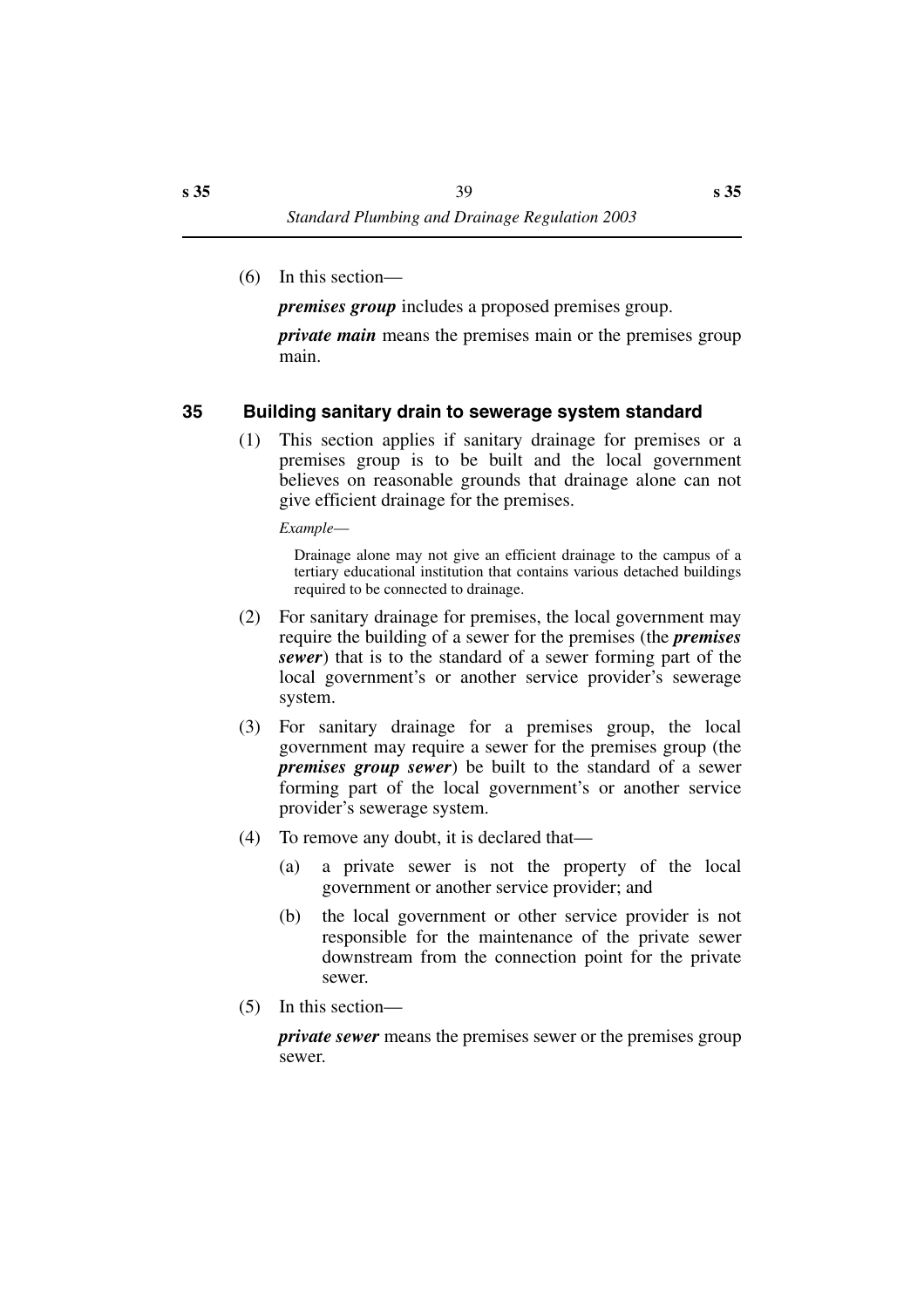# **Division 2 Backflow prevention devices**

## **36 Installing backflow prevention devices**

- (1) An appropriate backflow prevention device must be installed on premises if pollution of the water supply on the premises or the water service provider's water service to the premises has been, or could be, caused by the plumbing on the premises.
- (2) In this section—

*appropriate backflow prevention device* means a backflow prevention device that is specified for the particular circumstances under the applied provisions.

## **37 Inspection and testing of backflow prevention devices**

A person who, under section  $117(2)(c)^{17}$  of the Act, inspects or tests a backflow prevention device must, within 10 business days after inspecting or testing the device, give the local government written results of the inspection or test.

Maximum penalty—10 penalty units.

## **38 Testable backflow prevention devices**

- (1) A local government must implement and maintain a program for its local government area for the registration, maintenance and testing of testable backflow prevention devices installed in the area.
- (2) The local government, or an entity authorised by the local government, must keep a register of the testable backflow prevention devices.
- (3) An owner of an installed testable backflow prevention device must—
	- (a) register the device with the local government or entity; and

<sup>17</sup> Section 117 (Enforcement notices for backflow prevention devices) of the Act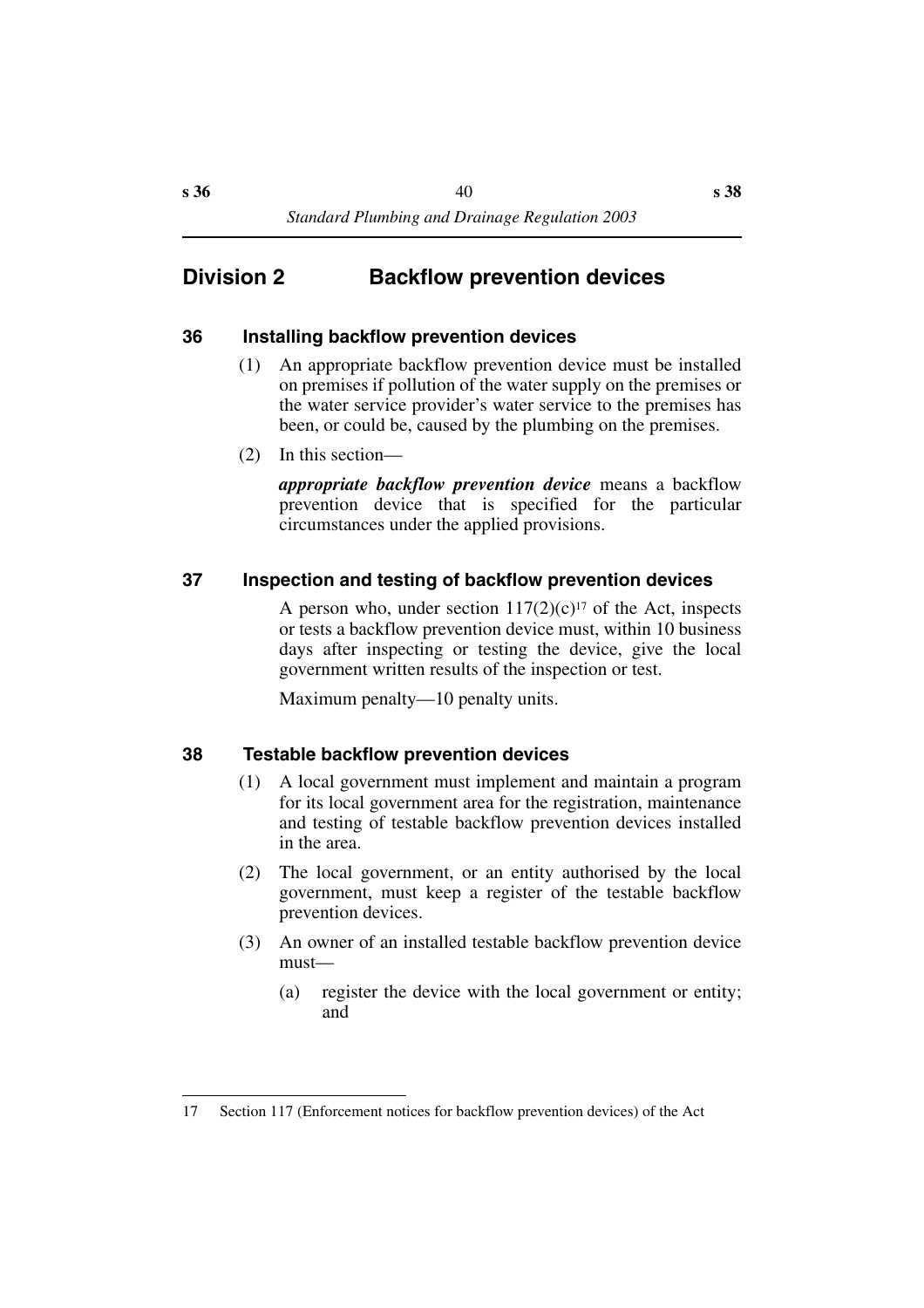(b) at least once each year, have the device inspected or tested by a person who is licensed to do the work.

Maximum penalty—20 penalty units.

(4) A person who inspects or tests a testable backflow prevention device must, within 10 business days after inspecting or testing the device, give the local government written results of the inspection or test in the approved form.

Maximum penalty—10 penalty units.

# **Division 3 Arrestors**

## **39 Requirements for grease arrestors**

- (1) A grease arrestor on premises must—
	- (a) be installed in an accessible position, preferably outside a building, and as close as practicable to the appliance or fixture the arrestor serves; and
	- (b) have a childproof cover or, if it is in an area subject to motor vehicle traffic, a suitable heavy duty cover; and
	- (c) if the arrestor is installed inside a building and in an area used for food preparation—
		- (i) have a cover that is airtight; and
		- (ii) have its arrestor chamber fitted with a vent of a size of at least 50mm; and
	- (d) have a capacity below the invert of the outlet of at least twice the total capacity of the appliances and fixtures connected to it or, if the local government requires a larger capacity for the arrestor, the larger capacity; and
	- (e) have inlet and outlet ventilation of the standard for sanitary plumbing.
- (2) The following must be fitted with a trap—
	- (a) an appliance or fixture discharging to the arrestor;
	- (b) the arrestor outlet.
- (3) The size of the arrestor outlet must be at least 100mm.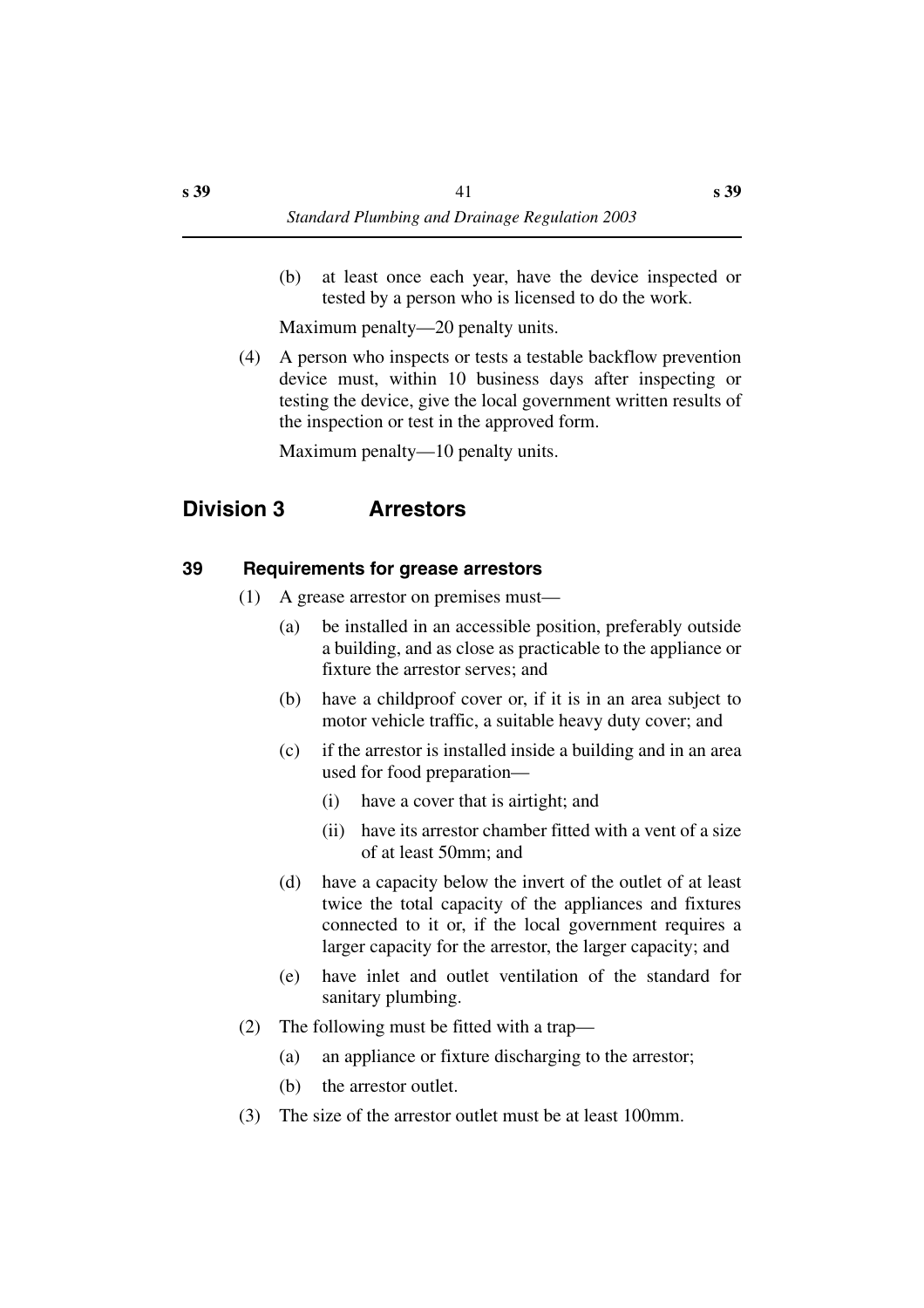- (4) The clean-out point for the arrestor must be accessible.
- (5) The distance from the top of the arrestor to the outlet invert must be at least half the depth of the arrestor below the outlet invert.
- (6) The outlet invert level of the arrestor must be at least 50mm below the inlet invert level.
- (7) Any outlet pipe from the arrestor must—
	- (a) be of a diameter approved by the local government; and
	- (b) have a cross-sectional area of at least the combined cross-sectional areas of the incoming waste pipe.
- (8) The design and location of the ventilation for the arrestor must be as approved by the local government.
- (9) In approving the design and location of the arrestor's ventilation under subsection (8), the local government must have regard to the arrestor's design and the location of trap water seals in the arrestor.

## **40 Connection of appliances and fixtures to grease arrestors**

- (1) If an appliance or fixture is connected to a grease arrestor in a way that complies with this section, the appliance or fixture is not required to be separately vented in the way required under the applied provisions.
- (2) The connecting pipe must be as short and direct as possible but, if its size is 50mm or less, it must not be longer than 2.5m.
- (3) If the appliance or fixture is for collecting greasy discharges from floor areas, it must be connected to the inlet pipe of the arrestor in 1 of the following ways—
	- (a) separately and uninterrupted by a trap water seal or air gap;
	- (b) in combination through a 100mm or larger pipe with an upstream vent.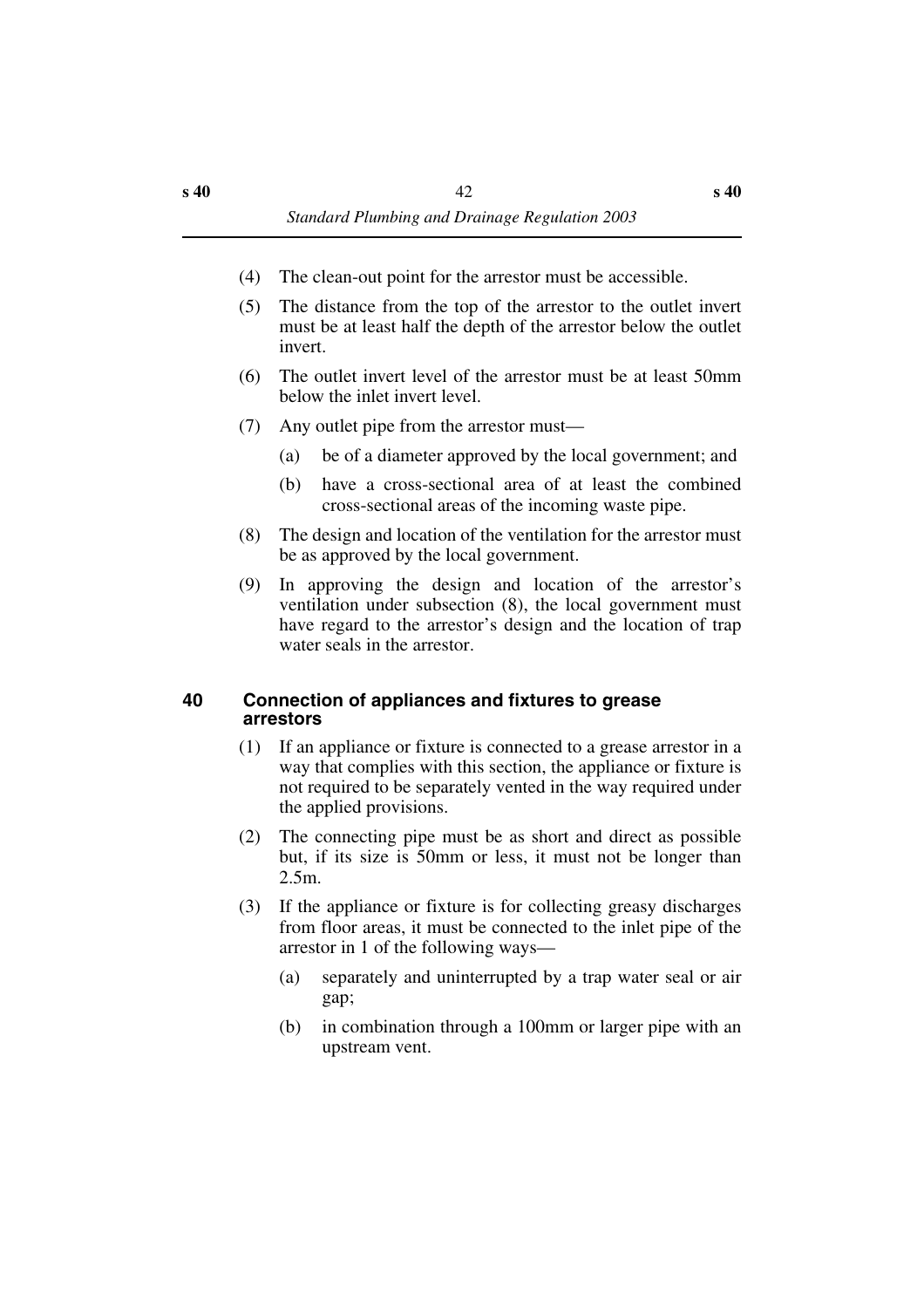# **Division 4 Other installations for plumbing**

## **41 Air cooling equipment**

- (1) Air cooling equipment may be connected to a supply pipe only if—
	- (a) the local government has approved the connection; and
	- (b) the equipment is fitted with the means of recovering and recycling water or with a backflow prevention device that is suitable for the purpose.
- (2) Subsection (1) does not apply to air cooling equipment if—
	- (a) the air cooling equipment is in the form of a domestic evaporative air conditioner; and
	- (b) the local government has approved the connection and use of the equipment.
- (3) The local government may give an approval under subsection (2) only if the local government is satisfied that it is reasonable in the circumstances to allow the equipment's use.

## **42 Engines**

Water must not be supplied to an engine directly from a supply pipe.

## **43 Fire services**

A fire service must not be extended other than for a fire service purpose.

## **44 Hydraulic powered equipment**

- (1) Hydraulic powered equipment may be connected to a supply pipe only if—
	- (a) the local government has approved the connection; and
	- (b) the equipment is fitted with the means of recovering and recycling water or with a backflow prevention device that is suitable for the purpose.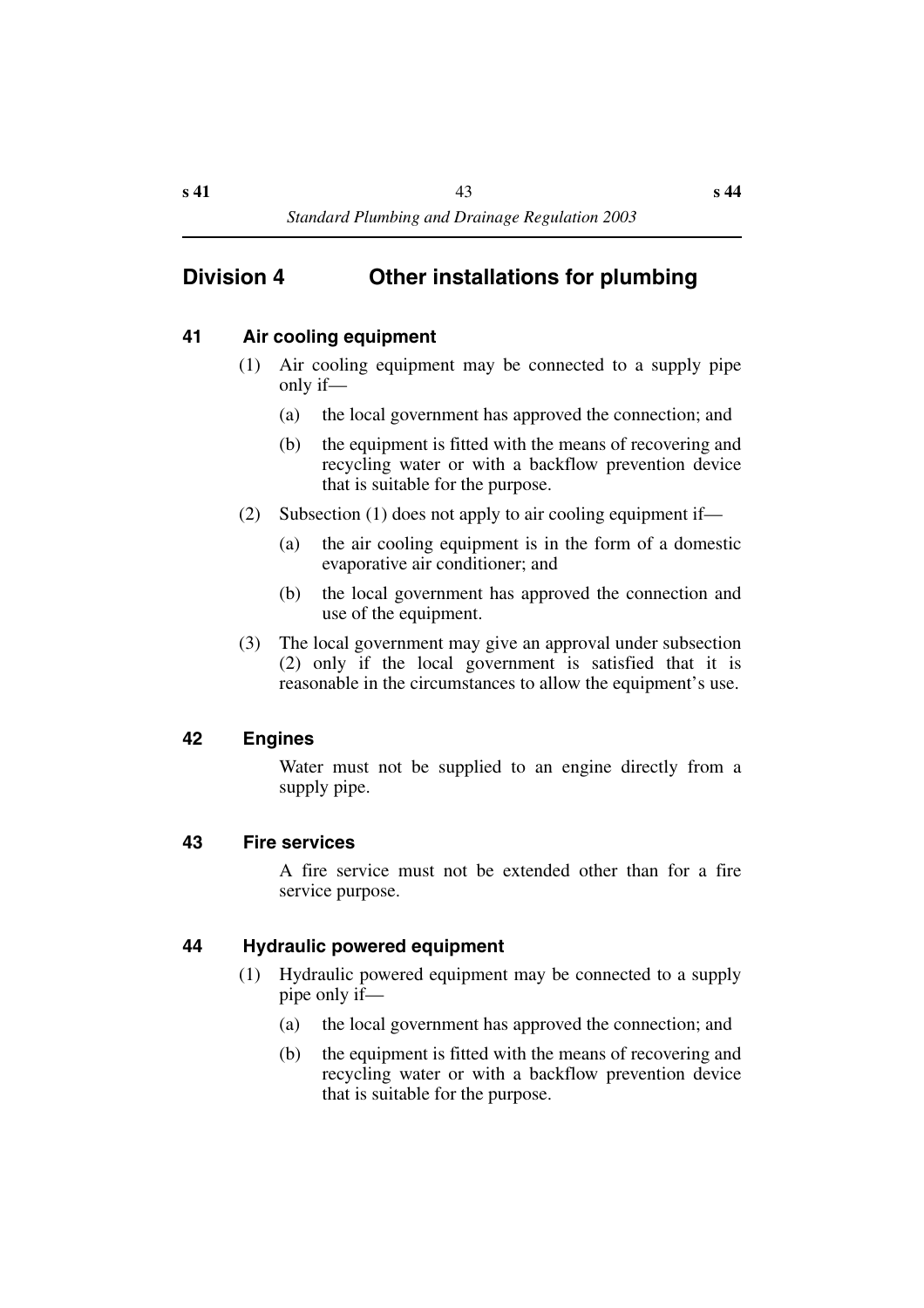*Standard Plumbing and Drainage Regulation 2003*

- (2) Subsection (1) does not apply to hydraulic powered equipment if—
	- (a) the hydraulic powered equipment is in the form of a domestic water lift; and
	- (b) the local government has approved the connection and use, on premises occupied by a disabled person, of the equipment.
- (3) The local government may give an approval under subsection (2) only if the local government is satisfied there is no other practical or economic way of giving mobility to the disabled person.
- (4) In this section—

*hydraulic powered equipment* means plant, apparatus or machinery using water supply for hydraulic power.

#### **45 Water storage tanks**

- (1) A pipe carrying water supplied by the local government or other service provider must not, without a local government's written approval—
	- (a) be connected to a water storage tank used to store water obtained from another source; or
	- (b) be discharged into a water storage tank used to store water obtained from another source.
- (2) If the local government gives an approval under subsection (1), a backflow prevention device must be installed on the pipe carrying the water supplied by the local government.

# **Division 5 Other installations for drainage**

#### **46 Bedpan washers and sanitisers**

(1) A pressurised steam bedpan washer installed and used on premises must, to the extent that it is reasonably practicable, comply with this section.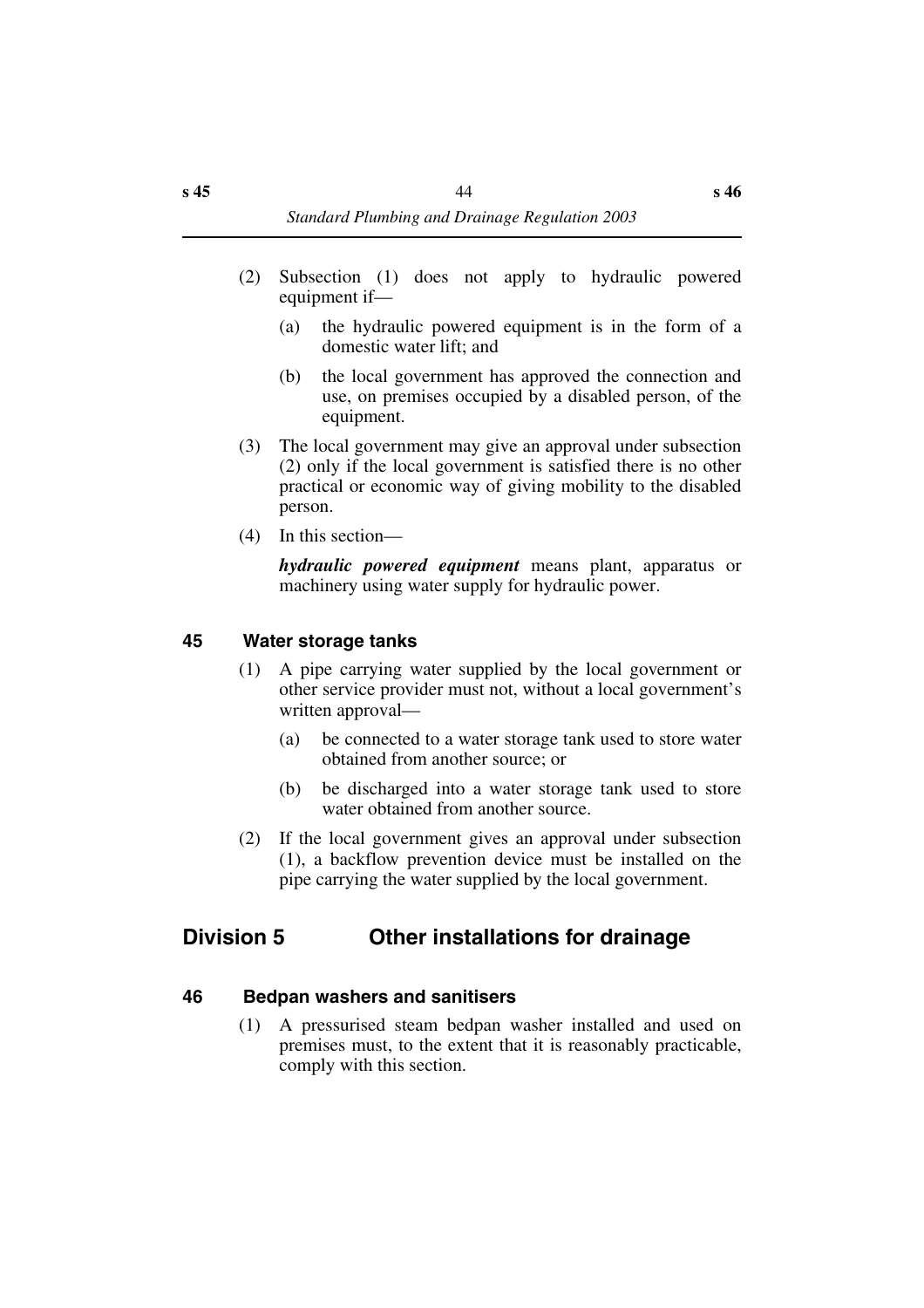- (2) The washer must—
	- (a) be directly connected to a drain or soil stack; and
	- (b) have its own steam relief vent or another way of relieving pressure in the washer to prevent traps blowing if the pressure rises above 0.35kPa.
- (3) Soil stacks, soil pipe vents and steam relief vents for the washer must not be made from thermoplastic pipe.
- (4) A steam relief vent for the washer must have a size of at least 40mm and end above the roof of the building it is in.
- (5) A branch steam relief vent for the washer must be graded downwards at its point of connection to the main steam relief vent for the washer to give an invert fall equal to half the branch steam relief vent's diameter.
- (6) The main steam relief vent for the washer must discharge condensate to a sanitary drain by—
	- (a) connection to a disconnector gully; or
	- (b) if there is 1 other bedpan washer, or if there are 2 or more other bedpan washers, on the premises and all are connected—the interconnection of the base of the main steam relief vent to the fixture trap riser of the lower or lowest of all the connected bedpan washers.
- (7) The points of connection to the main steam relief vent must be at least 300mm above the washers if—
	- (a) there are 2 or more bedpan washers on the premises; and
	- (b) the steam relief vents from the washers are interconnected.

## **47 Fixtures in basements and cellars**

- (1) A water closet pan, urinal or another fixture must not be installed in a part of premises below the level of the sewer or on-site sewerage facility for the premises unless the local government's approval has been obtained for the installation.
- (2) The local government may give an approval under subsection (1) only if it is satisfied on reasonable grounds that there is adequate provision for lifting waste water to the sewer or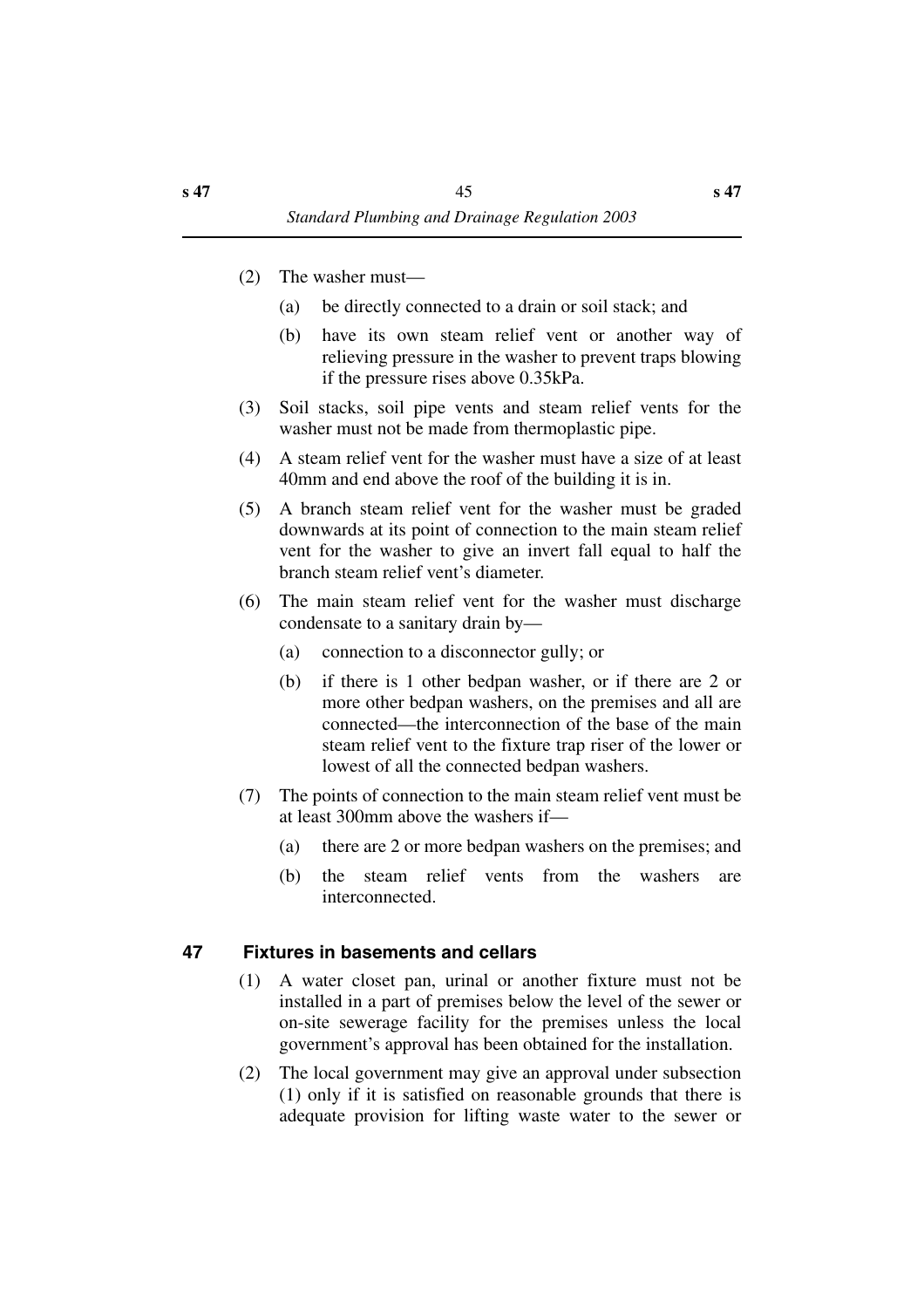on-site sewerage facility and preventing sewage flowing back into the room.

# **48 Floor type urinals**

- (1) A floor type urinal must not be installed if the urinal, or the way the urinal is installed, does not comply with this section.
- (2) If the floor near the urinal is exposed to rainwater, sand, mud or anything else that may enter the urinal channel, the urinal must have a step in front of the channel.
- (3) The step must—
	- (a) be at least 400mm wide, measured from the inside face of the urinal channel; and
	- (b) have a tread of an impervious material graded to the urinal channel; and
	- (c) have a rise of at least 100mm but not more than 150mm.
- (4) The level of the floor or tread must be at least 25mm above the top of the urinal channel and the joint between the step and the urinal channel must be sealed with a flexible caulking compound.

# **49 Flushing bowl and pan room sinks**

- (1) A flushing bowl or pan room sink must not be installed if the bowl or sink, or the way the bowl or sink is installed, does not comply with this section.
- (2) A flushing bowl must—
	- (a) have an integral trap of at least 80mm and a flushing apparatus; and
	- (b) be directly connected to a sanitary drain or soil stack.
- (3) The waste pipe from the trap of a pan room sink may be connected to a vertical soil pipe from a flushing bowl trap only if the waste pipe is vented by a pipe of at least 50mm connected between the sink and the flushing bowl.
- (4) If there are 2 pan room sinks installed, and the waste pipes from the traps of the 2 sinks are connected to the vertical soil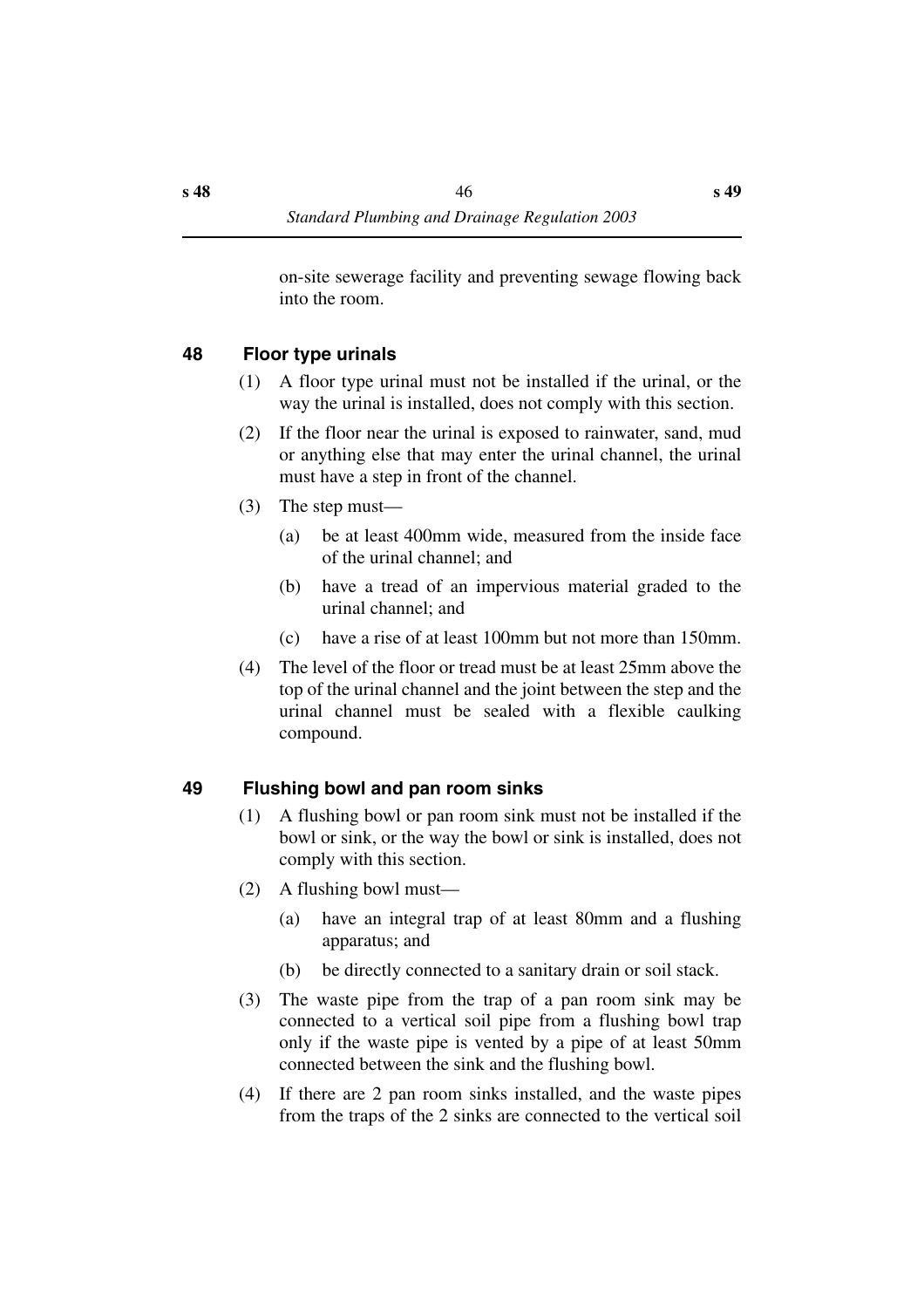pipe from a flushing bowl trap, the vent must be connected between the sink outlets.

(5) A pan room sink must connect directly to a drain or soil stack through traps and waste pipes of a size of at least 50mm.

## **50 Urinal installations**

- (1) A prefabricated urinal must not be installed if the urinal, or the way the urinal is installed, does not comply with this section.
- (2) The floor of the compartment or room containing the urinal must drain to a floor waste gully or the urinal channel, or directly through a trap to a sanitary drain or soil stack.
- (3) If the urinal is a slab urinal, it must—
	- (a) have a continuous channel at least 50mm deep and 150mm wide; and
	- (b) be graded at least 1:100 to the outlets.
- (4) If the urinal is a floor type urinal, the height of the slab above the top of the channel must be at least 960mm.
- (5) Edges and corners of urinal fixtures must be smoothly rounded to a radius of at least 13mm and the ends of the slab must return at least 250mm.

## **51 Vent pipes to be covered**

- (1) A vent pipe must have a cowl over the end of the vent pipe that has the same effective ventilation capacity as the vent pipe.
- (2) If the pipe is connected to an on-site sewerage facility, the cowl must be a mosquito proof type of cowl.

# **52 Vents in adjoining buildings**

(1) This section applies if a building (the *new building*) is erected next to a building of a lower height (the *old building*) in a way requiring a change to the vents of the old building to comply with requirements about vents included in the applied provisions.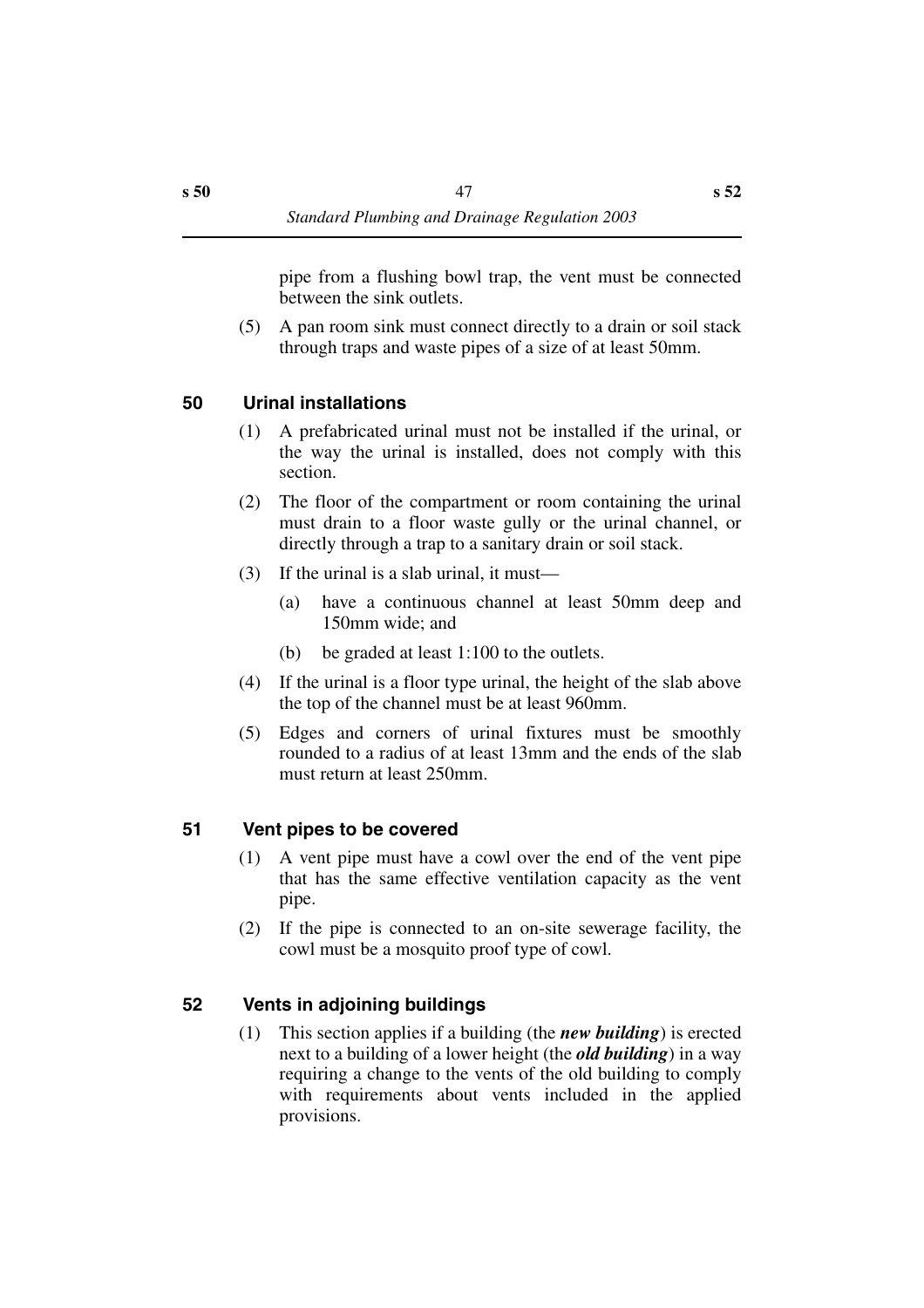- (2) The local government may, by written notice given to the owner of the new building and the owner of the old building, require that—
	- (a) the new building's owner pay the reasonable cost of changing the vents on the old building; and
	- (b) the old building's owner change the vents.
- (3) An owner given written notice under subsection (2) must comply with the notice.

Maximum penalty—20 penalty units.

- (4) However, the owner of the old building is not required to change the vents until the new building's owner—
	- (a) pays the old building's owner the reasonable cost of changing the vents on the old building; or
	- (b) gives the old building's owner security, to the satisfaction of the old building's owner, for the cost of changing the vents.

# **Part 6 Appointment of inspectors**

# **53 Qualifications and experience**

- (1) This section prescribes, for section 10718 of the Act, the qualifications and experience an individual must have to be qualified for appointment as an inspector.
- (2) If the individual is to assess plumbing and drainage work, the individual must have the following—
	- (a) the qualifications, skills and experience that, in the opinion of the local government appointing the individual, gives the individual the necessary competence for assessing plumbing and drainage work; and

<sup>18</sup> Section 107 (Appointment and qualifications) of the Act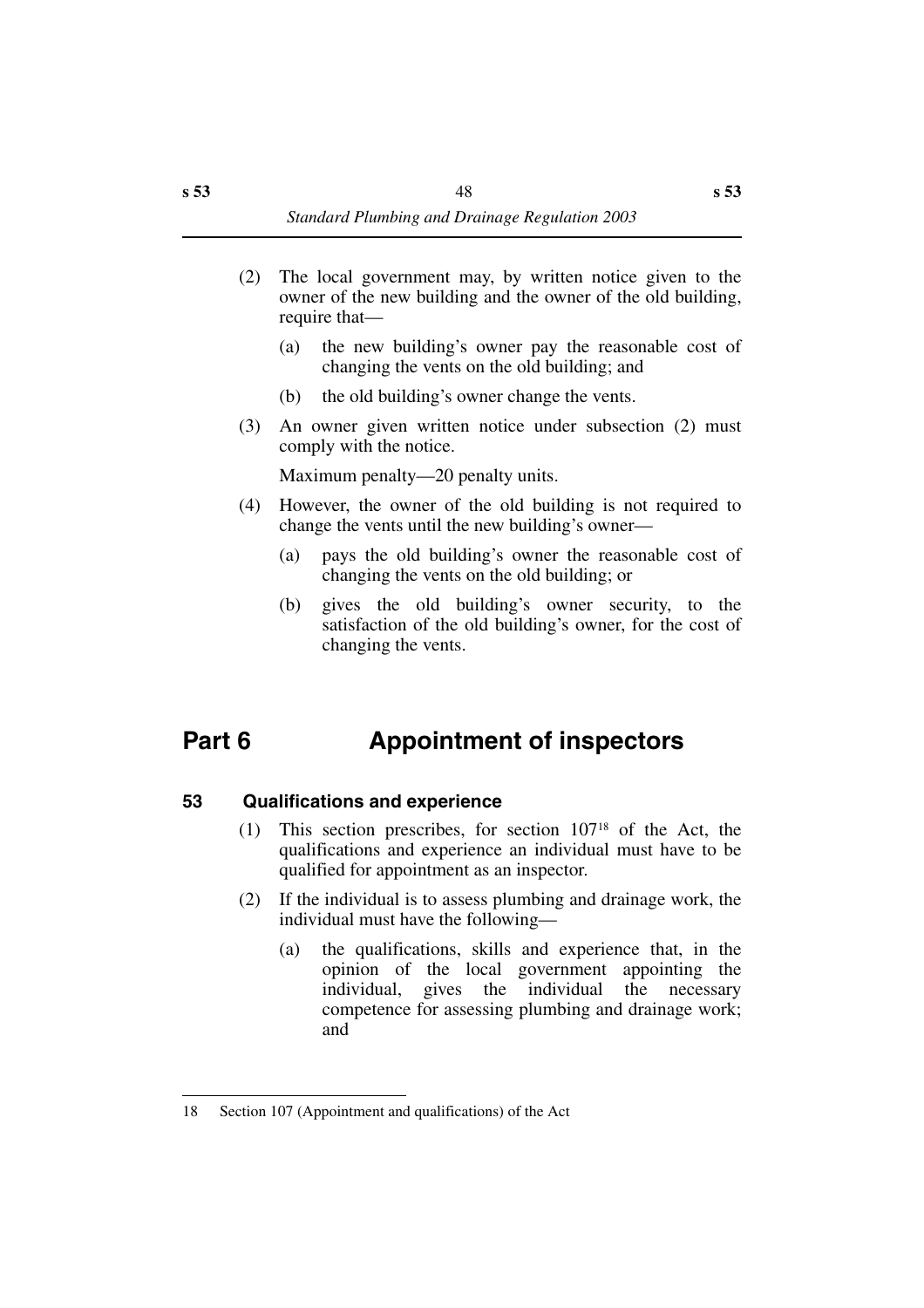- (b) either—
	- (i) a plumbers licence and a drainers licence; or
	- (ii) a qualification that the board decides, or has decided, gives the individual the necessary competence for assessing plumbing and drainage work.
- (3) On and from 1 November 2006, if the individual is to assess on-site sewerage facilities, the individual must have the following—
	- (a) the qualifications, skills and experience that, in the opinion of the local government appointing the individual, gives the individual the necessary competence for inspecting and approving on-site sewerage facilities; and
	- (b) either—
		- (i) a drainers licence with an endorsement for on-site sewerage facility maintenance;<sup>19</sup> or
		- (ii) a restricted licence for a drainer—on-site sewerage facility;20 or
		- (iii) a qualification that the board decides, or has decided, gives the individual the necessary competence for inspecting and approving on-site sewerage facilities.

# **Part 7 Miscellaneous provisions**

#### **54 Maintenance of existing combined sanitary drains**

(1) This section applies if—

<sup>19</sup> See the *Plumbing and Drainage Regulation 2003*, schedule 3 (Qualifications, practical experience and scope of work for endorsements), item 3.

<sup>20</sup> See the *Plumbing and Drainage Regulation 2003*, schedule 2 (Qualifications, practical experience and scope of work for restricted licences), item 7.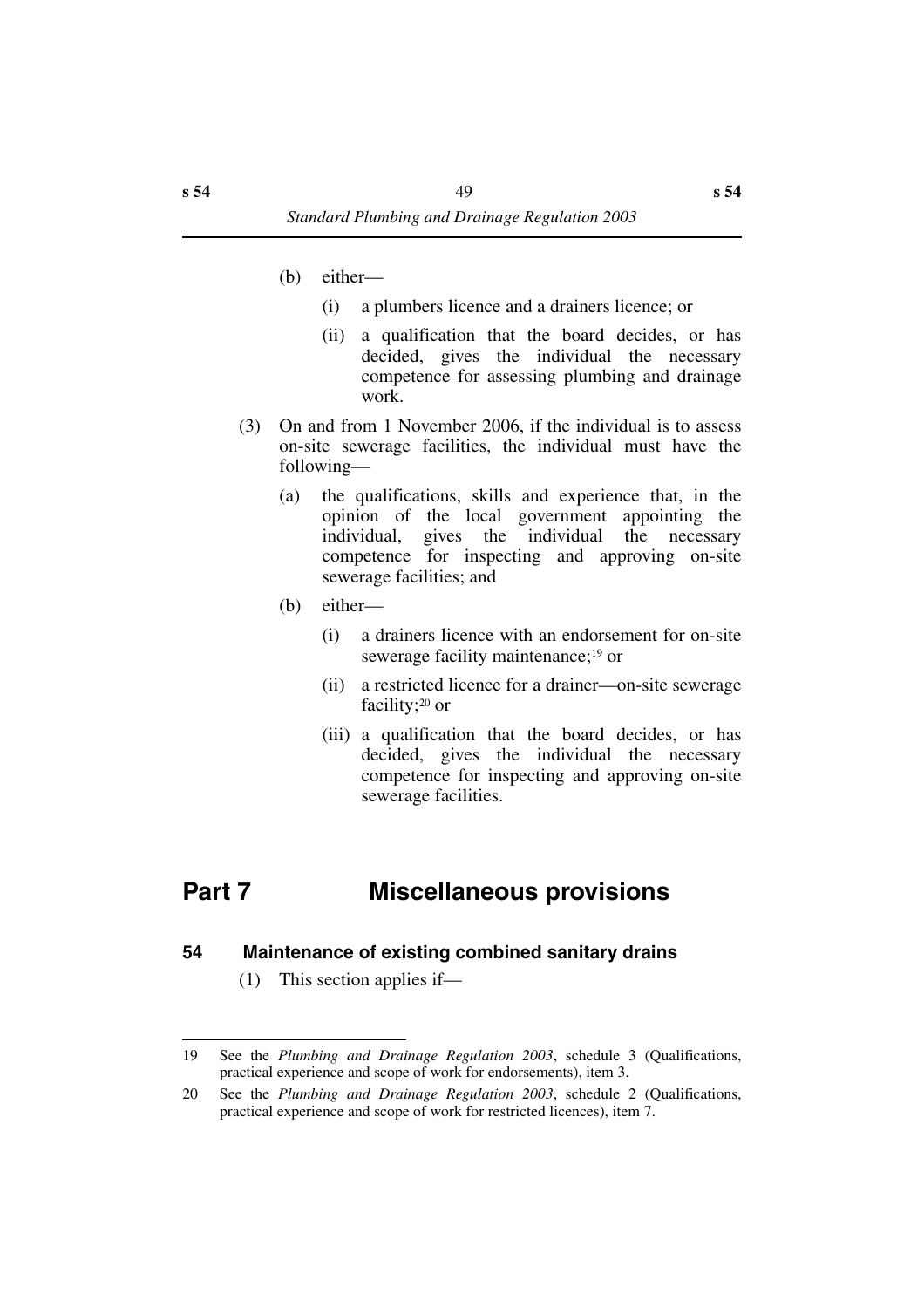- (a) 2 or more premises in a local government's sewered area are served by an existing combined sanitary drain; and
- (b) the drain is obstructed, in disrepair or damaged because of defective materials, breakages or tree root intrusion; and
- (c) the owners of the premises can not agree on suitable and fair arrangements for removing the obstruction or repairing or rebuilding the drain.
- (2) However, this section does not apply to a sanitary drain if the premises that the sanitary drain serves—
	- (a) is included in a community titles scheme under the *Body Corporate and Community Management Act 1997*; or
	- (b) forms part of a building unit plan or group title plan under the *Building Units and Group Titles Act 1980*.
- (3) The local government may—
	- (a) perform the work; and
	- (b) fairly apportion the reasonable overall cost between or among the owners; and
	- (c) recover, as a debt from each owner, the owner's share of the costs.

## **55 Evidentiary aids**

- (1) This section applies to a proceeding under, or in relation to, this regulation.
- (2) A certificate purporting to be signed by the chief executive stating any of the following matters is evidence of the matter—
	- (a) a stated document is a copy of, or an extract from or part of—
		- (i) the PCA; or
		- (ii) the QPW code;
	- (b) an edition of the PCA was the current edition of the PCA at a stated time or during a stated period;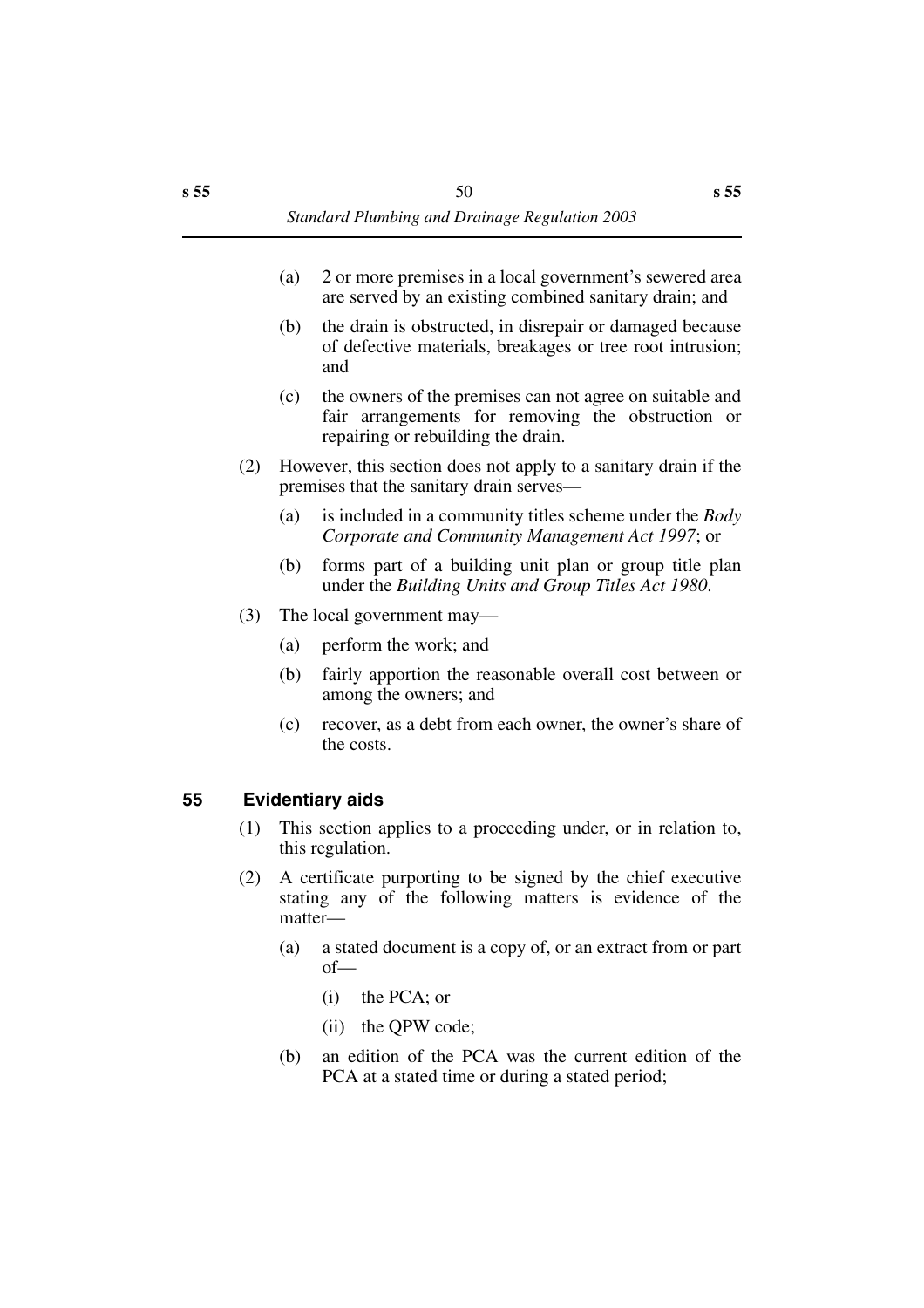- (c) a particular version of the QPW code was in force at a stated time or during a stated period;
- (d) a particular part of the QPW code was in force at a stated time or during a stated period;
- (3) In a proceeding under section 54(3) by a local government to recover costs from owners of premises, a certificate by the chief executive officer of the local government stating any of the following matters is evidence of the matter—
	- (a) a matter mentioned in section 54(1);
	- (b) that stated work has been performed under section  $54(3)(b)$ ;
	- (c) that a stated apportionment is a fair apportionment of the cost among the owners.

# **Part 8 Transitional provisions for Plumbing and Drainage Legislation Amendment Regulation (No. 1) 2005**

## **56 Definition for pt 8**

In this section—

*commencement* means the day this section commences.

*unamended regulation* means this regulation as in force immediately before the commencement.

#### **57 Existing requests for compliance assessment of plans for regulated work**

- (1) This section applies if—
	- (a) before the commencement, a request for compliance assessment of a plan for regulated work was made under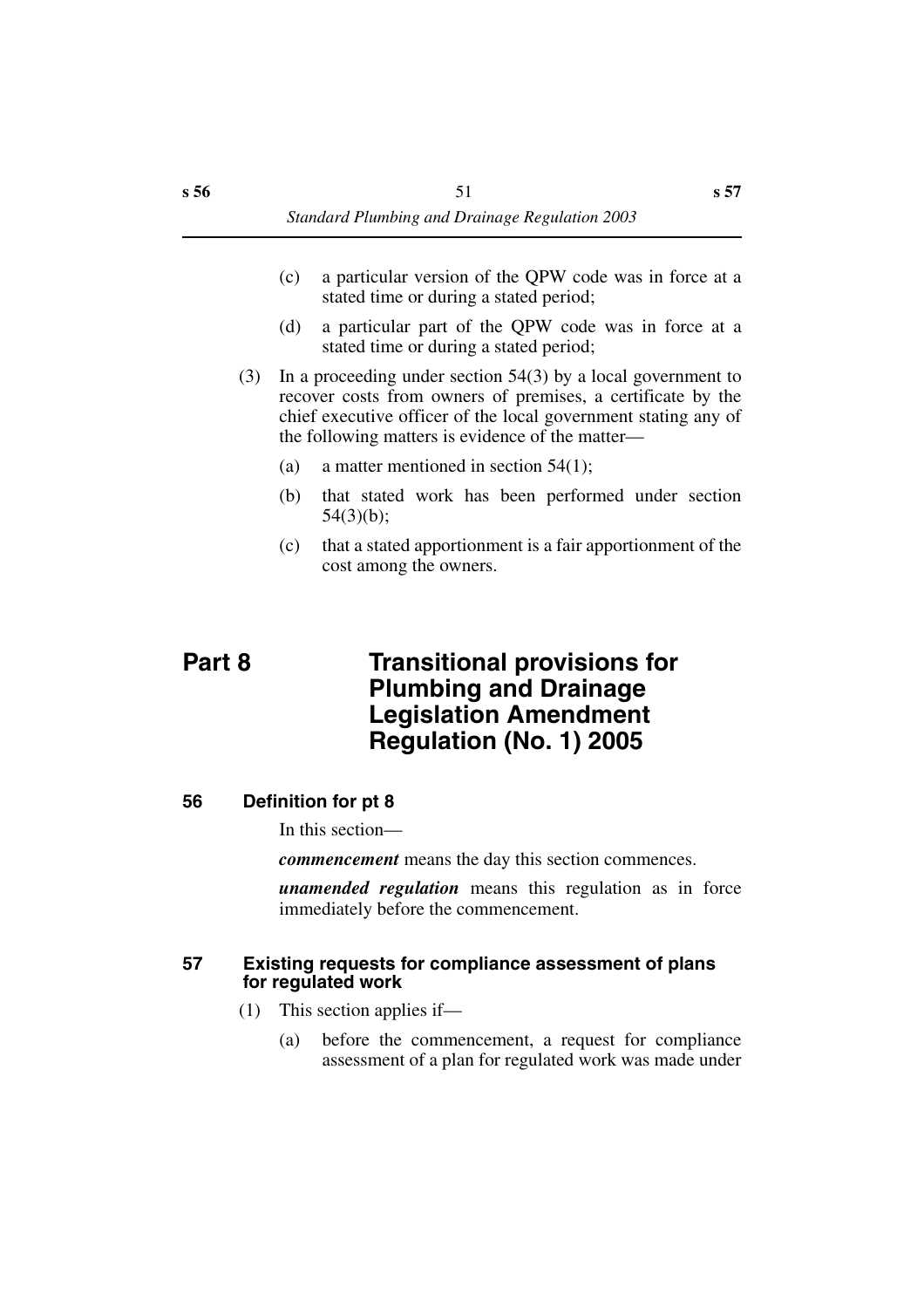section  $85(1)^{21}$  of the Act as in force immediately before the commencement; and

- (b) immediately before the commencement, the request had not been decided.
- (2) The unamended regulation applies to—
	- (a) deciding the request; and
	- (b) if a compliance permit for the work is given—assessing the plan.

## **58 Existing requests for compliance assessment of regulated work**

- (1) This section applies if—
	- (a) before the commencement, a request for compliance assessment of regulated work was made under section  $86(1)$  or  $86A(2)^{22}$  of the Act as in force immediately before the commencement; and
	- (b) immediately before the commencement, the work had not been assessed.
- (2) The unamended regulation applies to assessing the work.

# **59 Plumbing and drainage work**

- (1) This section applies to the following—
	- (a) regulated work for which a compliance permit has been given before the commencement;
	- (b) minor work or unregulated work, started but not finished before the commencement.
- (2) The unamended regulation applies to the work.

<sup>21</sup> Section 85 (Process for assessing plans) of the Act

<sup>22</sup> Section 86 (Process for assessing regulated work) or 86A (Process for assessing certain regulated work in remote areas) of the Act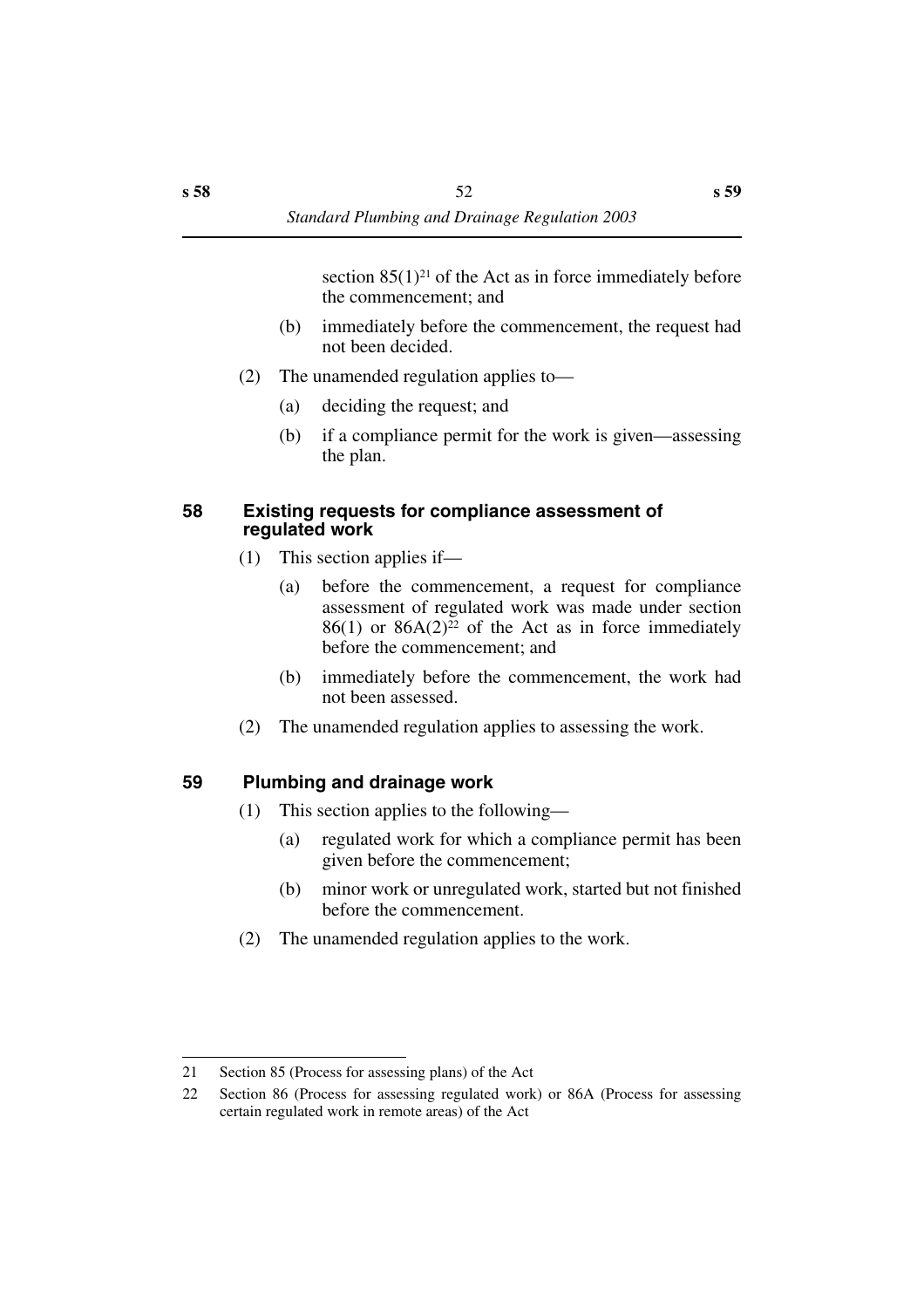# **Schedule 1 Applied provisions**

section 5

- 1 AS/NZS 3500.0:2003 (Plumbing and drainage—Glossary of terms)
- 2 AS/NZS 3500.1:2003 (Plumbing and drainage—Water services)
- 3 AS/NZS 3500.2:2003 (Plumbing and drainage—Sanitary plumbing and drainage)
- 4 AS/NZS 3500.4:2003 (Plumbing and drainage—Heated water services)
- 5 AS/NZS 1546.1:1998 (On-site domestic wastewater treatment units—Septic tanks)
- 6 AS/NZS 1546.3:2001 (On-site domestic wastewater treatment units—Aerated wastewater treatment systems)
- 7 AS/NZS 1547:2000 (On-site domestic-wastewater management)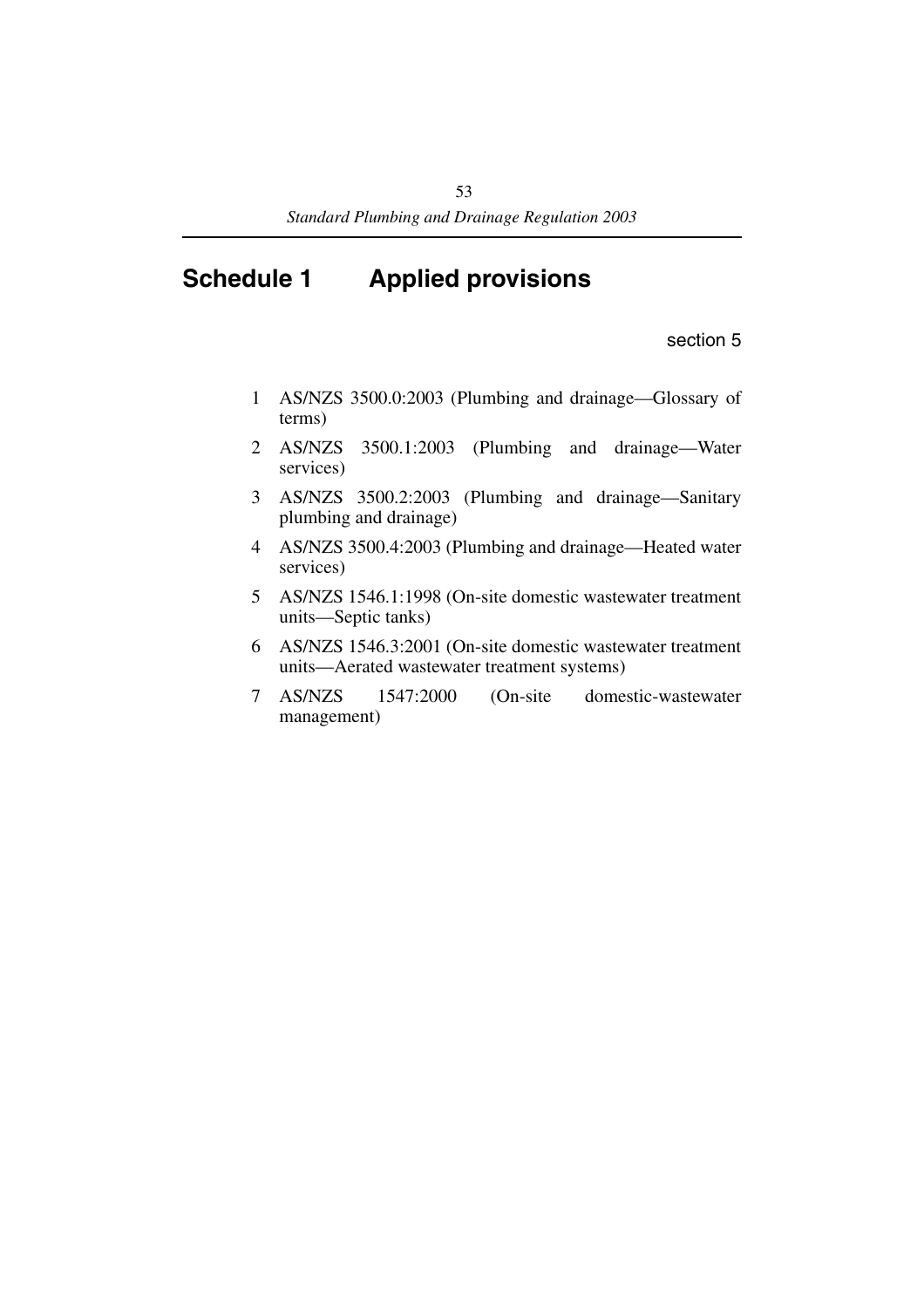# **Schedule 1A References to parts of QPW code**

section 4A

| <b>Parts of QPW code</b>                     | <b>Date published</b> |  |
|----------------------------------------------|-----------------------|--|
| 1—On-site sewerage facilities                | 1 March 2006          |  |
| 2—Use of greywater in sewered areas          | 1 March 2006          |  |
| 3—Use and disposal of greywater in unsewered |                       |  |
| areas                                        | 1 March 2006          |  |
| 4—Chief executive approval                   | 1 March 2006          |  |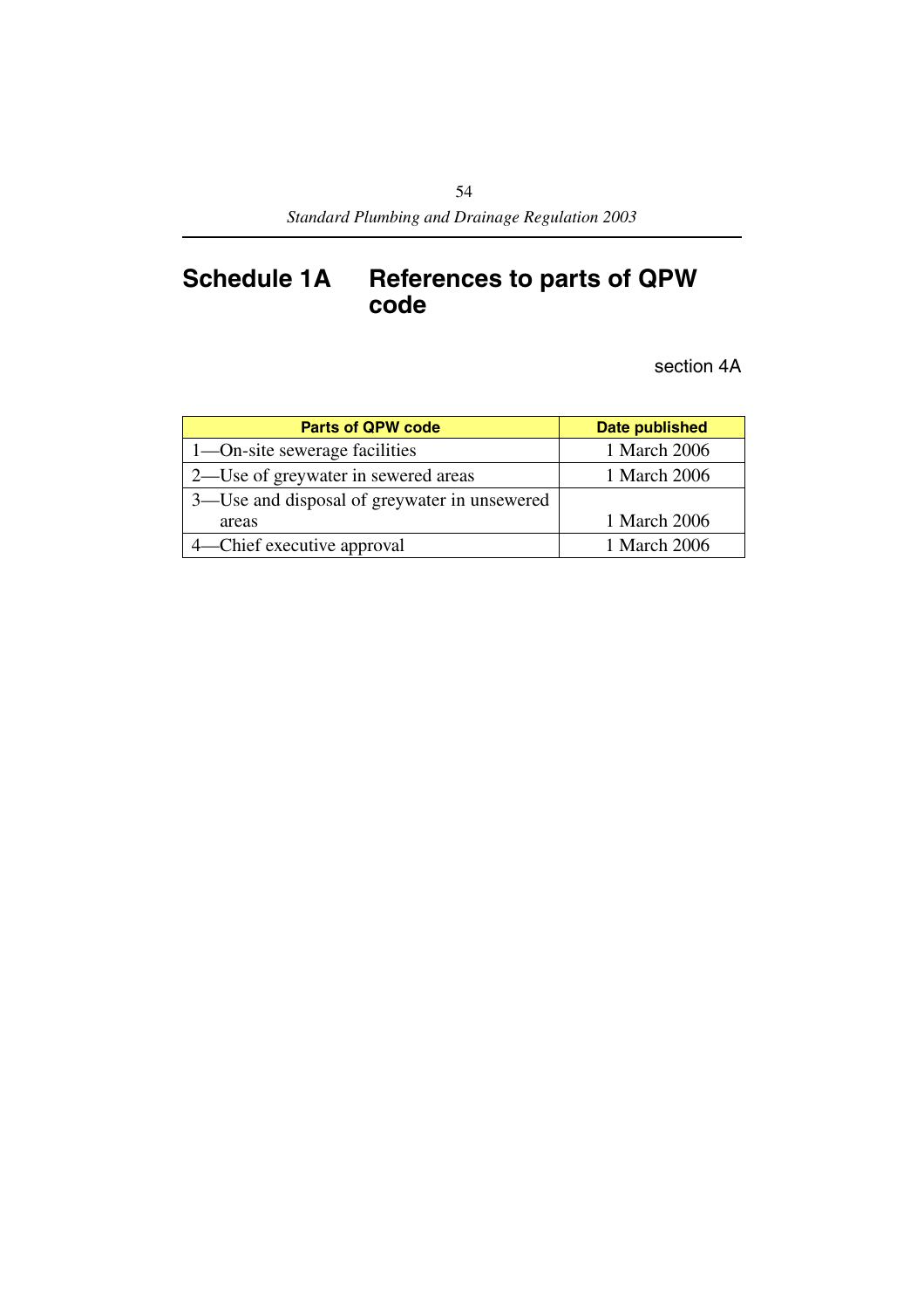# **Schedule 2 Minor work**

section 7

# **Part 1 Notifiable minor work**

- emergency work
- repairing or replacing a plumbing or drainage pipe that is broken or damaged, but not if the work involves repairing a pipe or drain at a connection point or replacing more than 6m of a pipe or 3m of a drain
- other work of a minor nature related to, and reasonably necessary for, repairing plumbing or drainage
- work necessary for replacing a tempering valve, water heater, cistern, pump or water meter
- work necessary for maintaining, repairing or replacing a backflow prevention device or thermostatic mixing valve
- work temporarily installed downstream of a backflow prevention device if the work remains in place for less than 4 weeks
- repairing or replacing a greywater treatment plant or greywater diversion device

# **Part 2 Other minor work**

- work necessary for maintaining, repairing or replacing a fitting or fixture
- work necessary for maintaining or repairing an apparatus other than a backflow prevention device or thermostatic mixing valve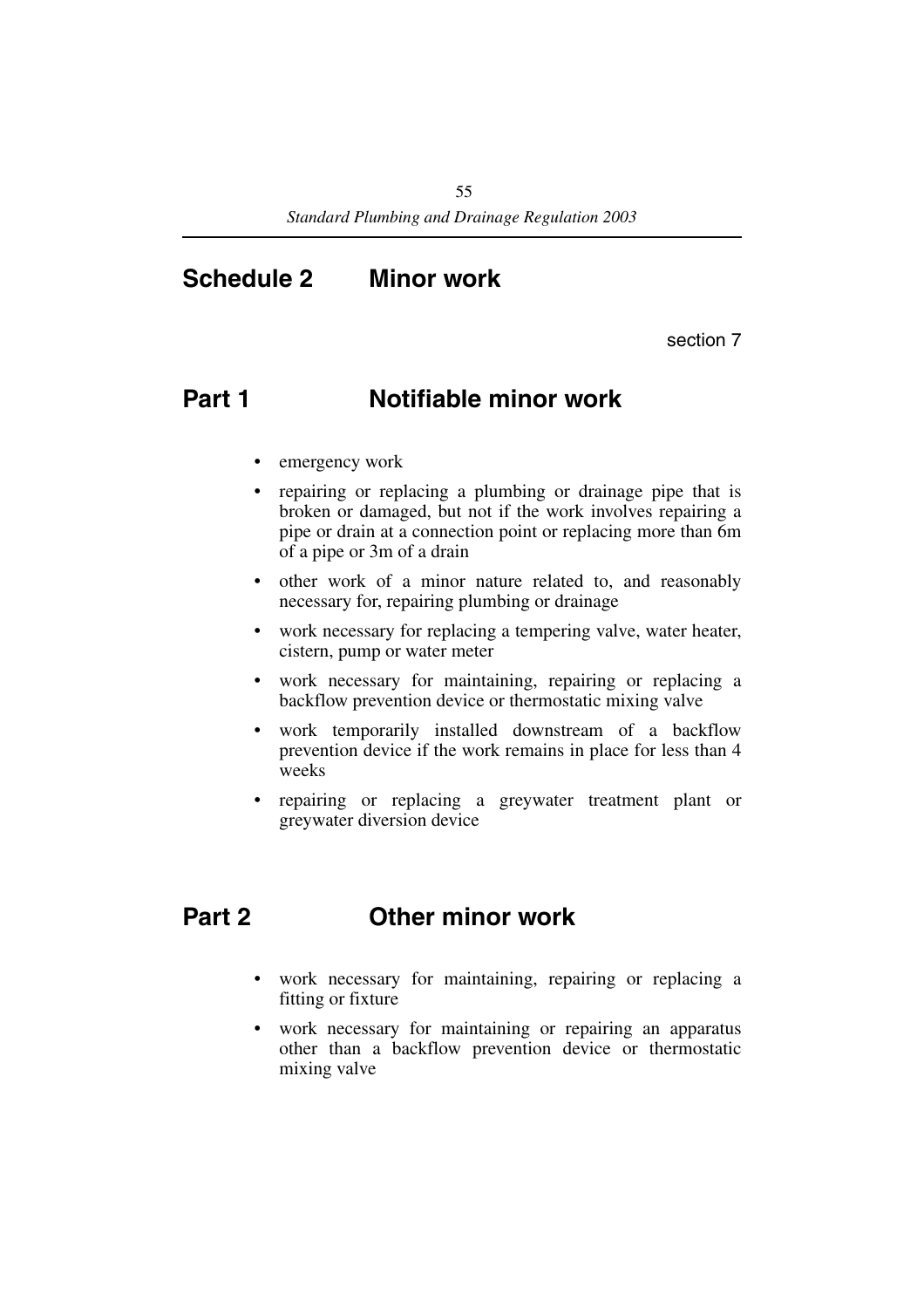- work necessary for replacing apparatus other than a backflow prevention device, thermostatic mixing valve, tempering valve, water heater, cistern, pump or water meter
- work necessary for maintaining, repairing or replacing fire hydrants or fire hose reels
- unblocking a pipe that is sanitary plumbing or sanitary drainage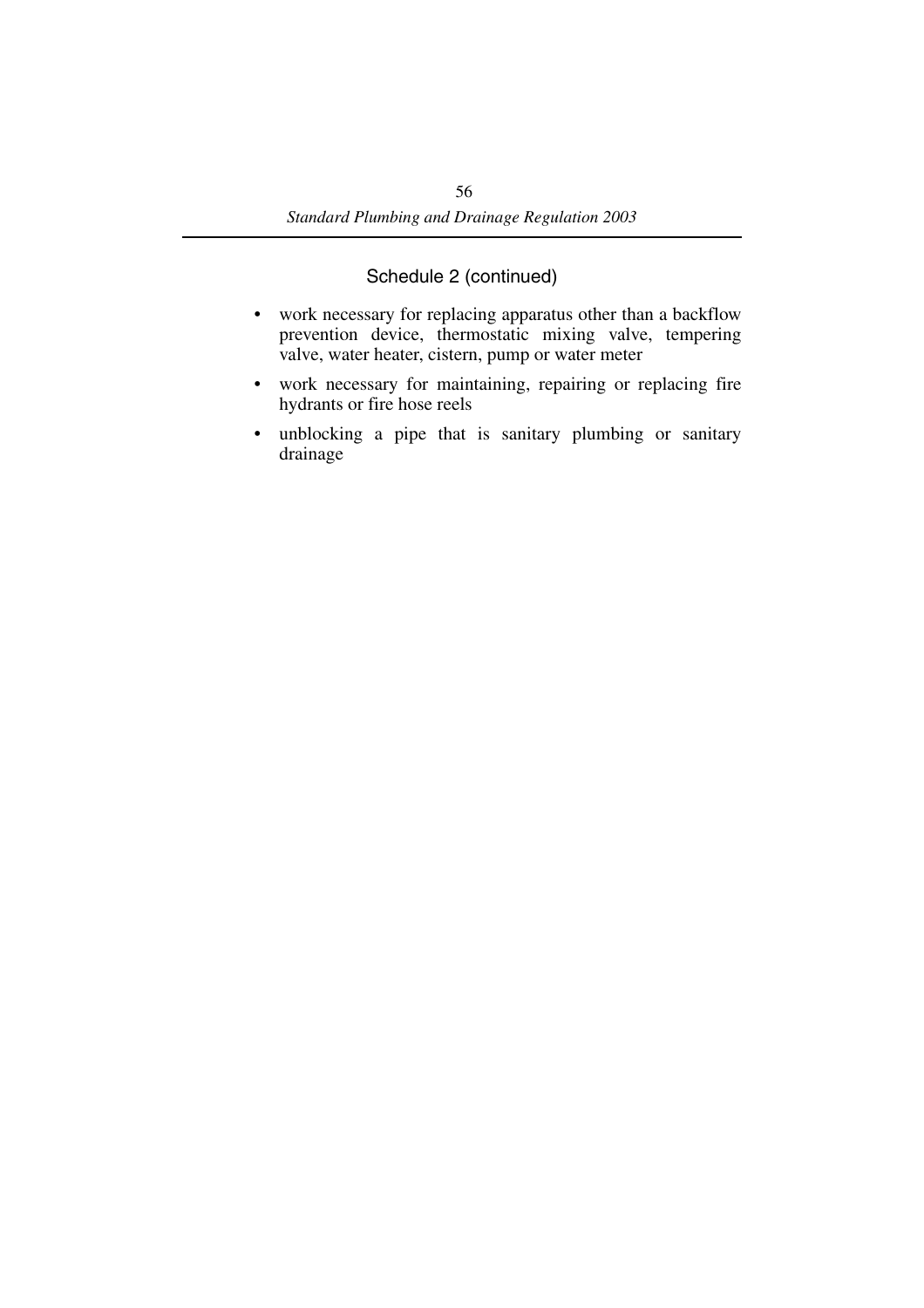# **Schedule 3 Unregulated work**

section 8

#### **For sanitary plumbing and sanitary drainage**

- cleaning or maintaining ground level grates to traps on sanitary drains
- replacing caps to ground level inspection openings on sanitary drains
- maintaining an above or below ground irrigation system for the disposal of effluent from an on-site sewerage facility

#### **For water plumbing**

- installing or maintaining an irrigation or lawn watering system downstream from an isolating valve, tap or backflow prevention device on the supply pipe for the irrigation or lawn watering system
- replacing a jumper valve or washer in a tap
- changing a shower head
- replacing, in a water closet (WC) cistern, a drop valve washer, float valve washer or suction cup rubber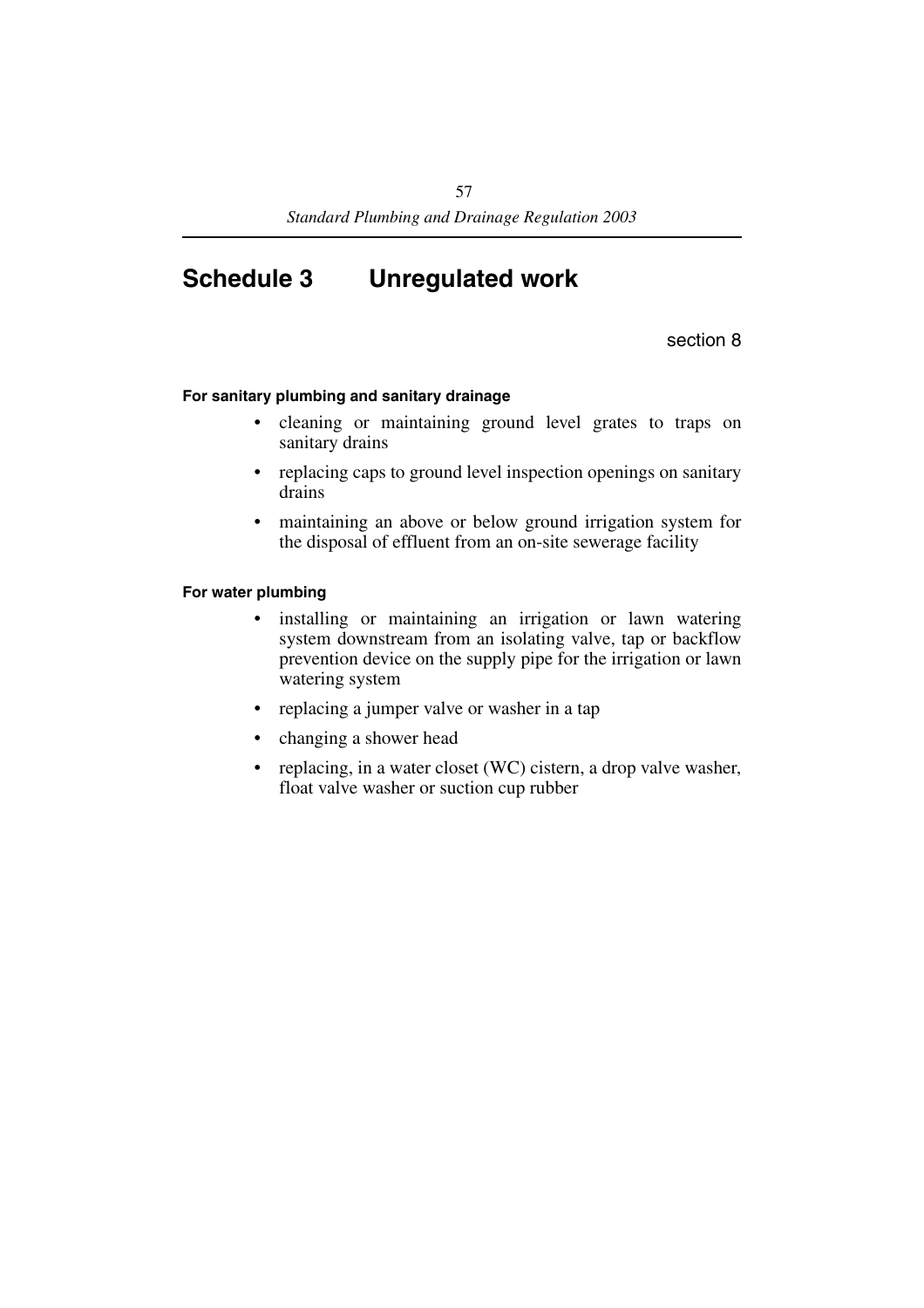# **Schedule 4 Work for which approved person may give compliance reports**

section 22

# **Part 1 Complying with deemed-to-satisfy provisions under PCA**

- 1 testing or commissioning of a water service in accordance with AS/NZS 3500.1:2003 (Plumbing and drainage—Water services), section 1623
- 2 testing or commissioning of a sanitary plumbing or drainage installation in accordance with AS/NZS 3500.2:2003 (Plumbing and drainage—Sanitary plumbing and drainage), section 1324
- 3 testing or commissioning of a heated water service in accordance with AS/NZS 3500.4:2003 (Plumbing and drainage—Heated water services), section 1125

# **Part 2 Complying with alternative solutions under PCA**

4 testing or commissioning of a cold water service to ensure the installation of the cold water service complies with the performance requirements of PCA, part B1 (Cold water services)

<sup>23</sup> AS/NZS 3500.1:2003, section 16 (Testing and commissioning)

<sup>24</sup> AS/NZS 3500.2:2003, section 13 (Testing of sanitary plumbing and sanitary drainage installations)

<sup>25</sup> AS/NZS 3500.4:2003, section 11 (Testing and commissioning)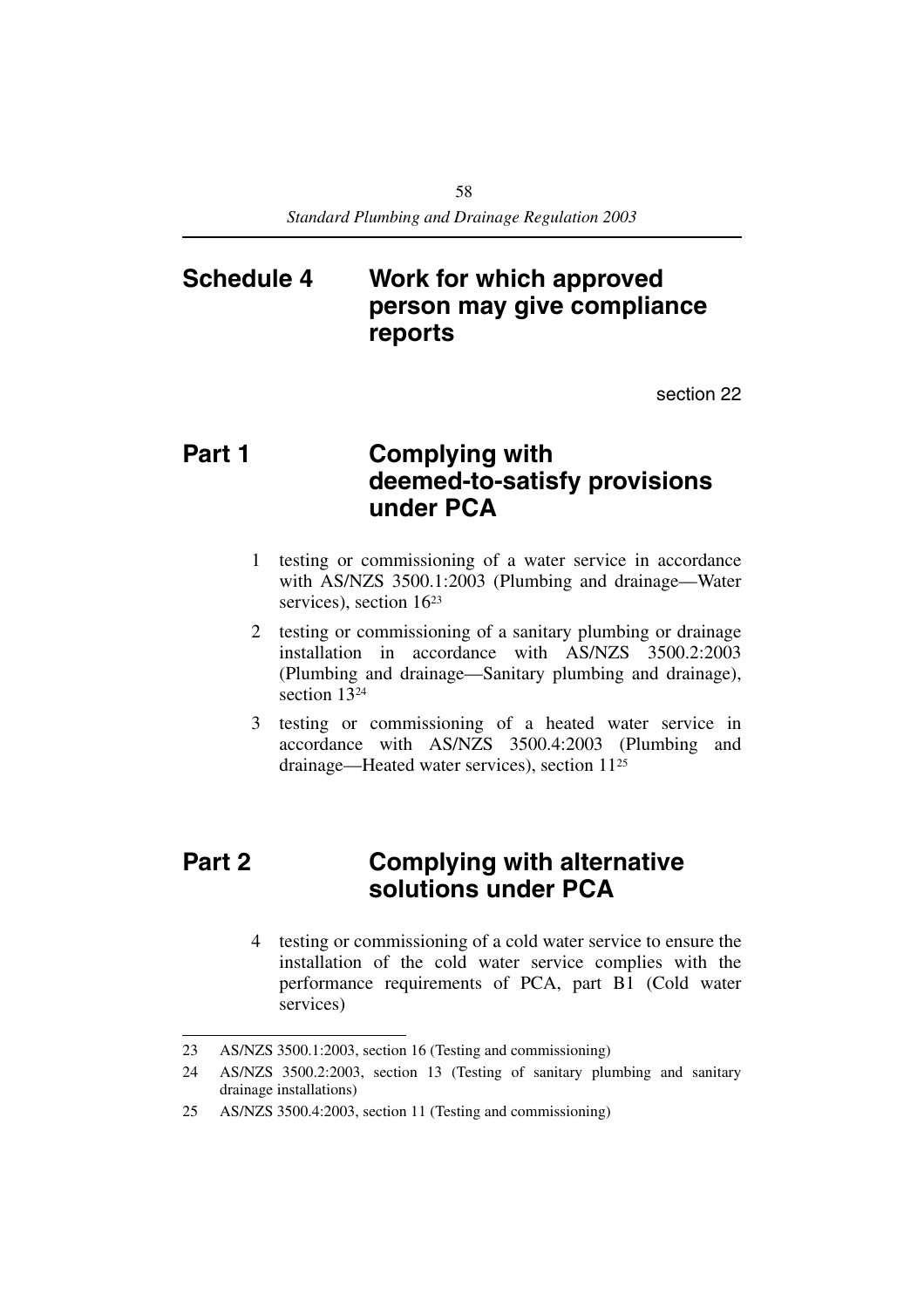- 5 testing or commissioning of a heated water service to ensure—
	- (a) the installation of the heated water service complies with the performance requirements of PCA, part B2 (Heated water services); and
	- (b) the hot water delivery temperatures comply with this regulation
- 6 testing or commissioning of a sanitary plumbing or drainage installation to ensure the sanitary plumbing or drainage complies with the performance requirements of PCA, part C1 (Sanitary plumbing systems) or C2 (Sanitary drainage systems)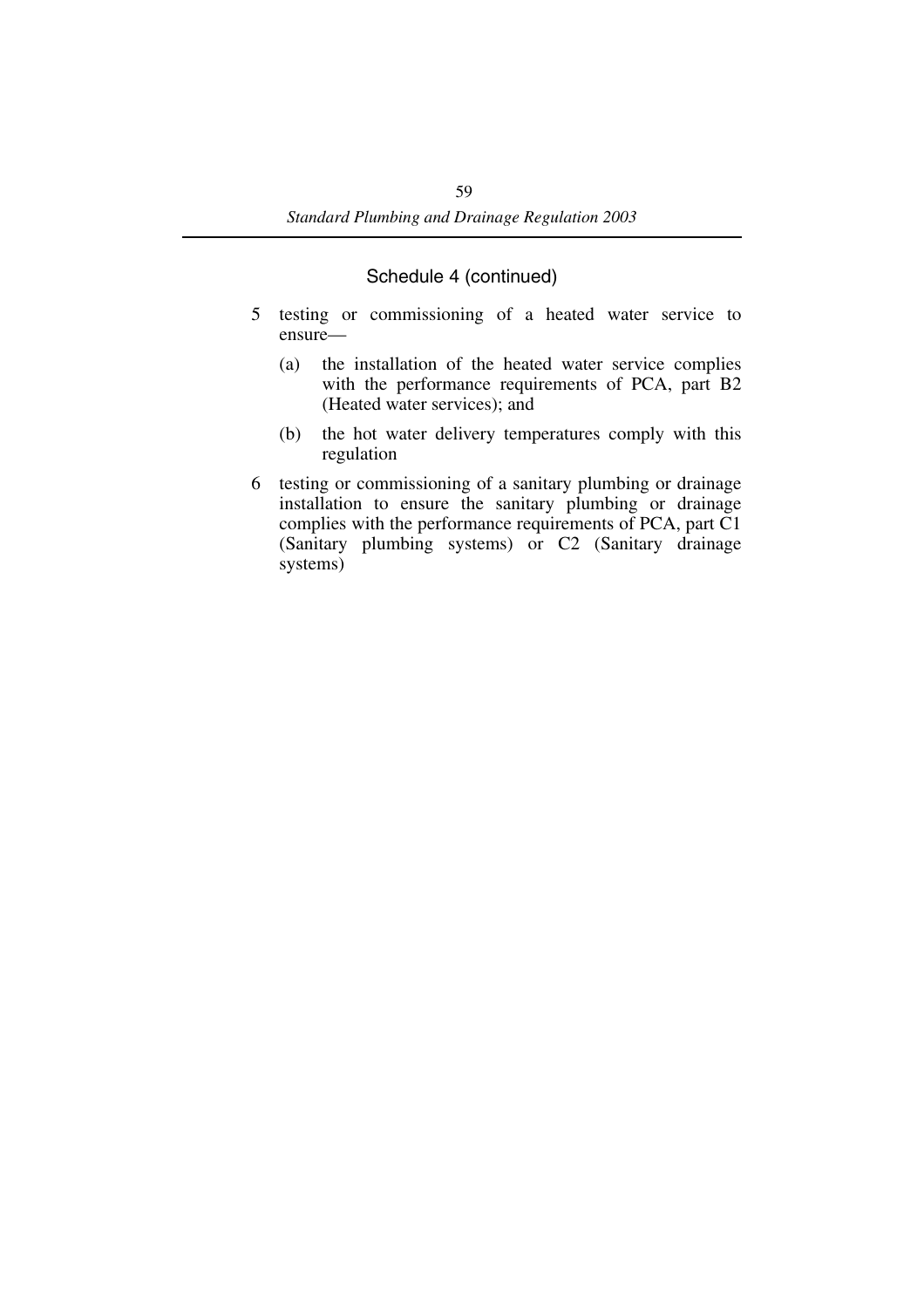# **Schedule 5 Local governments for remote areas**

section 25(1)

Aramac Shire Council Aurukun Shire Council Balonne Shire Council Barcaldine Shire Council Barcoo Shire Council Bauhinia Shire Council Belyando Shire Council Blackall Shire Council Booringa Shire Council Boulia Shire Council Bowen Shire Council Bulloo Shire Council Bungil Shire Council Burke Shire Council Carpentaria Shire Council Cloncurry Shire Council Cook Shire Council Croydon Shire Council Dalrymple Shire Council Diamantina Shire Council Emerald Shire Council Etheridge Shire Council Flinders Shire Council Ilfracombe Shire Council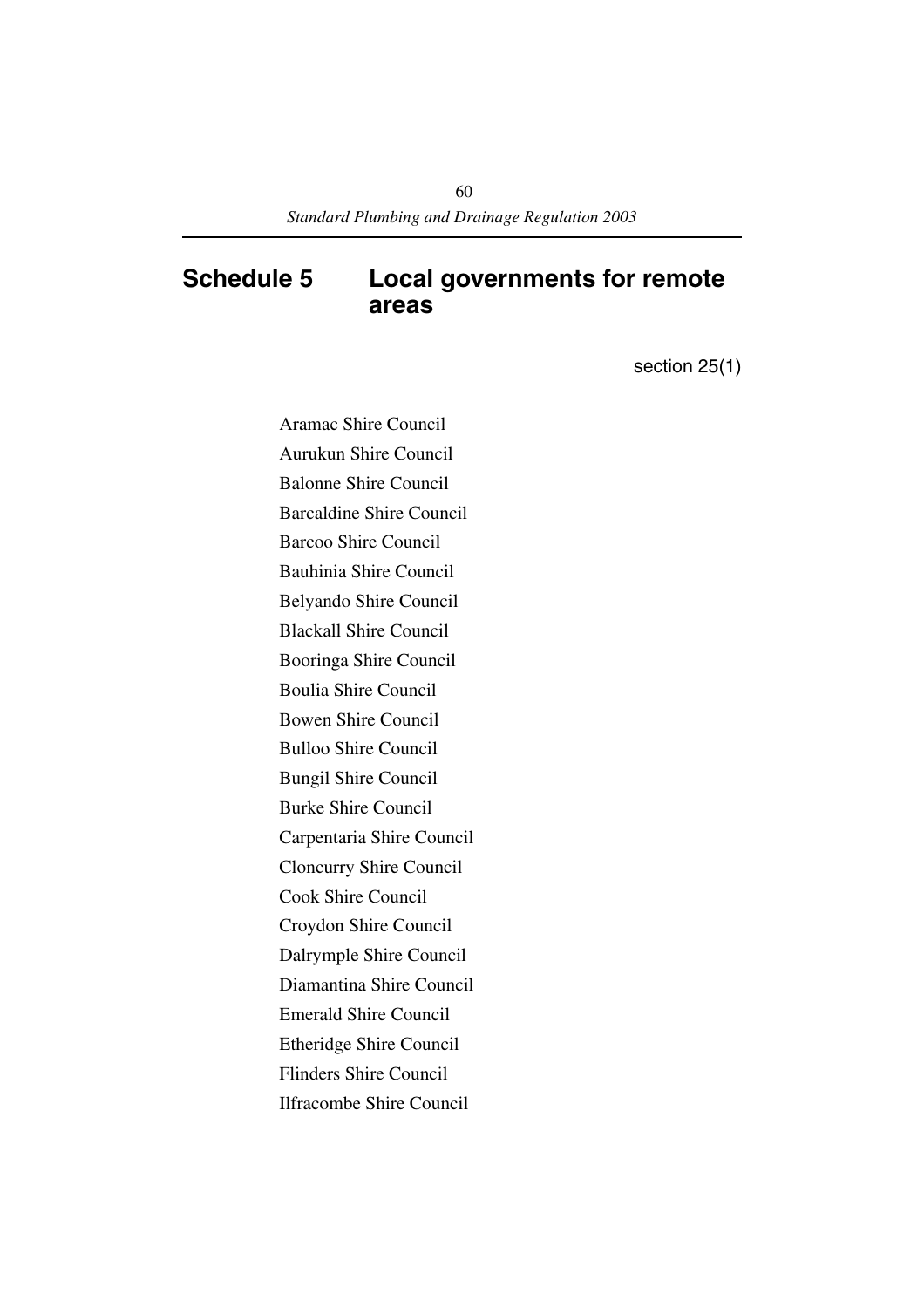Isisford Shire Council Jericho Shire Council Longreach Shire Council Mareeba Shire Council McKinlay Shire Council Mornington Shire Council Mount Isa City Council Murweh Shire Council Paroo Shire Council Peak Downs Shire Council Quilpie Shire Council Richmond Shire Council Tambo Shire Council Taroom Shire Council Torres Shire Council Warroo Shire Council Winton Shire Council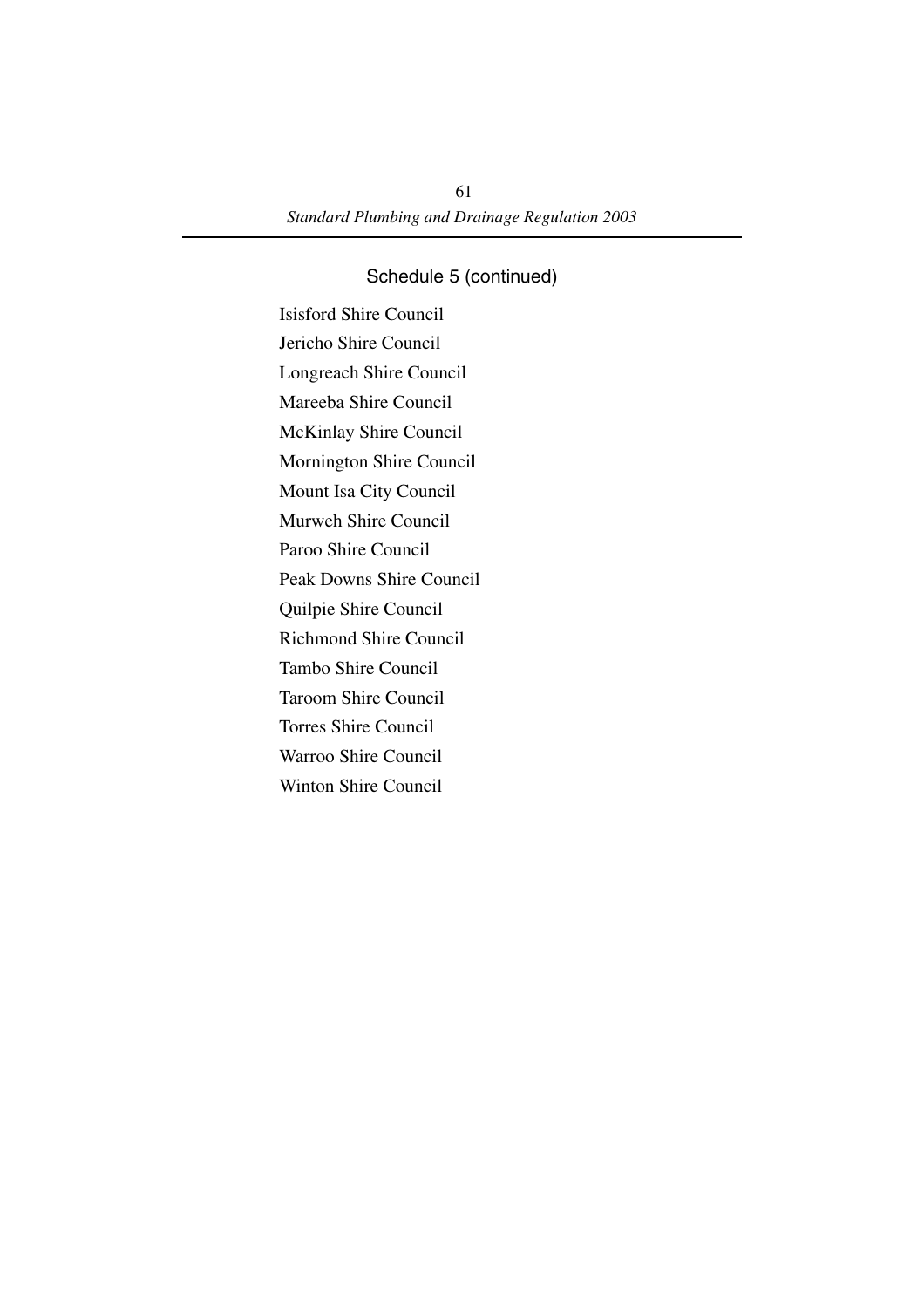# **Schedule 6 Dictionary**

section 4(1)

*48 hours*, for part 3, division 3, see section 17.

*AHD* means the Australian height datum adopted by the National Mapping Council of Australia for referencing a level or height back to a standard base level.

*AS/NZS* means a joint Standards Australia and Standards New Zealand standard.

*air cooling equipment* see glossary.

*air gap* see glossary.

#### *apparatus*—

- (a) for sanitary plumbing, sanitary drainage and on-site sewerage facilities—
	- (i) includes an arrestor, cistern, pump, siphon or valve; but
	- (ii) does not include an appliance, fitting, fixture or straight pipe; or
- (b) for water plumbing—
	- (i) includes a backflow prevention device, cistern, pump, domestic water filter, meter, siphon, tap, valve, water heater or water softener; but
	- (ii) does not include an appliance, fitting or straight pipe.

*appliance* see glossary.

*applied provisions* see section 5(1).

*arrestor* see glossary.

*backfill* means fill.

*basement* see glossary.

*BCA* means the Building Code of Australia.

*bedpan washer* see glossary.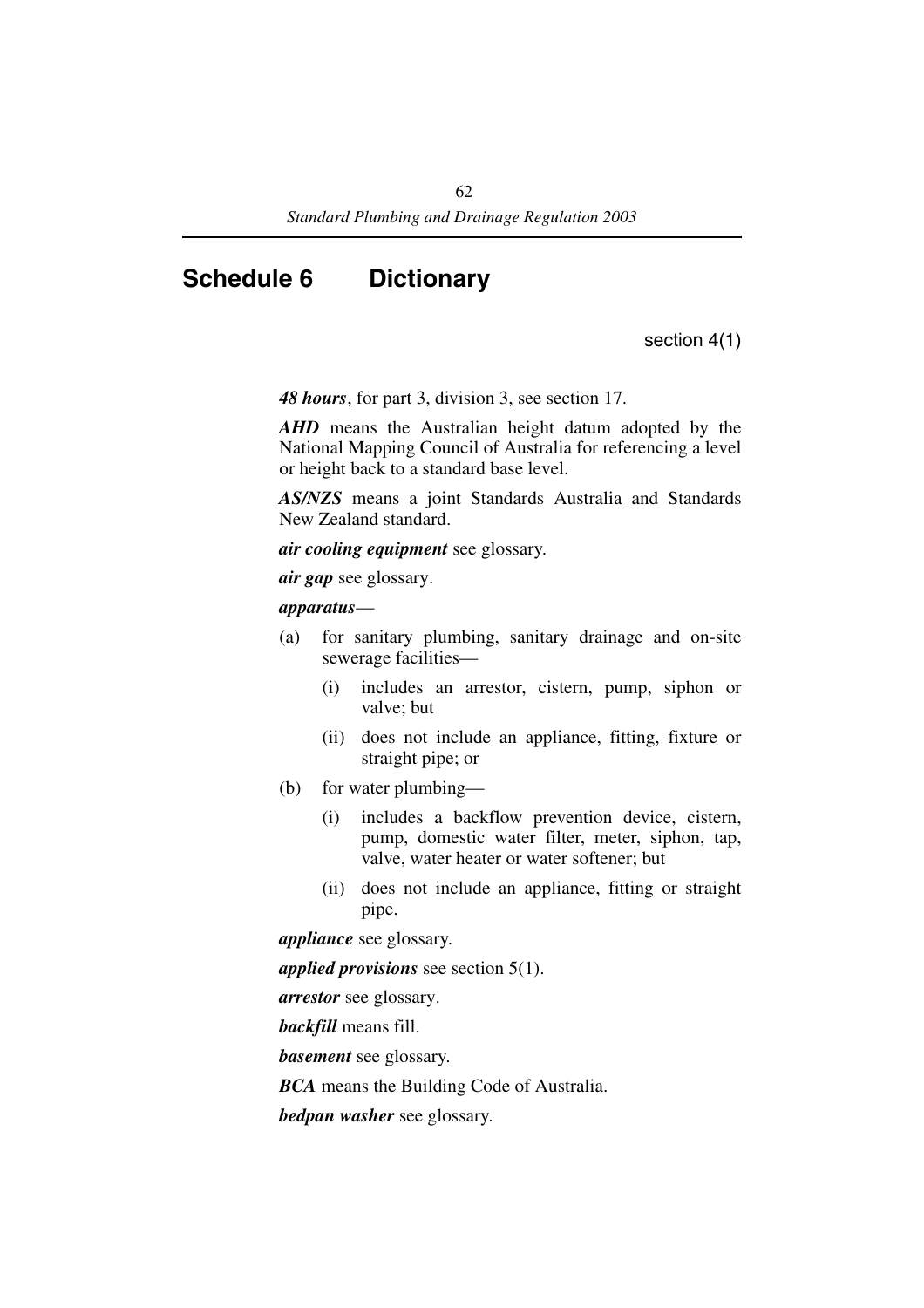*bend* see glossary.

*body of water* means groundwater or a creek, lake, lagoon, marsh, river, stream, swamp or permanent or intermittent watercourse.

*certified item* means a plumbing or drainage item that has plumbing code authorisation and certification before installation or use.

*chamber* see glossary.

*channel* see glossary.

*cistern* see glossary.

*combined sanitary drain* means a sanitary drain for discharges from 2 or more adjacent premises.

*commission*, plumbing or drainage—

- (a) means check the operation of a potable cold water service or hot water service associated with the plumbing or drainage to confirm the correct functioning of apparatus installed in the water service; and
- (b) includes check the delivery temperature of hot water at a specified outlet does not exceed the maximum temperature allowed for the hot water.

*community titles scheme* see the *Body Corporate and Community Management Act 1997*, section 10.26

*competent person*, for plumbing or drainage or on-site sewerage work, means a person who—

(a) in the opinion of the local government, is competent to practise in the aspect of design of plumbing or drainage or an on-site sewerage facility, including, for example, giving and certifying plans for plumbing or drainage work or on-site sewerage work; and

<sup>26</sup> *Body Corporate and Community Management Act 1997*, section 10 (Meaning of *community titles scheme*)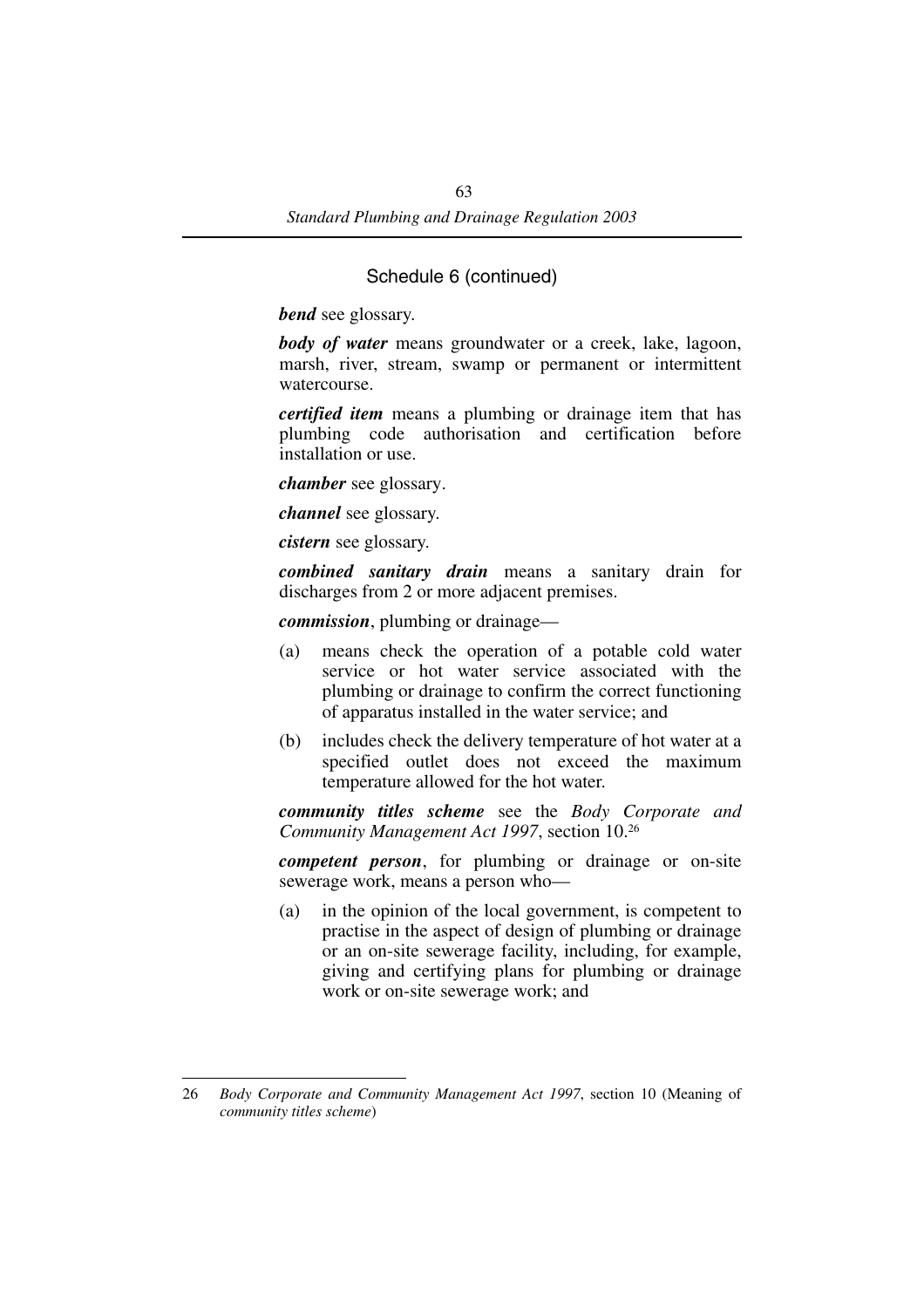(b) if required under the Act or another Act to be registered or licensed to practise in the aspect, is registered or licensed.

## *compliance report* see section 22(3).

## *component*—

- 1 A *component*, of sanitary drainage or sanitary plumbing, means apparatus, or an appliance, fitting, fixture or straight pipe, forming part of the sanitary drainage or sanitary plumbing.
- 2 A *component*, of water plumbing, means apparatus, or an appliance, fitting or straight pipe, forming part of the water plumbing.

#### *condensate* see glossary.

## *connection point*—

- 1 A *connection point*, for a service provider's water supply system, means the point for the connection to the service provider's water supply system of—
	- (a) a supply pipe or premises main for premises; or
	- (b) a premises group main for a premises group.
- 2 A *connection point*, for a service provider's sewerage system, means the point for the connection to the service provider's sewerage system of—
	- (a) a sanitary drain or premises sewer for premises; or
	- (b) a premises group sewer for a premises group.

*cover* see glossary.

*disconnector gully* see glossary.

*double check valve* see glossary.

## *effluent* see glossary.

*emergency work* means plumbing or drainage work that must, because of a failure in plumbing or drainage, be performed to stop a continuing risk to health and safety or damage to property.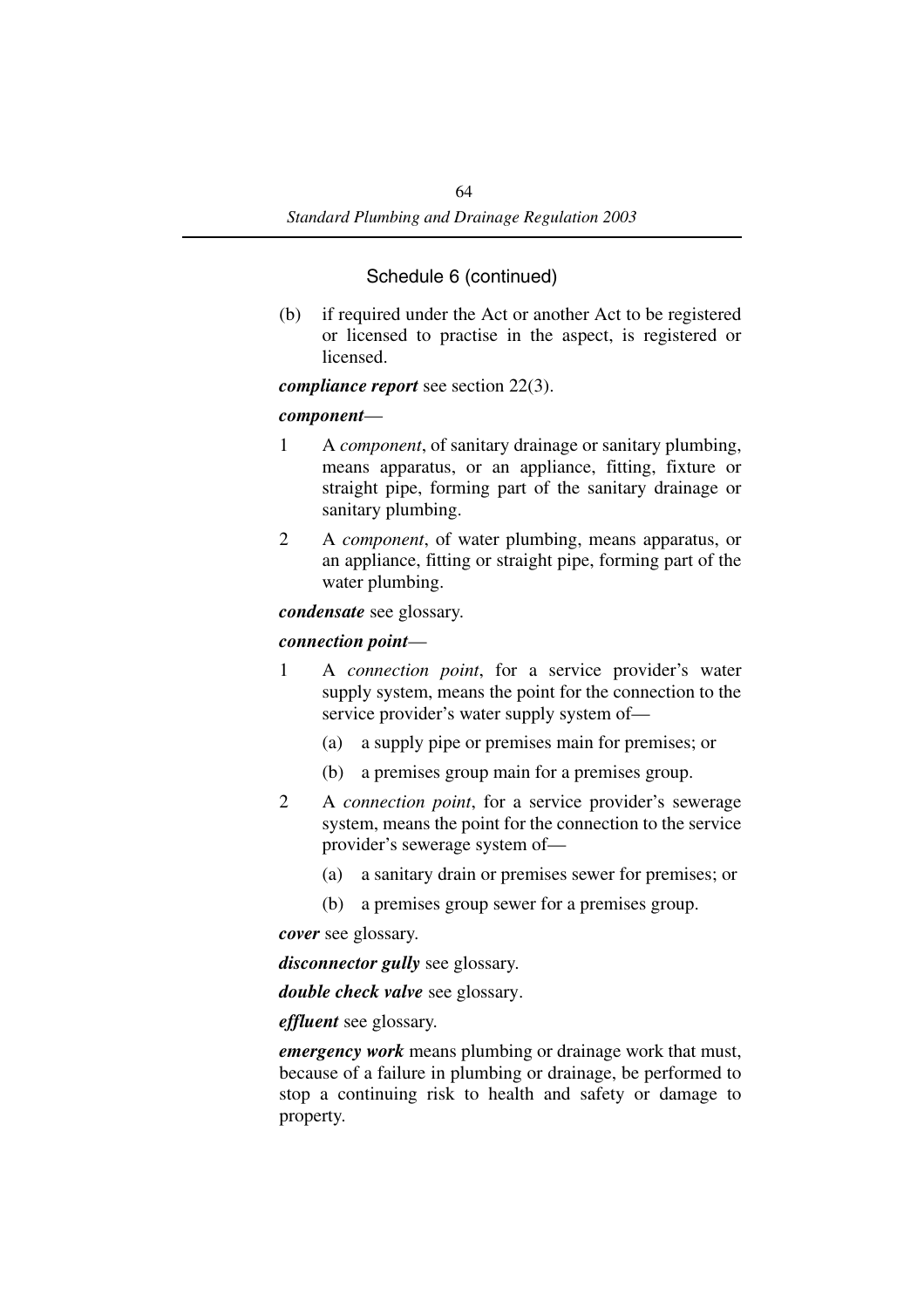*evaporative air conditioner* see glossary.

*fall* see glossary.

*fill* see glossary.

*filter* see glossary.

*fire service* see glossary.

*fitting* see glossary.

*fixture* see glossary.

*fixture trap* see glossary.

*float valve* see glossary.

*floor type urinal* means a urinal that has a channel at or near floor level.

*floor waste gully* see glossary.

*glossary* see section 5(2).

*grade* see glossary.

*grease arrestor* means an arrestor intended only, or at least primarily, for grease.

*ground level* see glossary.

*impervious material* means material that—

- (a) water does not ordinarily penetrate; and
- (b) in the circumstances of its installation and use, is resistant to degradation caused by contact with sewage and trade waste.

*inspection opening* see glossary.

*installation* see glossary.

*integral trap* see glossary.

*invert* see glossary.

*invert level* see glossary.

*isolating valve* see glossary.

*joint* see glossary.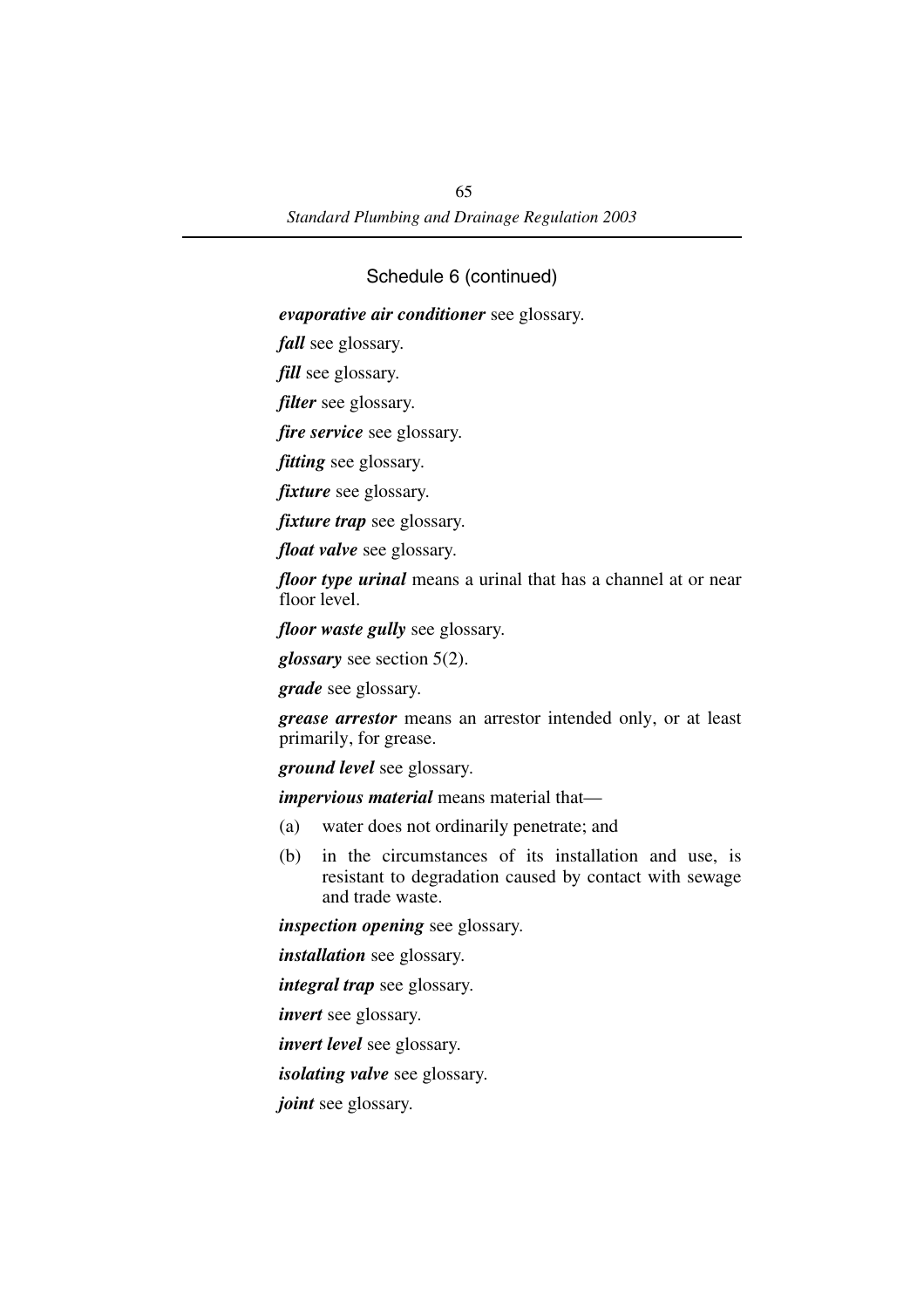*jumper valve* see glossary.

*local planning instrument* see the *Integrated Planning Act 1997*, schedule 10.

*meter* see glossary.

*notifiable minor work* means the work listed in schedule 2, part 1.

*on-site sewerage application area*, for an on-site sewage treatment plant on premises, means a part of the premises, commonly called a 'land application area', to which effluent from the on-site sewage treatment plant is disposed.

*other minor work* means the work listed in schedule 2, part 2, to the extent it is not notifiable minor work.

*outlet* see glossary.

*PCA* means the Plumbing Code of Australia.

*Plumbing Code of Australia* means the document in force from time to time called 'Plumbing Code of Australia', produced for all State governments by the National Plumbing Regulators Forum.27

*pipe* see glossary.

*plug* see glossary.

*plumbing or drainage item* means any apparatus, fitting, fixture or pipe used for plumbing or drainage.

*premises group* means the land comprised in 2 or more premises, all the owners of which have mutual rights and obligations under the *Body Corporate and Community Management Act 1997* or the *Building Units and Group Titles Act 1980* for their respective ownerships, and includes the common property forming part of—

(a) if the premises are lots included in a community titles scheme under the *Body Corporate and Community*

<sup>27</sup> A copy of the most recent version of the code may be inspected free of charge during office hours on business days at the department's office at 41 George Street, Brisbane.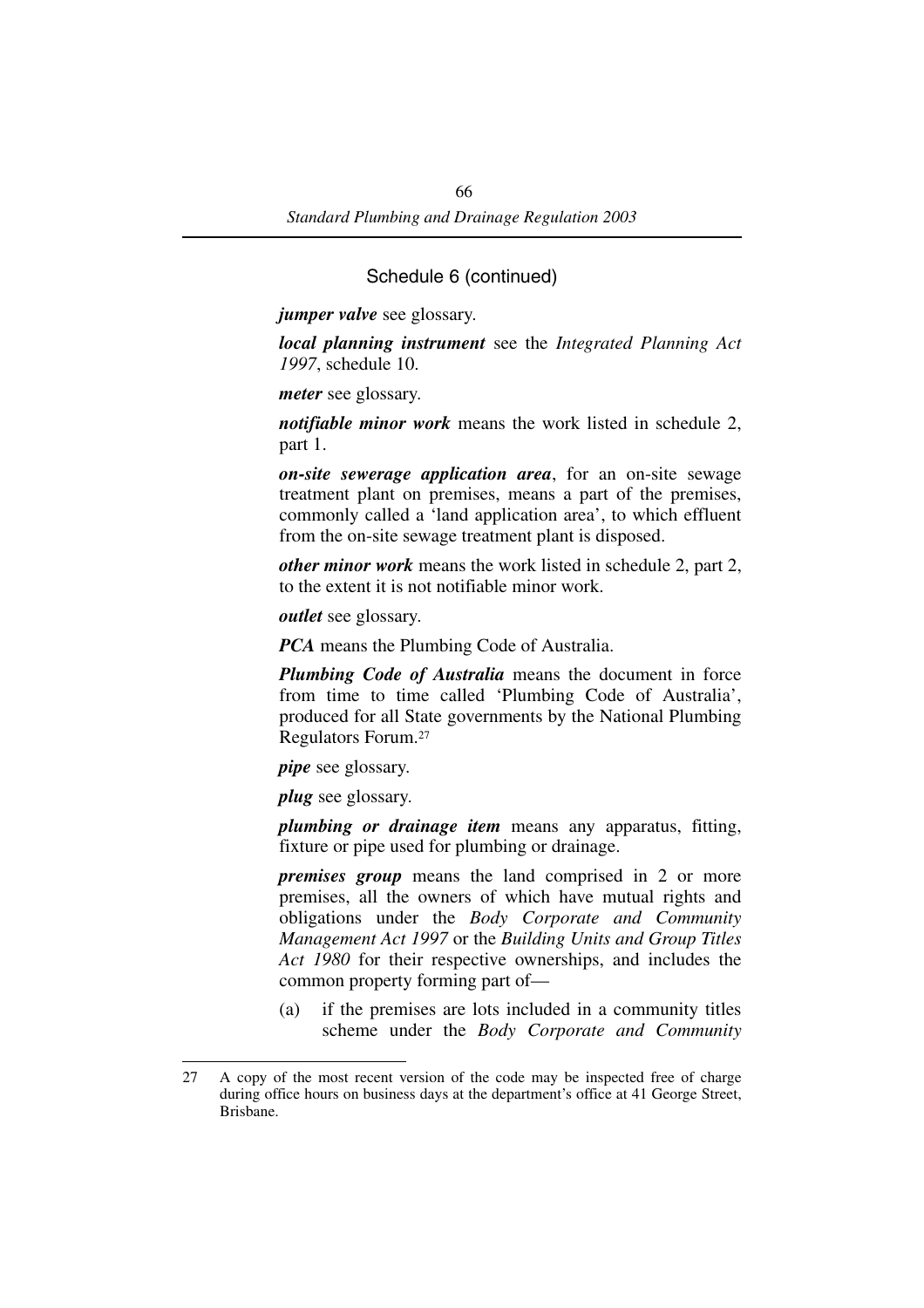*Management Act 1997*—the scheme land under that Act for the scheme; or

(b) if the premises are lots under the *Building Units and Group Titles Act 1980*—the parcel of which the premises form part.

*premises group main* see section 34(3)(a).

*premises group sewer* see section 35(3).

*premises main* see section 34(2)(a).

*premises sewer* see section 35(2).

*pressure type vacuum breaker* see glossary.

*property service* means a short length of pipe installed for connecting premises to a water main, whether or not built to the standard of a water main.

*pump* see glossary.

*QPW code* see section 4A(1).

*Queensland Plumbing and Wastewater Code* see section 4A(1).

*reduced pressure zone device* see glossary.

*registered air gap* means an air gap complying with the requirements for a registered air gap in AS/NZS 3500.1:2003.

*registered break tank* means a break tank complying with the requirements for a registered break tank in AS/NZS 3500.1:2003.

*remote area* see section 25.

*replacing*, of a plumbing or drainage item, means removing the item from a place and installing a new item of a similar type in the same place.

*responsible person*, for part 3, division 3, see section 17.

*riser* see glossary.

*sanitary plumbing* means an apparatus, fitting, fixture or pipe, above ground level, that carries sewage to a sanitary drain.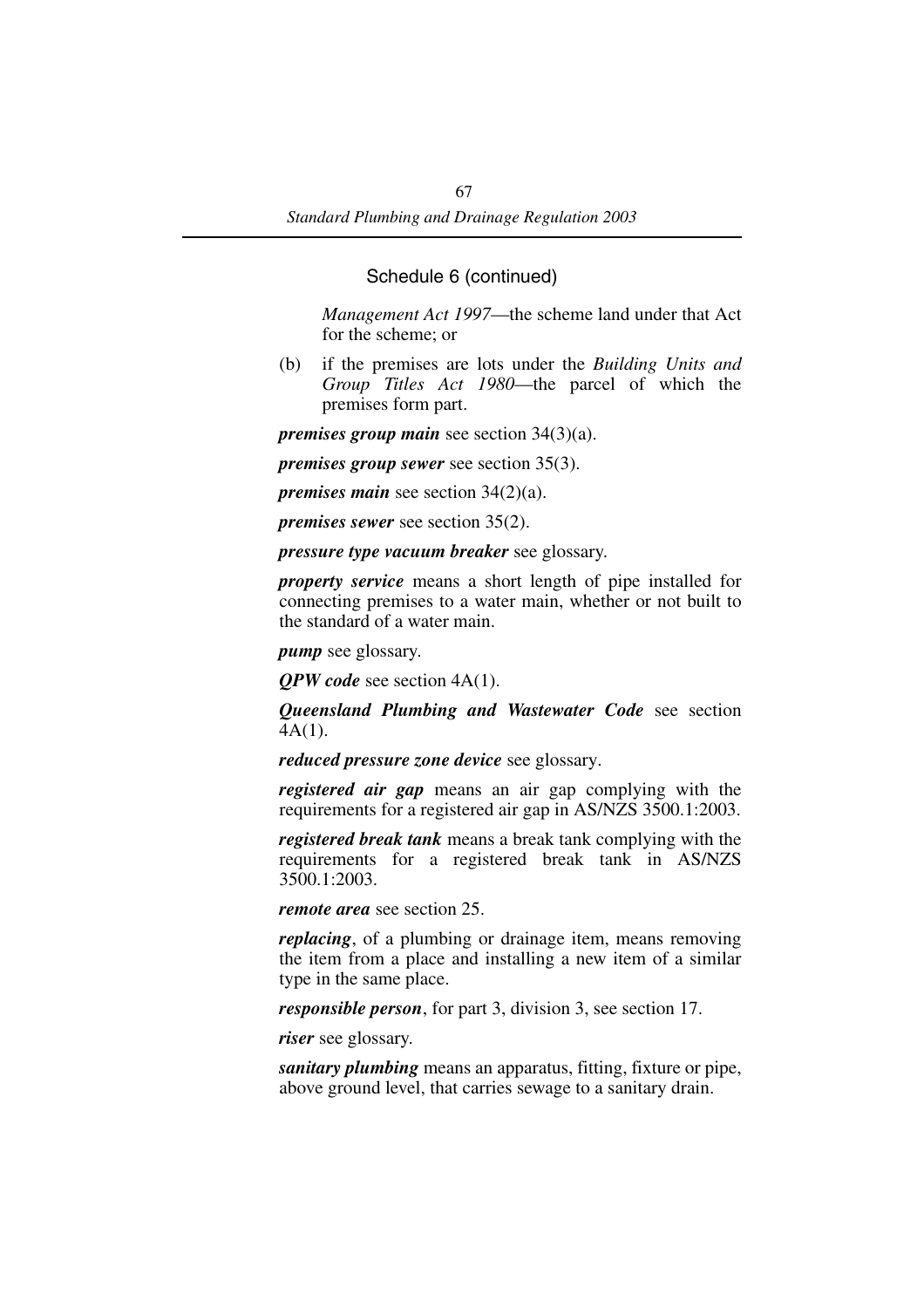*service provider* has the meaning given under the *Water Act 2000*. 28

*sink* see glossary.

*siphon* see glossary.

*slab urinal* see glossary.

*soil pipe* see glossary.

*soil stack* see glossary.

*stack* see glossary.

*supply pipe* means a pipe for supplying and conveying water within premises.

*tank* see glossary.

*tap* see glossary.

*test* see glossary.

*testable backflow prevention device* means any of the following—

- (a) a double check valve;
- (b) a pressure type vacuum breaker;
- (c) a reduced pressure zone device;
- (d) a registered air gap;
- (e) a registered break tank.

*testable single check valve* means a device to prevent backflow caused by backpressure that has 1 force loaded non-return valve and incorporates specific test points for in-service testing.

*trade waste* means water-borne waste from business, trade or manufacturing premises, other than—

(a) waste that is a prohibited substance; and

<sup>28</sup> *Water Act 2000*, schedule 4 (Dictionary), definition *service provider*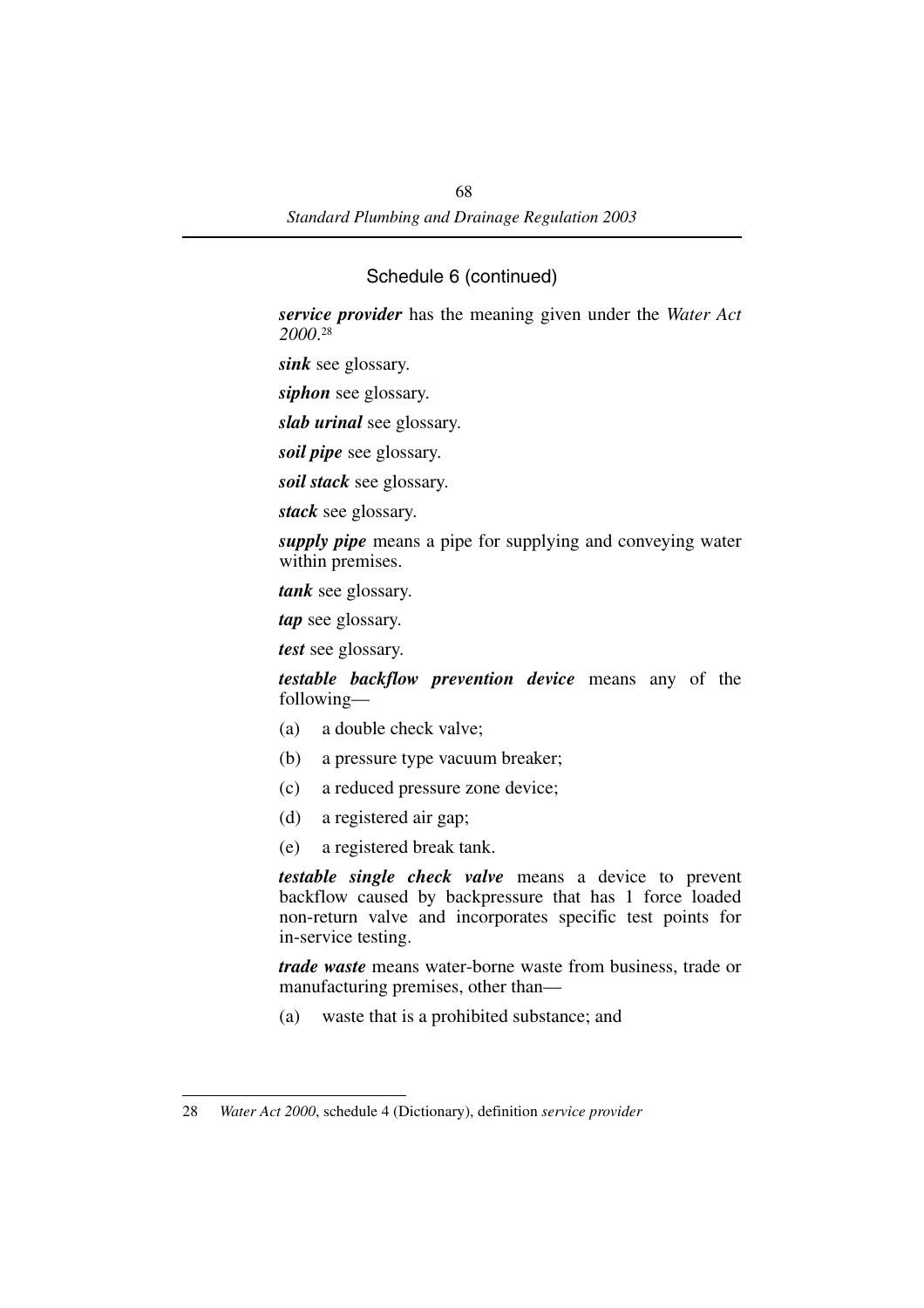- (b) human waste; and
- (c) stormwater.

*trap* see glossary.

*trap water seal* see glossary.

*upstream vent* see glossary.

*urinal* see glossary.

*valve* see glossary.

*vent* see glossary.

*vent pipe* see glossary.

*waste pipe* see glossary.

*waste water* see glossary.

*water closet pan* see glossary.

*water closet (WC) cistern* see glossary.

*water heater* see glossary.

*water main* see glossary.

*water plumbing* means an apparatus, fittings, or pipe for carrying water within premises.

*water supply system* means infrastructure used to reticulate and supply water, whether or not used also to store or treat water, and consisting of water mains, property services and some or all of the following—

- (a) valves;
- (b) engines;
- (c) pumps;
- (d) structures;
- (e) machinery;
- (f) works not mentioned in paragraphs (a) to (e).

*wrapping* see glossary.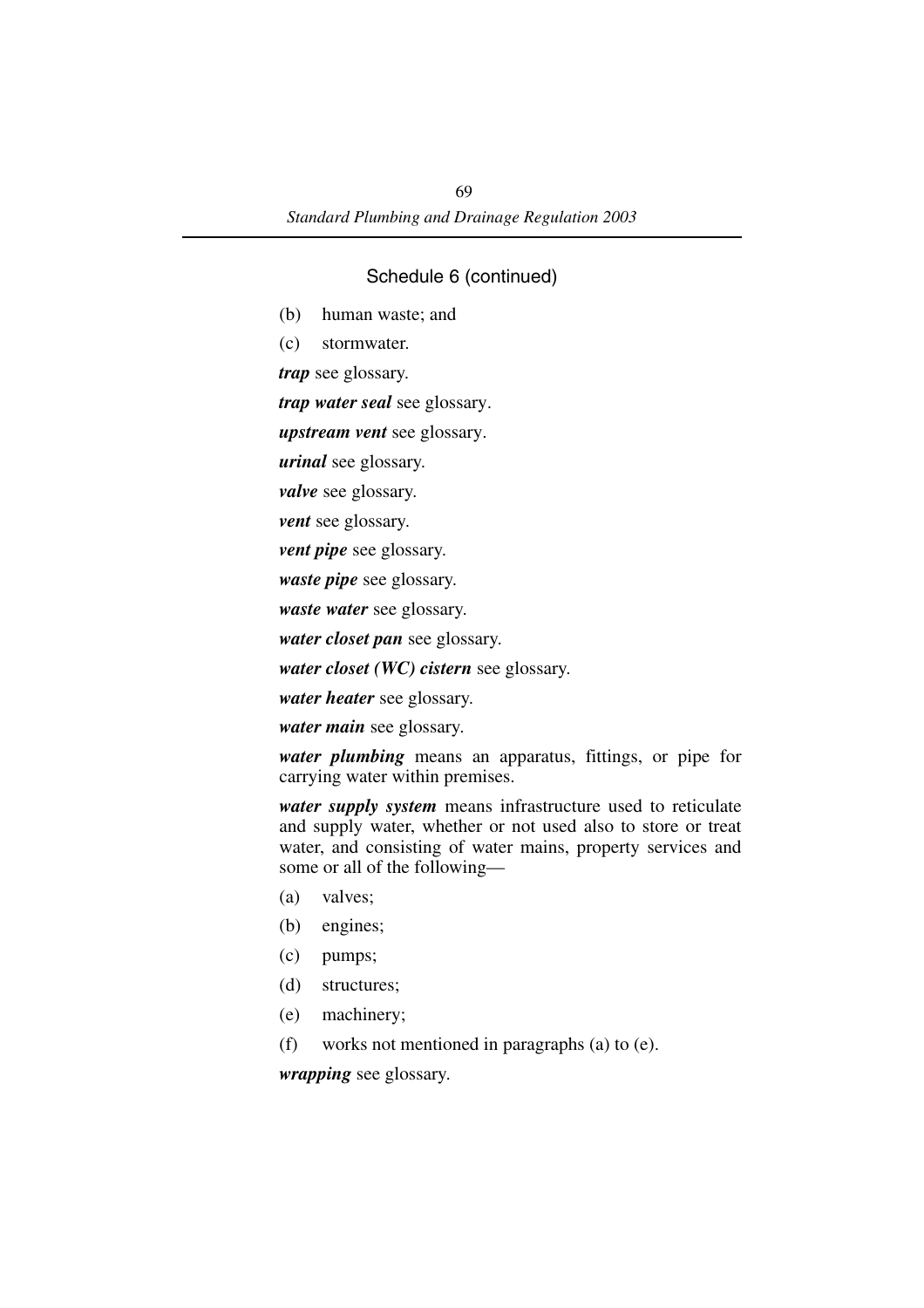# **Endnotes**

# **1 Index to endnotes**

| Page |  |
|------|--|
|      |  |
|      |  |
|      |  |
|      |  |
|      |  |

# <span id="page-71-0"></span>**2 Date to which amendments incorporated**

This is the reprint date mentioned in the Reprints Act 1992, section 5(c). Accordingly, this reprint includes all amendments that commenced operation on or before 1 March 2006. Future amendments of the Standard Plumbing and Drainage Regulation 2003 may be made in accordance with this reprint under the Reprints Act 1992, section 49.

# <span id="page-71-1"></span>**3 Key**

**Key to abbreviations in list of legislation and annotations**

| Key    |                   | <b>Explanation</b>                  | Key        |     | <b>Explanation</b>                           |
|--------|-------------------|-------------------------------------|------------|-----|----------------------------------------------|
| AIA    | $=$               | <b>Acts Interpretation Act 1954</b> | (prev)     | $=$ | previously                                   |
| amd    | $=$               | amended                             | proc       | $=$ | proclamation                                 |
| amdt   | $=$               | amendment                           | prov       | $=$ | provision                                    |
| ch     | $=$               | chapter                             | pt         | $=$ | part                                         |
| def    | $=$               | definition                          | pubd       | $=$ | published                                    |
| div    | $=$               | division                            | R[X]       | $=$ | Reprint $No.[X]$                             |
| exp    | $=$               | expires/expired                     | <b>RA</b>  |     | <b>Reprints Act 1992</b>                     |
| gaz    | $=$               | gazette                             | reloc      | $=$ | relocated                                    |
| hdg    | $=$               | heading                             | renum      | $=$ | renumbered                                   |
| ins    | $=$               | inserted                            | rep        | $=$ | repealed                                     |
| lap    | $\qquad \qquad =$ | lapsed                              | (retro)    | $=$ | retrospectively                              |
| notfd  | $=$               | notified                            | rv         |     | revised edition                              |
| o in c | $=$               | order in council                    | s          | $=$ | section                                      |
| om     | $=$               | omitted                             | sch        | $=$ | schedule                                     |
| orig   | $=$               | original                            | sdiv       | $=$ | subdivision                                  |
| p      | $=$               | page                                | <b>SIA</b> | $=$ | <b>Statutory Instruments Act 1992</b>        |
| para   | $\qquad \qquad =$ | paragraph                           | <b>SIR</b> |     | <b>Statutory Instruments Regulation 2002</b> |
| prec   | $=$               | preceding                           | SL         | $=$ | subordinate legislation                      |
| pres   | $=$               | present                             | sub        | $=$ | substituted                                  |
| prev   | $=$               | previous                            | unnum      | $=$ | unnumbered                                   |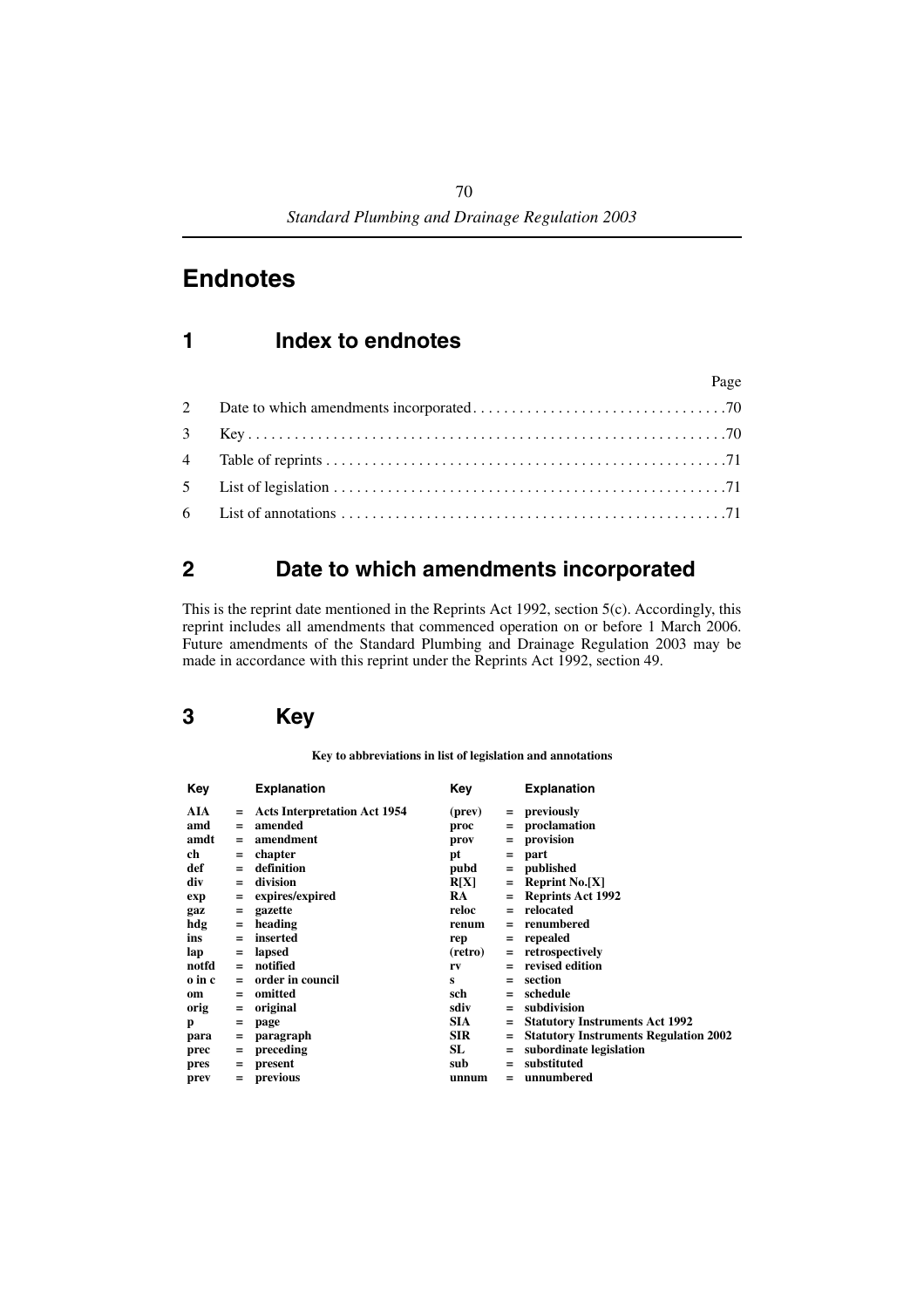### **4 Table of reprints**

Reprints are issued for both future and past effective dates. For the most up-to-date table of reprints, see the reprint with the latest effective date.

If a reprint number includes a letter of the alphabet, the reprint was released in unauthorised, electronic form only.

| Reprint<br>No. | Amendments included | Effective        | Notes |
|----------------|---------------------|------------------|-------|
|                | none                | 1 November 2003  |       |
| 1 A            | 2005 SL No. 323     | 16 December 2005 |       |
| 1B             | 2005 SL No. 323     | 1 March 2006     |       |

# **5 List of legislation**

#### **Standard Plumbing and Drainage Regulation 2003 SL No. 265**

made by the Governor in Council on 30 October 2003

notfd gaz 31 October 2003 pp 691–4

ss 1–2 commenced on date of notification

remaining provisions commenced 1 November 2003 (see s 2)

exp 1 September 2014 (see SIA s 54)

Note—The expiry date may have changed since this reprint was published. See the latest reprint of the SIR for any change.

amending legislation—

#### **Plumbing and Drainage Legislation Amendment Regulation (No. 1) 2005 SL No. 323 pts 1, 3**

notfd gaz 16 December 2005 pp 1490–6

ss 1–2, pt 3 hdg, 7, 10, 12–14, 17–19, 32, 41, 44, 45(1), (to the extent it om def in sch 6 "part 1.2", "part 4.2"), 45(2), (to the extent it ins def in sch 6 "AS/NZS", "PCA", "Plumbing Code of Australia"), 45(3) commenced on date of notification  $(see s 2(b)–(e))$ 

remaining provisions commenced 1 March 2006 (see s 2)

## **6 List of annotations**

**Status**

**s 3** amd 2005 SL No. 323 s 8

**What is the "Queensland Plumbing and Wastewater Code" (or "QPW code") s 4A** ins 2005 SL No. 323 s 9

**What are "applied provisions" and "glossary" s 5** sub 2005 SL No. 323 s 10

**PART 1A—PRESCRIBED MATTERS FOR ACT pt 1A (ss 6A–6B)** ins 2005 SL No. 323 s 11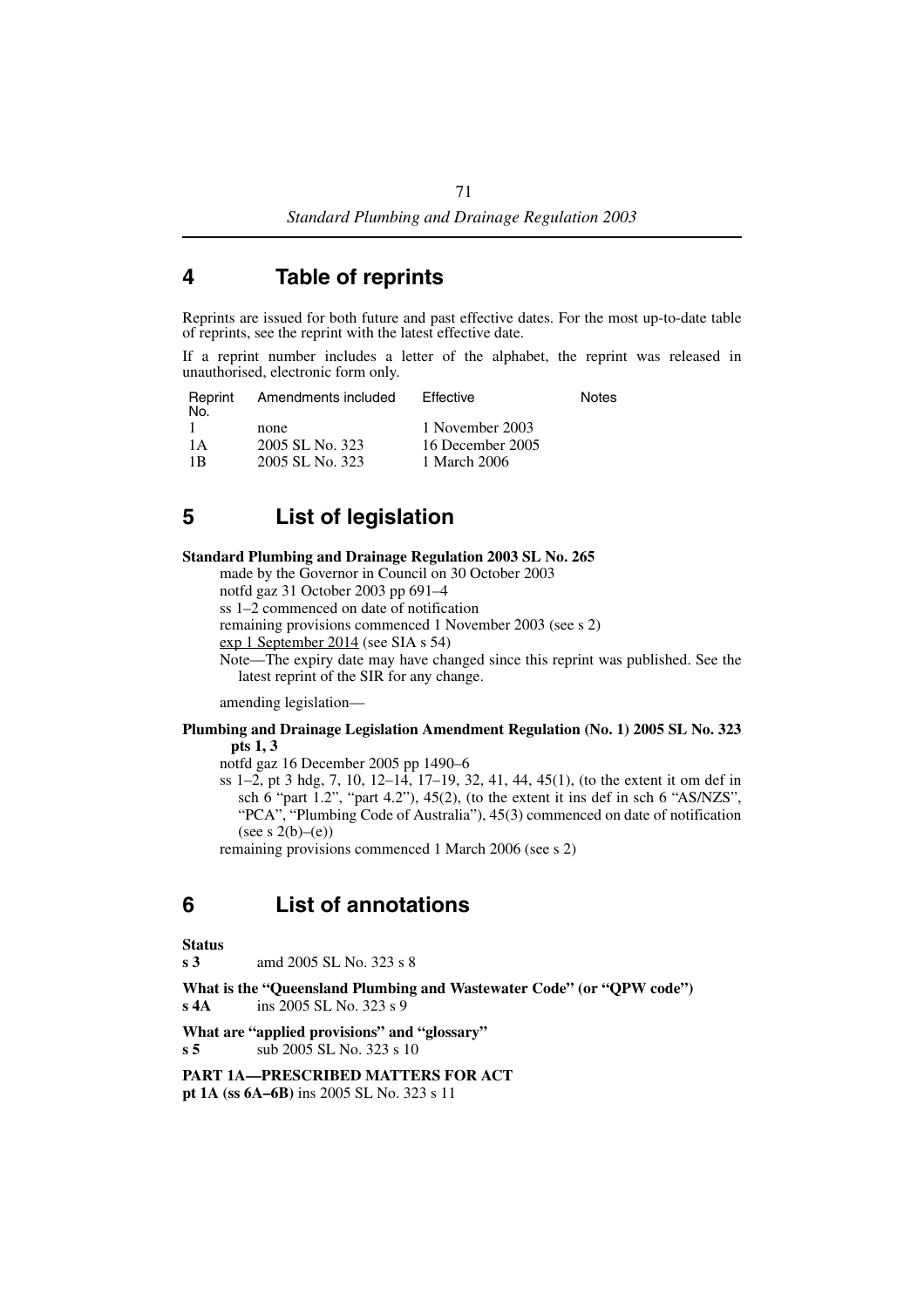**Minor work—Act, sch, definition "minor work" s 7** amd 2005 SL No. 323 s 12 **PART 2—COMPLIANCE WITH PARTICULAR CODES AND STANDARDS pt hdg** sub 2005 SL No. 323 s 13 **Compliance with Plumbing Code of Australia s 8A** ins 2005 SL No. 323 s 14 **Compliance with QPW code s 8B** ins 2005 SL No. 323 s 15 **Relationship between PCA and QPW code s 8C** ins 2005 SL No. 323 s 15 **Regulated work and on-site sewerage work prov hdg** amd 2005 SL No. 323 s 16(1) **s 9** amd 2005 SL No. 323 s 16(2) **Minor work and unregulated work s 10** amd 2005 SL No. 323 s 17 **Limited application of AS/NZS 3500.1:2003 prov hdg** amd 2005 SL No. 323 s 18(1) **s 11** amd 2005 SL No. 323 s 18(2) **Limited application of AS/NZS 3500.4:2003 prov hdg** amd 2005 SL No. 323 s 19(1) **s 12** amd 2005 SL No. 323 s 19(2)–(3) **Application of pt 3 s 13** amd 2005 SL No. 323 s 20 **General requirements for plans the subject of a compliance request prov hdg** sub 2005 SL No. 323 s 21(1)<br> **s 14** and 2005 SL No. 323 s 21 **s 14** amd 2005 SL No. 323 s 21 **Additional requirements for plans for regulated work s 14A** ins 2005 SL No. 323 s 22 **Additional requirements for plans for greywater use facilities in a sewered area s 14B** ins 2005 SL No. 323 s 22 **Additional requirements for plans for greywater use facilities not in a sewered area s 14C** ins 2005 SL No. 323 s 22 **Additional requirements for plans for on-site sewerage facilities s 14D** ins 2005 SL No. 323 s 22 **Certificates for plan given by competent person s 15** amd 2005 SL No. 323 s 23 **Requirement for additional documents for particular plans prov hdg** sub 2005 SL No. 323 s 24(1) **s 16** amd 2005 SL No. 323 s 24(2)–(5) **Division 3—Assessing plumbing and drainage work or on-site sewerage work div hdg** amd 2005 SL No. 323 s 25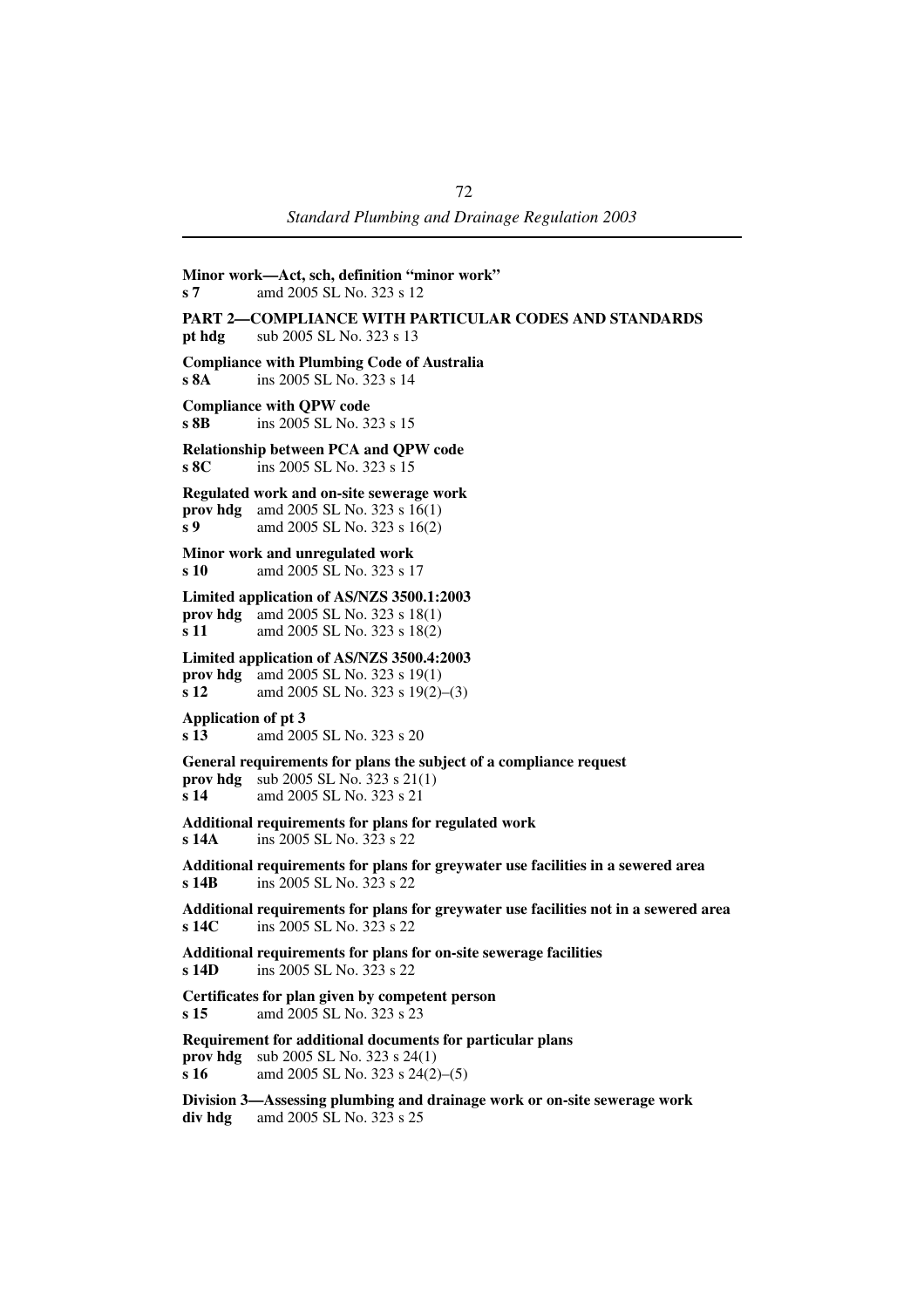**Definitions for div 3 s 17** def **"48 hours"** amd 2005 SL No. 323 s 26 def **"responsible person"** sub 2005 SL No. 323 s 26 **Request for compliance assessment of regulated work or on-site sewerage work prov hdg** amd 2005 SL No. 323 s 27(1) **s 18** amd 2005 SL No. 323 s 27(2)–(4) **Stages for assessment of regulated work prov hdg** amd 2005 SL No. 323 s 28(1) **s 19** amd 2005 SL No. 323 s 28(2)–(5) **Stages for assessment of on-site sewerage work s 19A** ins 2005 SL No. 323 s 29 **Obligations of responsible person for on-site sewerage work s 19B** ins 2005 SL No. 323 s 29 **Assessment of stages of work by local government s 20** amd 2005 SL No. 323 s 30 **Covering plumbing and drainage or on-site sewerage facility prov hdg** amd 2005 SL No. 323 s 31(1) **s 21** amd 2005 SL No. 323 s 31(2)–(4) **Testing and commissioning plumbing and drainage s 22** amd 2005 SL No. 323 s 32 **General requirements for plans for assessed work s 23** sub 2005 SL No. 323 s 33 **Additional requirements for plans for assessed regulated work s 23A** ins 2005 SL No. 323 s 33 **Additional requirements for plans for assessed greywater use facilities in a sewered area s 23B** ins 2005 SL No. 323 s 33 **Additional requirements for plans for assessed greywater use facilities not in a sewered area s 23C** ins 2005 SL No. 323 s 33 **Additional requirements for plans for assessed on-site sewerage work s 23D** ins 2005 SL No. 323 s 33 **Division 4—Assessing regulated work or on-site sewerage work in remote areas div hdg** amd 2005 SL No. 323 s 34 **Application of div 4 s 24** amd 2005 SL No. 323 s 35 **Meaning of "remote area" s 25** amd 2005 SL No. 323 s 36 **Request for compliance assessment of regulated work or on-site sewerage work prov hdg** amd 2005 SL No. 323 s 37(1) **s 26** amd 2005 SL No. 323 s 37(2)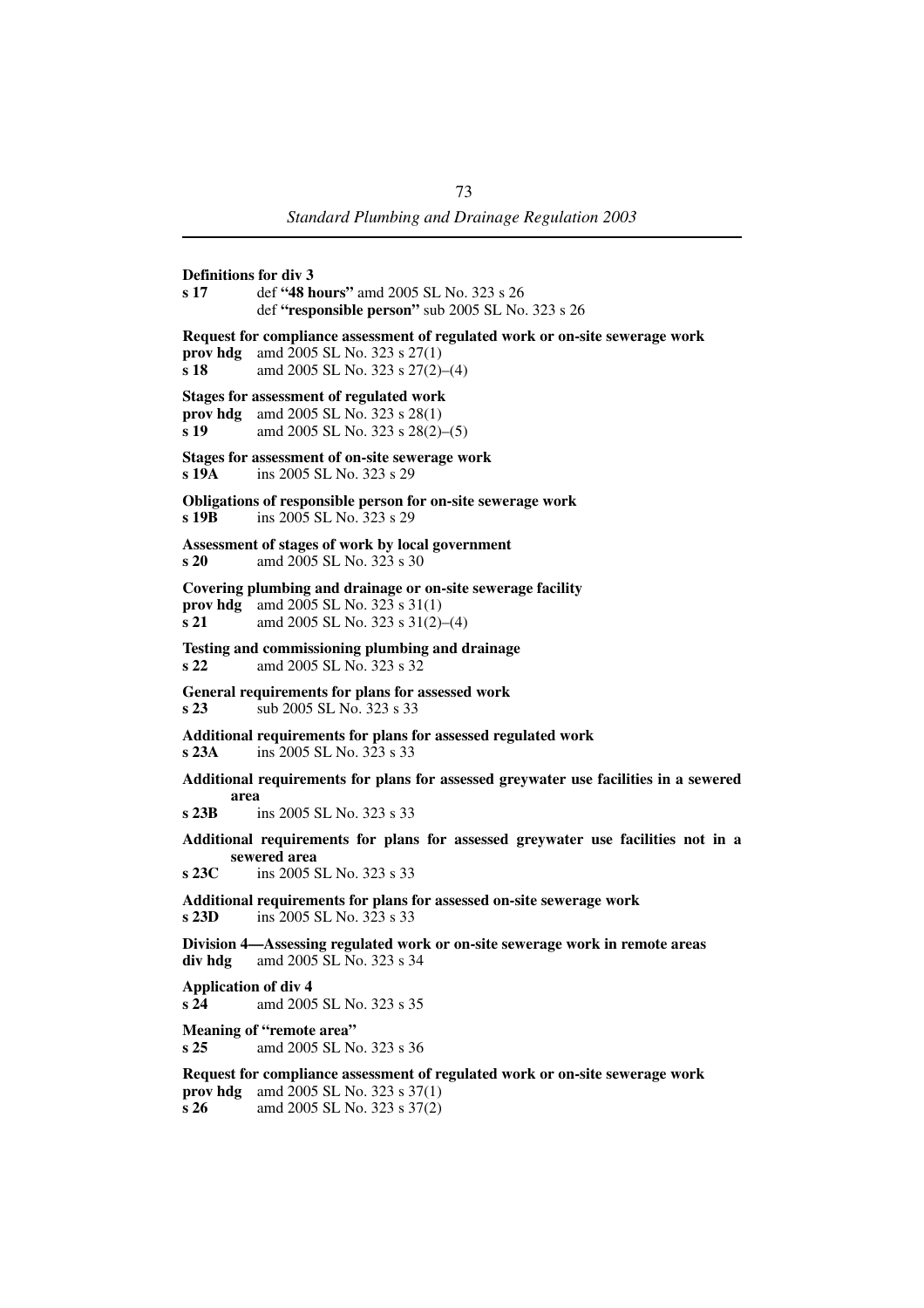### **Plan of completed work s 28** amd 2005 SL No. 323 s 38 **Testable backflow prevention devices s 38** amd 2005 SL No. 323 s 39 **PART 7—MISCELLANEOUS PROVISIONS pt hdg** prev pt 7 hdg om R1 (see RA s  $7(1)(k)$ ) pres pt 7 hdg ins 2005 SL No. 323 s 40 **Maintenance of existing combined sanitary drains s 54** ins 2005 SL No. 323 s 40 **Evidentiary aids s 55** prev s 55 om R1 (see RA s 40) pres s 55 ins 2005 SL No. 323 s 40 **PART 8—TRANSITIONAL PROVISIONS FOR PLUMBING AND DRAINAGE LEGISLATION AMENDMENT REGULATION (No. 1) 2005 pt hdg** ins 2005 SL No. 323 s 40 **Definition for pt 8 s 56** prev s 56 om R1 (see RA s 40) pres s 56 ins 2005 SL No. 323 s 40 **Existing requests for compliance assessment of plans for regulated work s 57** prev s 57 om R1 (see RA s 40) pres s 57 ins 2005 SL No. 323 s 40 **Existing requests for compliance assessment of regulated work s 58** prev s 58 om R1 (see RA s 40) pres s 58 ins 2005 SL No. 323 s 40 **Plumbing and drainage work s 59** ins 2005 SL No. 323 s 40 **SCHEDULE 1—APPLIED PROVISIONS** sub 2005 SL No. 323 s 41 **SCHEDULE 1A—REFERENCES TO PARTS OF QPW CODE** ins 2005 2005 SL No. 323 s 42 **SCHEDULE 2—MINOR WORK** amd 2005 SL No. 323 s 43 **SCHEDULE 4—WORK FOR WHICH APPROVED PERSON MAY GIVE COMPLIANCE REPORTS** sub 2005 SL No. 323 s 44 **SCHEDULE 6—DICTIONARY** def **"AS/NZS"** ins 2005 SL No. 323 s 45(2) def **"body of water"** ins 2005 SL No. 323 s 45(2) def **"Building Code of Australia"** om 2005 SL No. 323 s 45(1) def **"certified item"** sub 2005 SL No. 323 s 45(1)–(2)

def **"combined sanitary drain"** ins 2005 SL No. 323 s 45(2) def **"competent person"** sub 2005 SL No. 323 s 45(1)–(2)